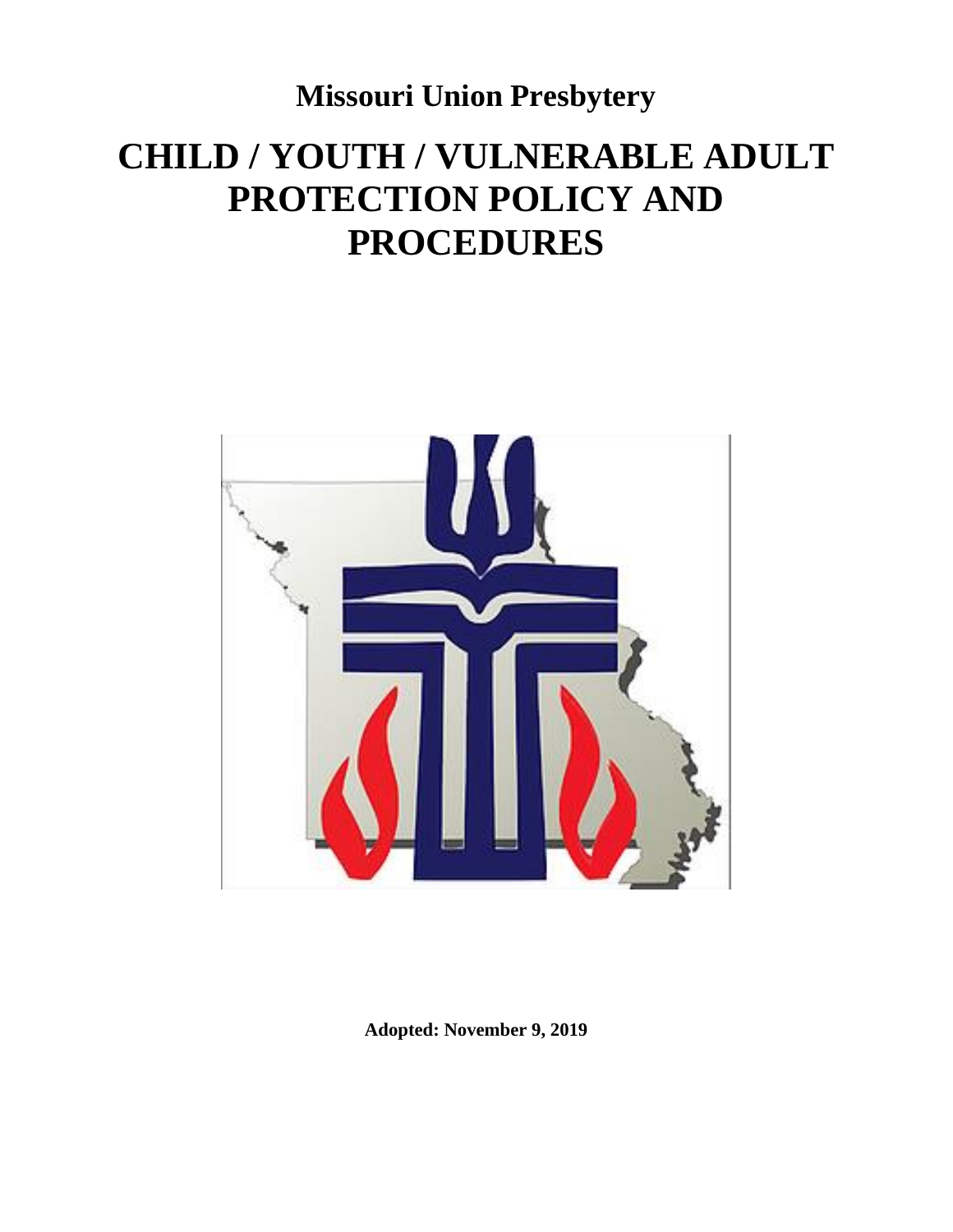## **TABLE OF CONTENTS**

| Position Requirements, Screening and Background Checks and Training  14-17 |  |
|----------------------------------------------------------------------------|--|
|                                                                            |  |
|                                                                            |  |
|                                                                            |  |
| Social Media & Electronic Communications Rules & Procedures 28-29          |  |

#### **APPENDICES**

#### APPENDIX A Child / Youth Worker Application

### *Including:*

A-1 Reference Form

A-2 Attestation of Accuracy, Authorization to Contact References /Employers/Supervisors, Limited Waiver of Confidentiality, and Agreement to Abide by Policies

- A-3 Authorization for Request for Criminal Background Check
- APPENDIX B Application for Volunteer Driver
- APPENDIX C Approved Adult Leadership for Child/Youth Events
- APPENDIX D Permission Form and Medical Release Form
- APPENDIX E Incident Report Form

APPENDIX F Training

- APPENDIX G Possible Signs of Child and Youth Abuse
- APPENDIX H Code of Conduct

APPENDIX I Child/Youth Worker Covenant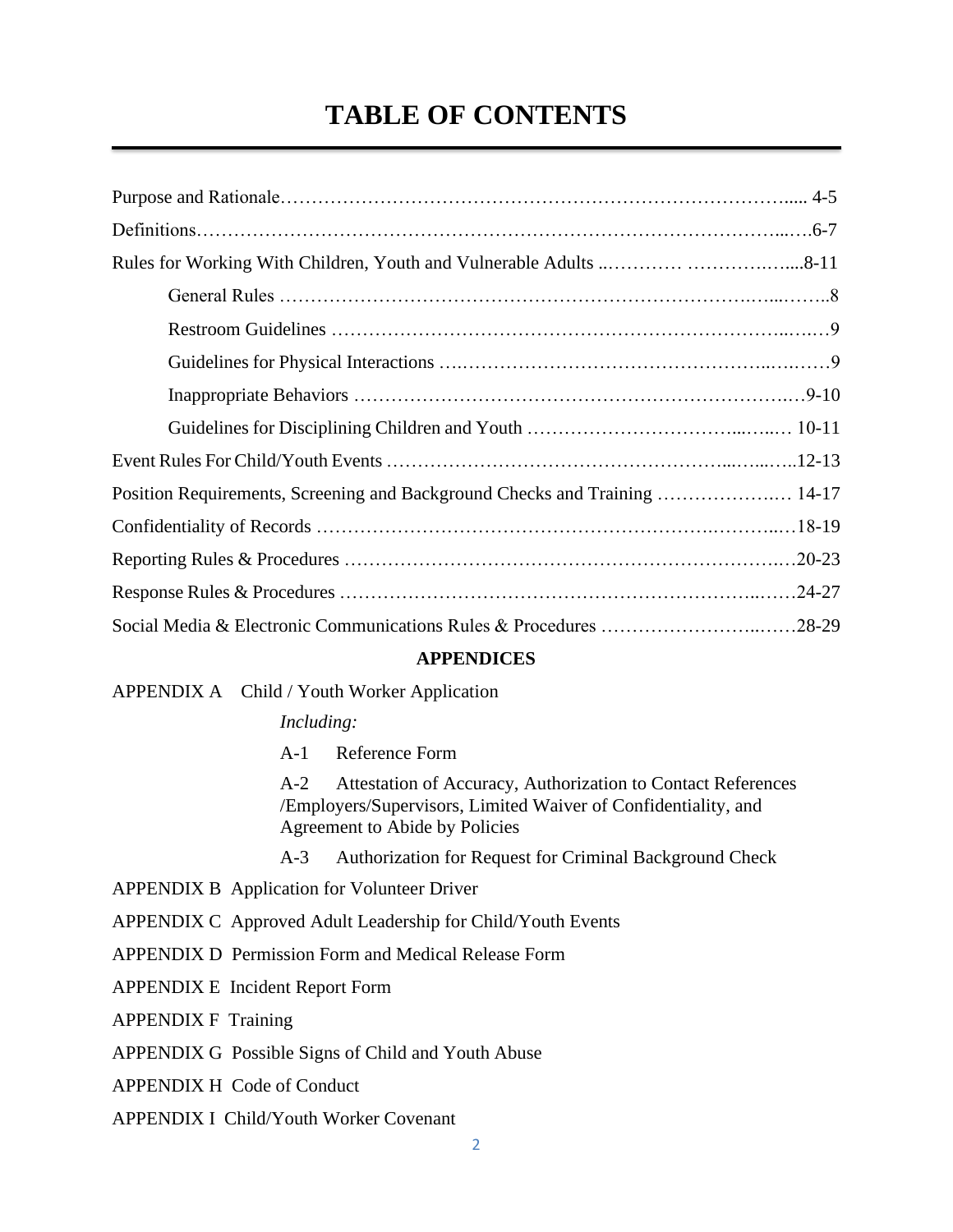**We are called by God to create a safe haven for all of the Children and Youth in our care, nurturing, protecting, and empowering them through faith and trust. This commitment includes taking appropriate steps to reduce the risk of harm to the young people in our care.**

It is the policy of the Missouri Union Presbytery that all church members, church officers, nonmember employees and/or contractors, and volunteers of congregations, councils, and entities of the church are to maintain the strongest sense of integrity, safety, nurturing, and care involving all interactions with Children, Youth, and Vulnerable Adults. These Missouri Union Presbytery Child/Youth/Vulnerable Adult Protection Rules and Procedures apply to all Missouri Union Presbytery sponsored activities that involve Children, Youth, and Vulnerable Adults.

The implementation and documentation of a policy for the protection of Children, Youth and Vulnerable Adults strives to reduce the risk of abuse and neglect because Children, Youth, and Vulnerable Adults are a gift from God. The Church has a divine mandate to provide for their safety and nurturing. The Church is called to be a place that reflects the open arms of Jesus. In Matthew 19:14, Jesus says, "Let the little Children come to me." The Church is to be, at all levels and in all entities, a place of safety and nurture reflective of the arms of Christ.

Children and Youth are not only persons of care and service in the church, but they are also co-recipients of the graces and love of God. Jesus exemplified this in the Gospel of Mark 10:15-16 when He urged his followers to receive the kingdom of God as a little Child. And He specifically takes up the Children into His arms and blesses them. So, also, the Church, as the body of Christ, is to be the presence of Christ's love, in the same way taking up all Children and Youth into its arms and blessing them; providing for them a safe, thriving, and nurturing environments in which to grow in every way.

Instead, as he who called you is holy, be holy yourselves in all your conduct; *- 1 Peter 1:15* …[T]end the flock of God that is in your charge, exercising the oversight, not under compulsion but willingly, as God would have you do it—not for sordid gain but eagerly. Do not lord it over those in your charge, but be examples to the flock. - *1 Peter 5: 2-3* Not many of you should become teachers, my brothers and sisters, for you know that we who teach will be judged with greater strictness. - *James 3:1*

The larger Church suffers with the victim/survivor and his or her family when abuse and neglect occur. The Church is crippled by the hurt, pain, and distrust that accompany abuse. The Church not only loses its credibility at all levels and suffers considerable financial loss, it also loses its integrity. Any abuse causes immeasurable spiritual, psychological, emotional, and physical harm that woefully cripples God's call on the Church.

Accordingly, the Missouri Union Presbytery Child/Youth/Vulnerable Adult Protection Rules and Procedures are intended to address and implement the directives contained within the Presbyterian Church (USA)'s *Book of Order* relating to sexual misconduct policies as they impact Youth, Children and other Vulnerable people, inkling, but not limited to G-3.0106. ("All councils shall adopt and implement a sexual misconduct policy and a Child and Youth protection policy.") Accordingly, this policy is intended to be consistent with the Presbyterian Church (U.S.A.) Child/Youth/Vulnerable Adult Protection Policy and Its Procedures that was approved by the 222nd General Assembly in 2016.

As the need for protection and evolving best practices continue to change, this policy is intended to be liberally construed and periodically reviewed and modified to ensure it continues to be relevant and represent the best practices for Missouri Union Presbytery.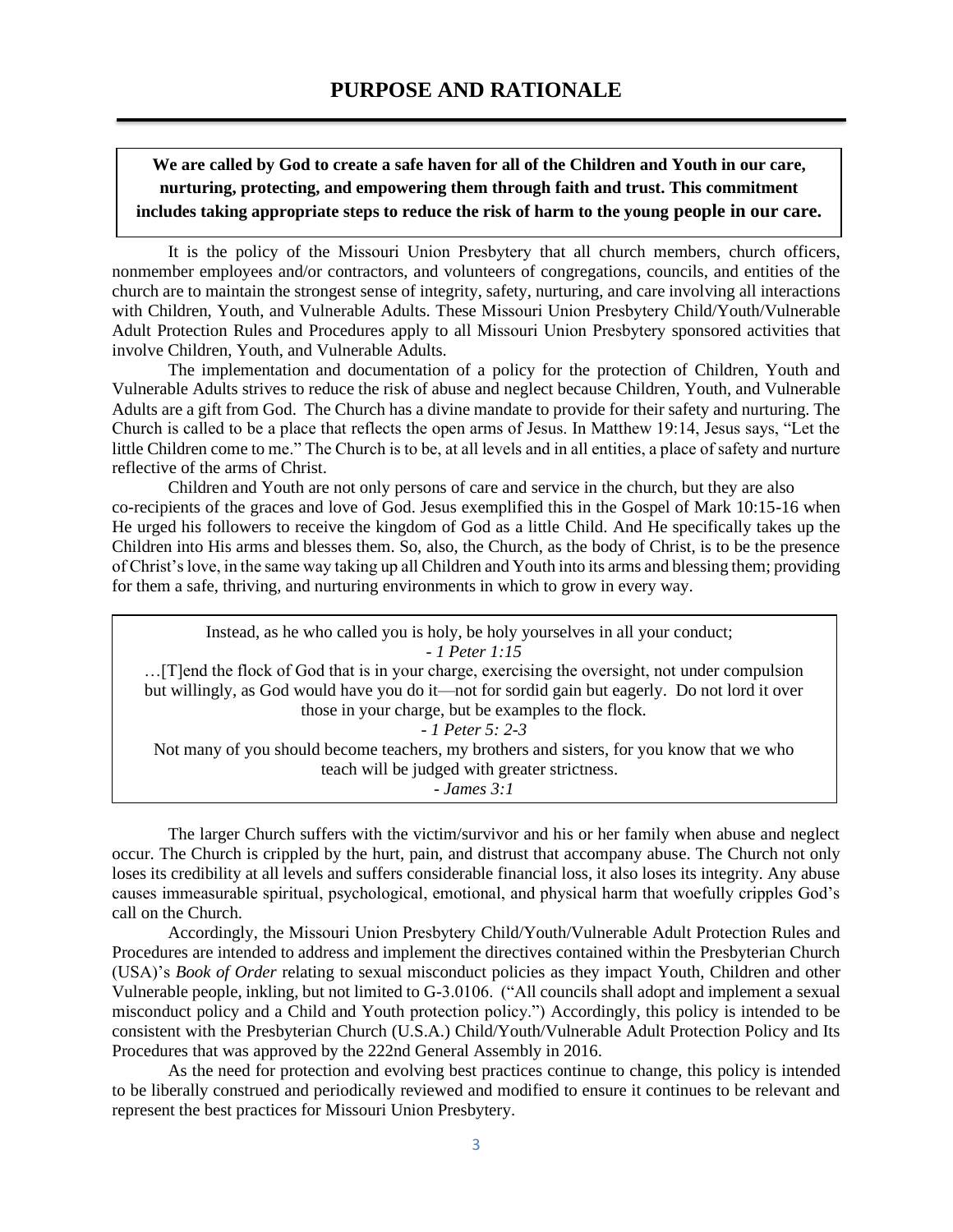## **DEFINITIONS**

The following is a comprehensive list of definitions of terms and their intended use in this particular policy. For the purpose of this policy:

Adult: A person age 18 or older.

*Child:* A person between the ages of 0–11.

*Youth:* A person between the ages of 12–17.

*Minor:* A Child or Youth 0–17 years-old.

*Child/Youth Worker:* Any person, volunteer, paid staff or contractor who participates in any Missouri Union Presbytery-sponsored events or activities involving Children and/or Youth. A Child/Youth Worker shall be 18 years or older and at least four (4) years older than the oldest Youth being supervised. All Adults serving as chaperones or drivers or who will be traveling with participating Children and/or Youth are considered Child/Youth Workers, including parents/guardians of the Children and/or Youth who may be serving in such roles.

*Youth Helper:* A Youth *(i.e., between age 12 and 17)* who helps with Child(ren) or a person who is working with Youth but who is *not* at least four (4) years older than the oldest Youth participant (even if the person is 18 years old or older). Thus, a Youth Helper can work with any Children under 11 but must be at least 4 years older than any Youth participants. A person working with 16-year old participants who is 19 years old would still be classified a "Youth Helper" for that particular event, rather than a Child/Youth Worker due to the lack of sufficient age differential; however, because that Youth Helper is an Adult, he/she will be subject to a background check.)

*Youth Camp Helper:* A person working with Children and Youth in a sanctioned camp who is at least 16 years old and at least two (2) years older than the oldest Minor participant. When using Youth Camp Helpers, the following ratio shall apply: 80% of total camp staff shall be at least 18 years old. (See, HR.8 at [www.acacamps.org\)](http://www.acacamps.org/)(For example, a person working with 17-year old participants who is 18 years old would be classified a "Youth Camp Helper" for that particular event, rather than a Child/Youth Worker due to the age differential; however, because that Youth Camp Helper is an Adult, he/she will be subject to a background check.)

*Adult Helper:* A Youth Helper or Youth Camp Helper who is an Adult but fails to meet the applicable age differential to serve as a Child/Youth Worker; such person may serve as an Adult Helper but remains subject to the same supervision requirements as the Youth Helpers and Youth Camp Helpers. Adult Helpers are subject to background checks.

*Vulnerable Adult:* Any person 18 years old or older without the developmental or cognitive capacity to consent.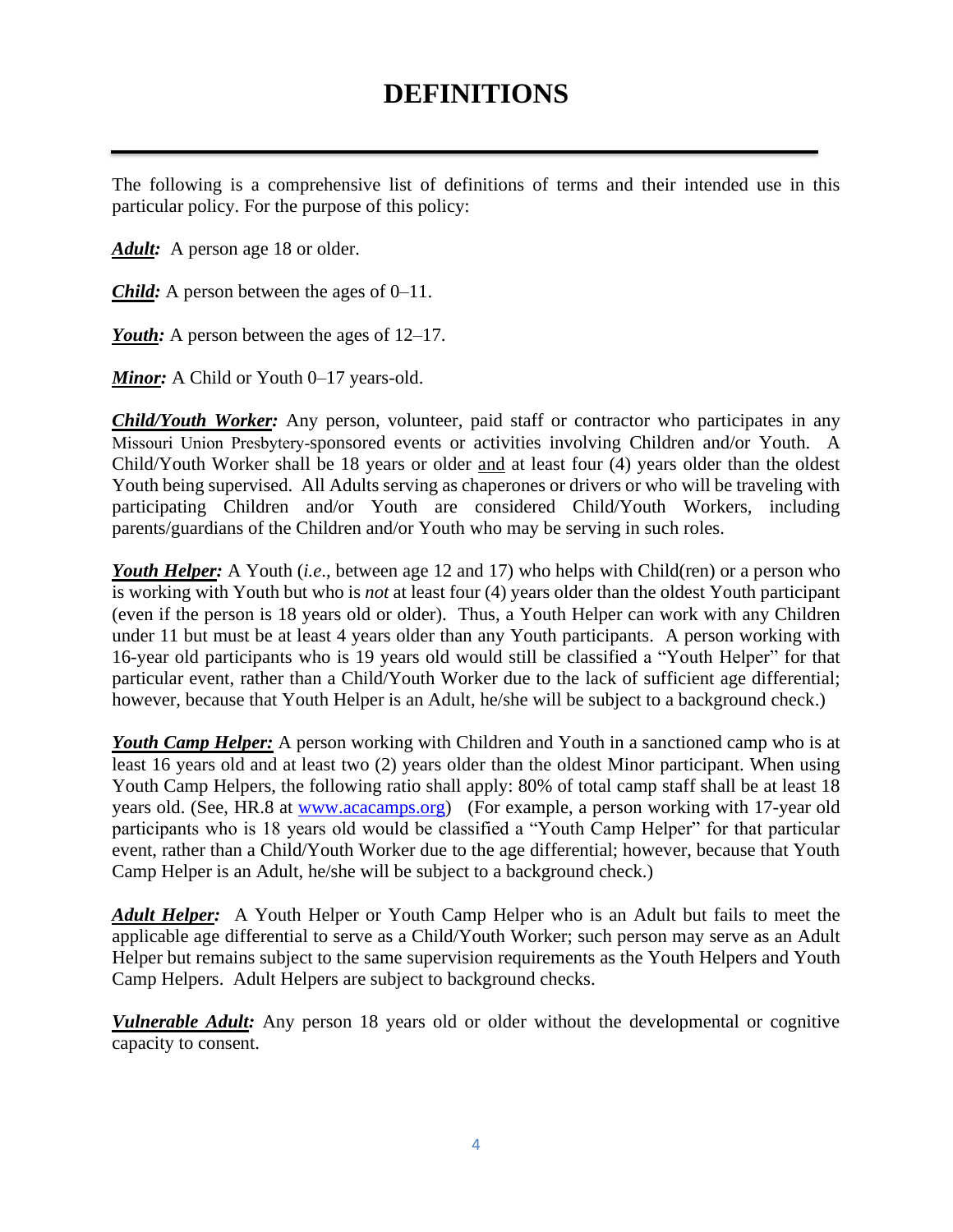*Missouri Union Presbytery*: The legally-recognized entity of Missouri Union Presbytery, a Missouri non-profit organization, including any sub-entity such as a Presbytery or Council committee, commission, task force or other sub-entity appointed by or approved of by Missouri Union Presbytery or the Presbytery Council to carry out the mission of the presbytery. For avoidance of doubt in interpreting this Policy, all references to Missouri Union Presbytery include the Presbytery's Youth Mission Team and the Outdoor Ministry Committee.

References to Missouri Union Presbytery do not generally include the actions of an individual church or its congregation unless the same is acting under the direction of the Presbytery for a particular activity or program. It is the expectation of Missouri Union Presbytery that individual churches will adopt, abide by, and administer their own Youth Protection Policies and be overseen by their own Sessions in conducting their own congregation-level or other local programs for Youth, Children and Vulnerable Adults.

**Abuse:** Any act or failure to act that results in the physical, sexual, psychological, or emotional mistreatment, neglect, or exploitation.

### **Abuse may fall within any of the five (5) following areas:**

*Sexual Abuse:* When sexual contact occurs between a Child and an Adult or another older and more powerful Youth occurs; including any activity which is meant to arouse or gratify the sexual desires of the Adult or the other Youth. In the *Book of Order*, sexual abuse is defined as "any offense involving sexual conduct in relation to (1) any person under the age of eighteen years or anyone over the age of eighteen years without the mental capacity to consent; or (2) any person when the conduct includes force, threat, coercion, intimidation, or misuse of ordered ministry or position" (D-10.0401c).

*Physical Abuse:* When a person deliberately and intentionally causes bodily harm to a Child/Youth.

*Emotional Abuse:* When a person exposes a Child/Youth to spoken and/or unspoken violence or emotional cruelty that results in mental or emotional injury to a Child/Youth that is observable and material impairment in the Child's/Youth's growth, development, or psychological functioning.

*Neglect:* The failure to provide for a Child's/Youth's basic needs or protect a Youth from harm resulting in the endangerment of a Child's/Youth's health, safety or welfare.

*Ritual Abuse:* When physical, sexual, or psychological violations of a Child/Youth are inflicted by a person or persons responsible for the Child's/Youth's welfare.

*Misuse of technology:* The use of technology that results in the harassing or abusing of a Child/Youth/Vulnerable Adult. This includes using technology to send suggestive message and images to a Child/Youth/Vulnerable Adult. Adults should not have any technological contact with a Child or Youth that is not either pre-approved by the Child's/Youth's legal guardian with a signed waiver, or the contact is on an open public medium, such as a church website or other social media program.

*Safe Child Response Team:* The Safe Child Response Team, part of the Sexual Misconduct Allegation Response Team, is a team comprised of a minimum of two Adults, who are specifically trained to respond to allegations and reports of Child, Youth, or Vulnerable Adult abuse at Missouri Union Presbytery sponsored activities. This team must be readily available to be contacted and used at all Missouri Union Presbytery sponsored events.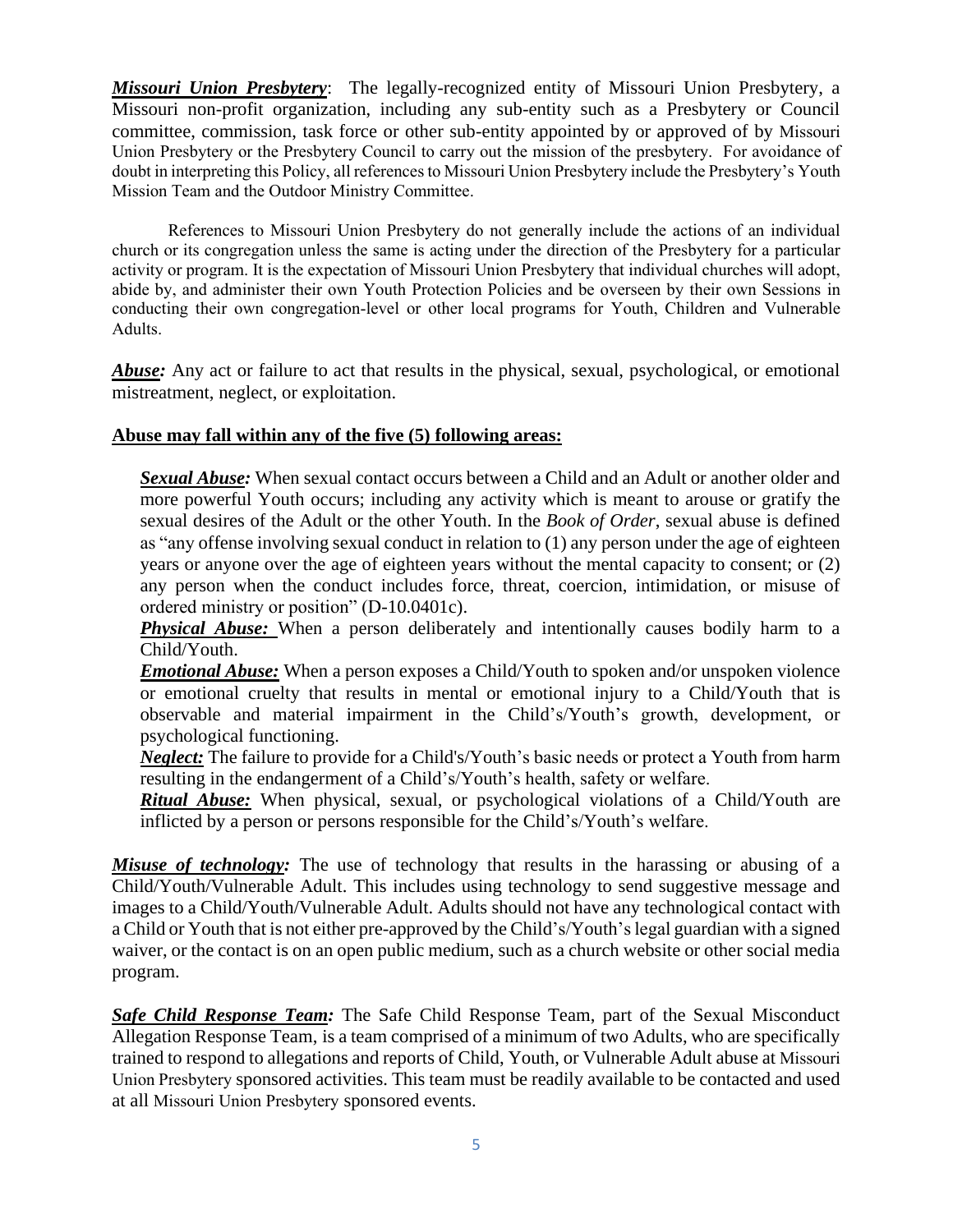*Sponsoring Council or Entity*: Any council or entity that is tasked with the responsibility of planning events and/or activities for Children, Youth, or Vulnerable Adults.

*Mandatory Reporters:* Those persons required by Missouri law (or the applicable law in any jurisdiction in which a Missouri Union Presbytery-sponsored event occurs) to report suspected abuse to police or Child welfare agencies, and any other persons required by the PCUSA's Book of Order to make such reports.

According to the *Book of Order*: "Any member of this church engaged in ordered ministry and any certified Christian educator employed by this church or its congregations, shall report to ecclesiastical and civil legal authorities knowledge of harm, or the risk of harm, related to the physical abuse, neglect, and/or sexual molestation or abuse of a Minor or an Adult who lacks mental capacity when (1) such information is gained outside of a confidential communication as defined in G-4.0301, (2) she or he is not bound by an obligation of privileged communication under law, or (3) she or he reasonably believes that there is risk of future physical harm or abuse." (G-4.0302 *Mandatory Reporting*)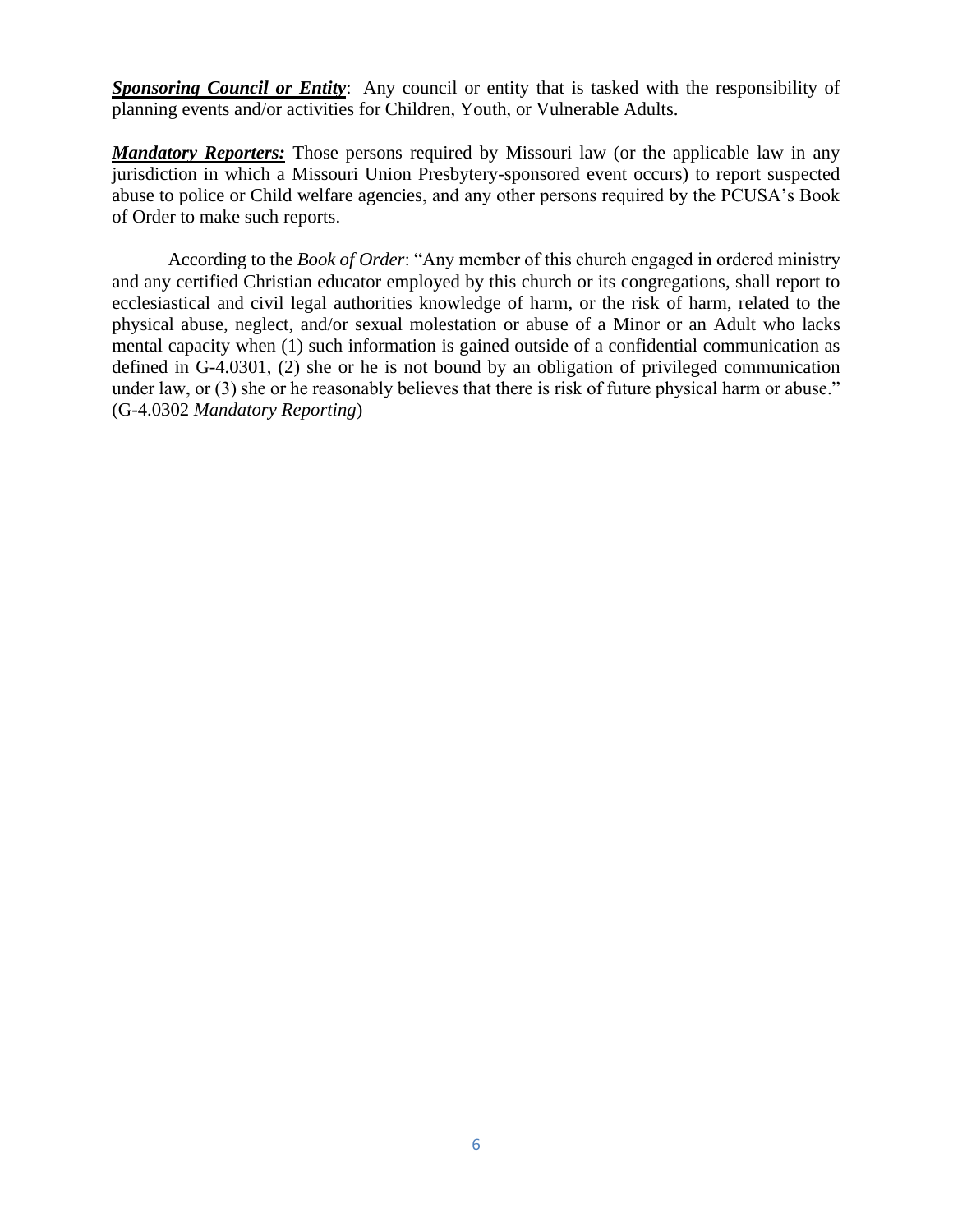# **GENERAL RULES FOR WORKING WITH CHILDREN, YOUTH AND VULNERABLE ADULTS**

**The following rules and guidelines apply to any Missouri Union Presbytery activity or event where Children, Youth or Vulnerable Adults are present, regardless of whether the event is being specifically offered as a Child/Youth event or activity. Thus, these rules apply to Presbytery meetings and any other Presbytery-led activities, whenever the Presbytery offers childcare or any activity available to Children or Youth not in the continued presence of their parents or guardians.**

### *Whenever Children or Youth are present….*

- 1. No Unsupervised Access: If any childcare or any activity is offered for Children or Youth during any Presbytery event, a sufficient number of Adults shall be assigned to supervise the same, in compliance with the Two Adult Rule, so as to ensure that there is no unsupervised access to Children and Youth during the offered child care or other activity.
- 2. Two Adult Rule: Presbytery activities and events at which it is reasonably anticipated that Children or Youth may be present shall be planned in a manner that enables two unrelated Adults to be present at all times where there are Children or Youth.
	- a) If it is not possible to have two Adults within the same room or immediate space, there shall be a "roving" Adult in the vicinity of and able to freely check on activities.
	- b) When a "roving" Adult is not immediately available, other precautions shall be taken, including
		- i. ensuring the door to the room in which a Child or Youth is present remains open,
		- ii. ensuring additional Children are present so that no Child is alone with just one Adult, and
		- iii. ensuring the period during which two Adults are not present (or one Adult and a "roving" Adult) is temporary and not predictable and non-routine.
- 3. One-to -One Mentoring: Any one-to-one mentoring or counseling of a Child or Youth shall be conducted within line of sight of another Adult.
- 4. Check In/Out Procedures: All Children's programs will require a parent or other responsible Adult to check in/out each Child upon entering or leaving the program.
- 5. Ratios: The ratio of Adult to participating Children and Youth ratio for any Missouri Union Presbytery activity or event, including the provision of Childcare services, shall be:
	- a) 2:8 for infants and toddlers (birth age 2)
	- b) 2:10 ratio for Children (3 11 years) and
	- c)  $2:12$  ratio for Youth (12 17 years old).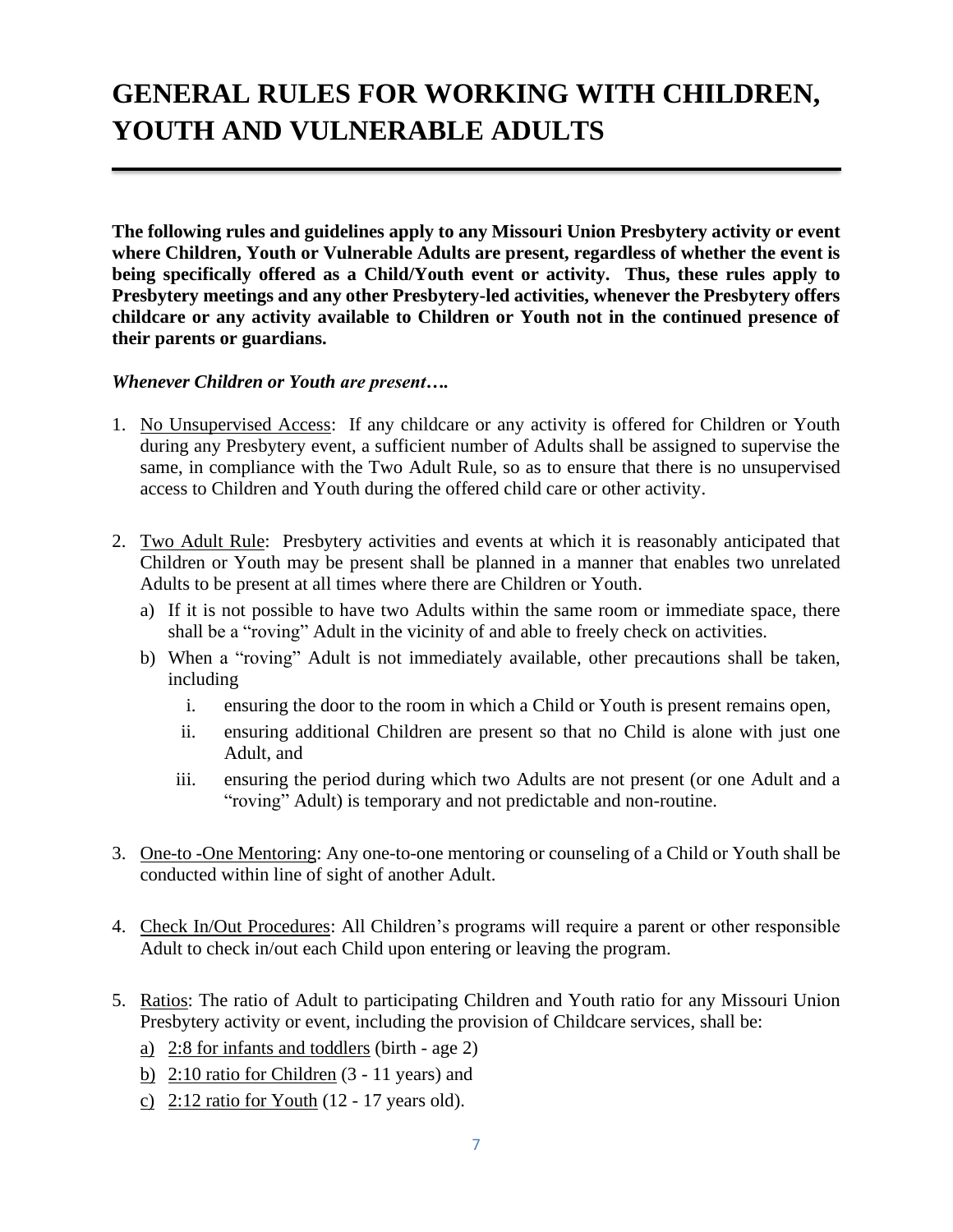Additionally, there should be one Adult of each gender when there is one or more minors in a group. Only in an unexpected or emergency situation may the ratios be compromised.

- 6. Supervision of Youth Helpers and Youth Camp Helpers: Youth Helpers and Youth Camp Helpers must be supervised by an Adult; an Adult should be present, i.e., within either eyesight or earshot of Youth Helpers and Youth Camp Helpers whenever Children or Youth are present. *See*, Event Rules for additional requirements affecting transportation during planned Child/Youth Events
- 7. Open Access to Rooms: All rooms where Children and Youth meet should have windows to the hallway, windows in the doors or Dutch doors. If this requirement cannot be accommodated, then the doors to the room must be left open at all times.
- 8. Vehicle Guidelines: If it is necessary for a lone Child (or Youth) to travel with an Adult in a vehicle, the Child (or Youth) shall ride in the back seat even if they meet state weight and height requirements to ride in the front seat. All drivers must be 25 years old or older. State laws must be strictly observed. *See,* Event Rules for additional requirements affecting transportation during planned Child/Youth Events.
- 9. Supervision to be Maintained: No Child/Youth shall be permitted to walk alone away from a group so as to be alone or no longer in a place where the Two Adult Rule cannot be followed.
- 10. Privacy: Adult workers should respect the privacy of the Children and Youth with whom they are entrusted. Responsible use of digital devices and cell phones is required in all situations, *e.g.,* not taking inappropriate photographs or videos. Any photographs or videos taken should be for group use only and not shared on social media without parental/guardian permission. *See,* Social Media & Electronic Communications Rules & Procedures for additional restrictions applicable to Child/Youth Events.

## **Guidelines for Use of Restrooms**

*The 2 Adult Rule applies in all circumstances; the following guidelines pertain to the supervision expected to be maintained when children or youth need to use the restroom.*

- 1. Diaper changes should be performed by Adult staff only and otherwise in compliance with the 2 Adult Rule.
- 2. Scheduled restroom breaks should be planned for preschool and elementary age Children when possible so that groups of Children are going to the restroom at the same time. The attending Adult should wait outside the restroom.
- 3. If just one Child must go to the restroom, one Adult should escort the Child and, if possible, prop the outside door open. The Adult should remain outside the door and wait to escort the Child back to the classroom. In accordance with the Two-Adult Rule, a second Adult should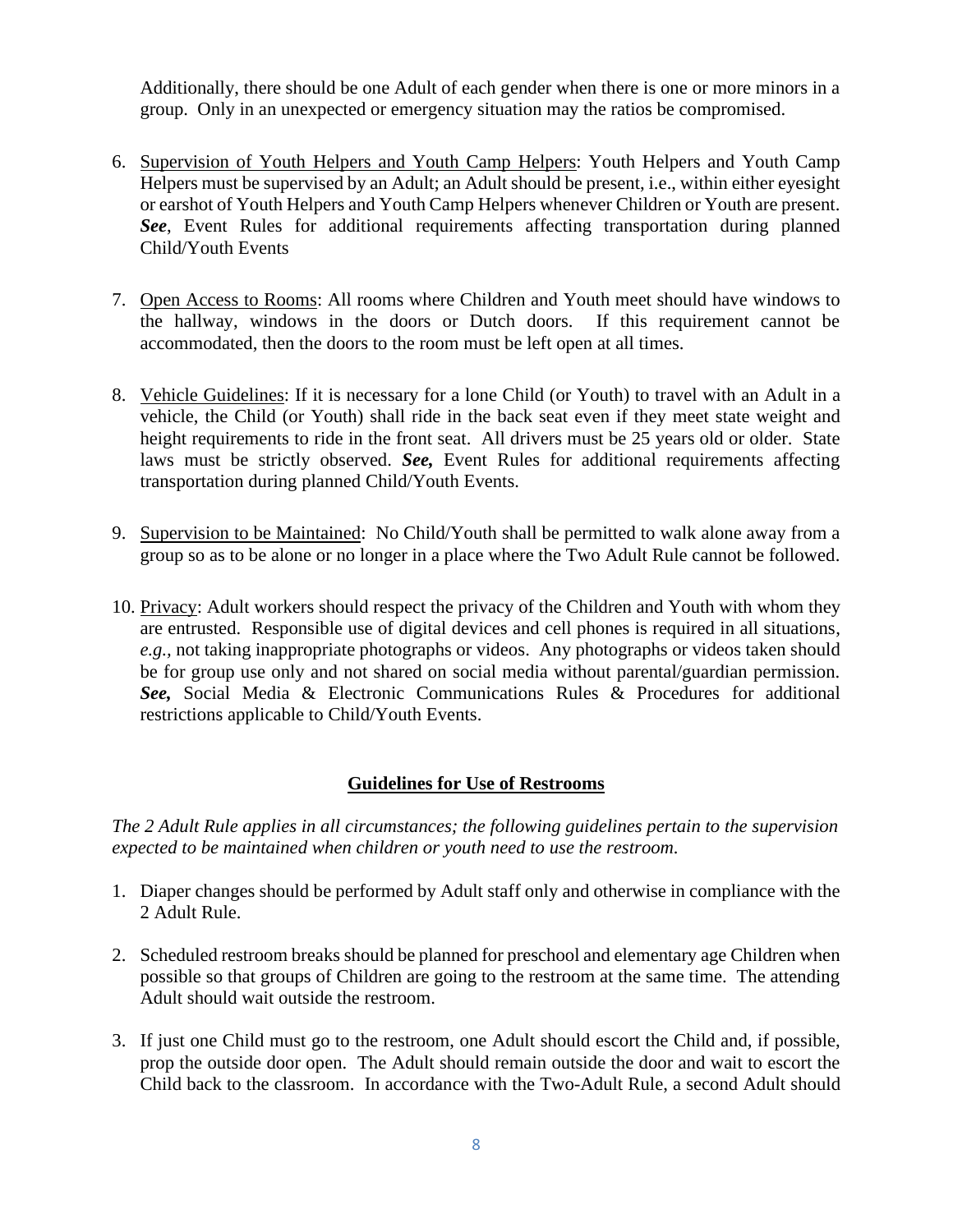remain with the other Children in the classroom with the classroom door open. A "roving" Adult may assist in this process.

4. Adults should not be alone with a Child in an unsupervised restroom.

## **Guidelines for Physical Interactions**

Persons working with Children, Youth or Vulnerable Adults should be trained on methods and practices for physical interaction and other appropriate behaviors. A failure to adhere to appropriate behavior and interactions will be cause for discipline. The following are examples of appropriate and inappropriate physical interaction when involving Children:

| <b>Appropriate Physical Interactions</b>                                                                                                                                                                                                                                                                                                                                                                                                                                                  | <b>Inappropriate Physical Interactions</b>                                                                                                                                                                                                                                                                                                                                                                                                                                  |
|-------------------------------------------------------------------------------------------------------------------------------------------------------------------------------------------------------------------------------------------------------------------------------------------------------------------------------------------------------------------------------------------------------------------------------------------------------------------------------------------|-----------------------------------------------------------------------------------------------------------------------------------------------------------------------------------------------------------------------------------------------------------------------------------------------------------------------------------------------------------------------------------------------------------------------------------------------------------------------------|
| Side hugs<br>٠<br>Shoulder-to-shoulder or "temple" hugs<br>٠<br>Pats on the shoulder or back<br>٠<br>Handshakes<br>٠<br>High-fives and hand slapping<br>٠<br>Verbal praise<br>Pats on the head when culturally appropriate<br>$\bullet$<br>Touching hands, shoulders, and arms<br>Arms around shoulders<br>Holding hands (e.g., with young Children in<br>٠<br>escorting situations)<br>These may be inappropriate <i>if</i> unwanted by the<br>Child/Youth or the employee or volunteer. | • Full-frontal hugs<br><b>Kisses</b><br>• Showing affection in isolated area<br>• Lap sitting<br>Wrestling<br>• Piggyback rides<br>Tickling<br>$\bullet$<br>• Allowing a Child to cling to a Child/Youth Worker's<br>leg<br>Any type of massage given by or to a Child/Youth<br>• Any form of affection that is unwanted by the Child<br>or the Child/Youth Worker<br>• Compliments relating to physique or body<br>development<br>Touching bottom, chest, or genital areas |

### **Inappropriate Behaviors**

In addition to actual physical interactions, various other types of conduct are inappropriate when Children or Youth or Vulnerable Adults are involved or likely to become aware of the same. The following behaviors are examples of behavior that is inappropriate in the presence of or otherwise regarding Children or Youth:

- Displaying any kind of sexual affection toward a Child/Youth.
- Use of profanity or off-color jokes.
- Discussion of sexual encounters.
- Dating or becoming romantically involved with Children/Youth.
- Using or being under the influence of alcohol or illegal drugs in the presence of Children/Youth.
- Possessing sexually oriented materials including printed or online pornography on church property or at church/presbytery events.
- Having secrets with Children/Youth.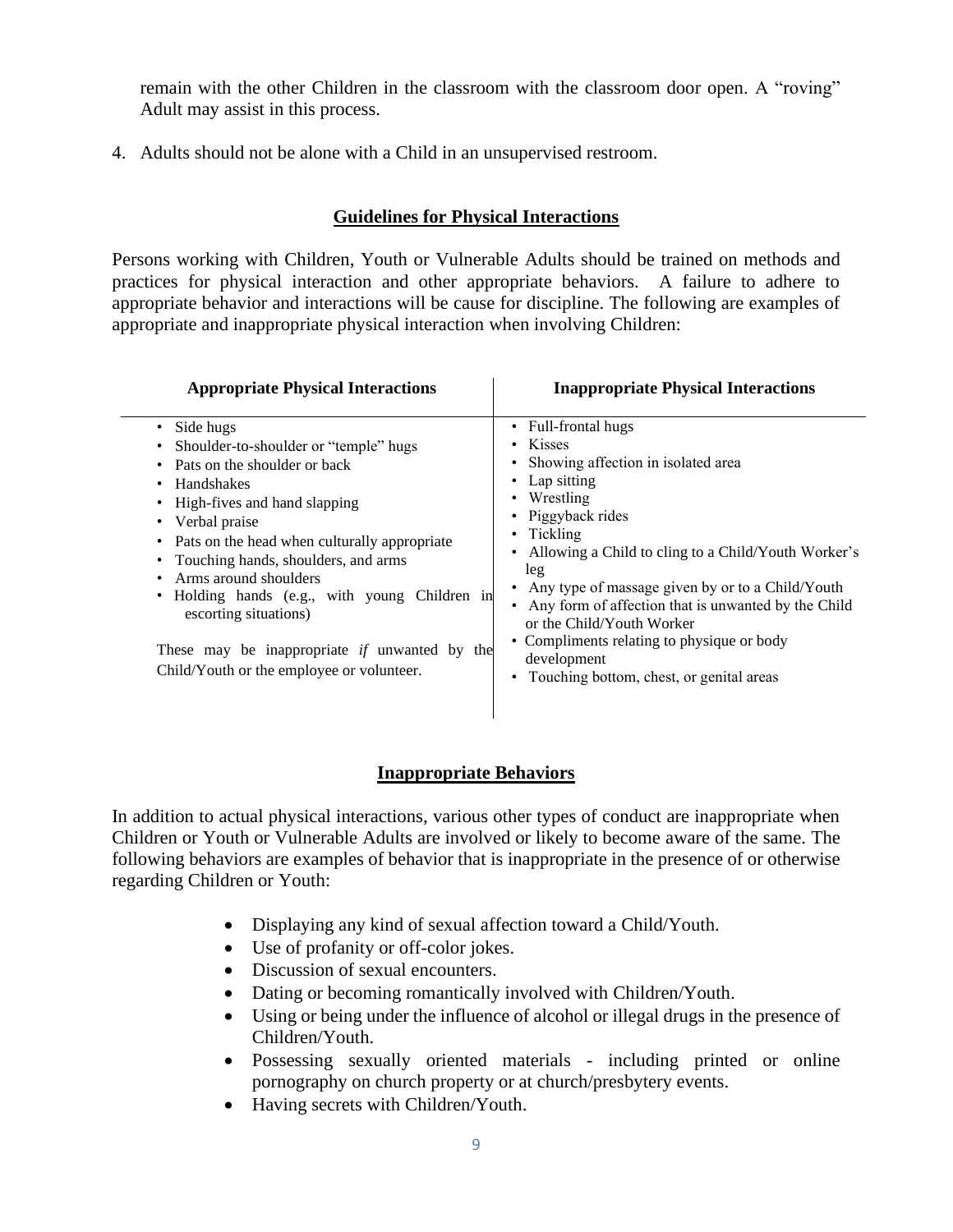- Staring at or commenting on the body of a Child/Youth or an Adult.
- Engaging in inappropriate electronic communication with Children/Youth.
- Intentionally working one-on-one with Children/Youth in a private setting.
- Engaging in Sexual, Physical, Emotional, Neglect and Ritual Abuse.
- Permitting Children/Youth or Adults to engage in hazing, bullying, derogatory name calling, ridiculing, humiliating or any sexual activity.

### **Guidelines for Disciplining Children and Youth**

Sometimes Children, Youth and Vulnerable Adults require instruction and some form of discipline regarding their own behavior. However, all such instruction and action should be constructive and done in a loving manner that keeps the Child's safety and best interest in mind. The following guidelines should be followed in the implementation of any discipline for Children, Youth or Vulnerable Adult:

- 1. Remind Children, Youth or Vulnerable Adults of proper group behavior and group guidelines. Expectations should be made very clear.
- 2. All discipline should be assertive and positive and done in love. Immediate praise and recognition for positive actions are effective ways to encourage more of the same. It is often more effective to reward good behavior than to punish bad behavior.
- 3. The practice of "redirecting" is the preferred method of correcting unwanted behavior. A Child, Youth or Vulnerable Adult may be moved to a different situation or area. Separate the Child/Youth from others if he/she is having difficulty making good choices. When the Child, Youth or Vulnerable Adult is settled, have him/her rejoin the group.
- 4. In the event of chronic, unwanted behaviors, the Group or Program Leader should be contacted.
- 5. Inappropriate discipline includes but is not limited to: corporeal punishment of any kind, derogatory sarcasm, put downs or any kind of verbal attack including yelling or screaming at a Child, Youth or Vulnerable Adult.

*See,* Appendix H for a sample Code of Conduct for Child/Youth Workers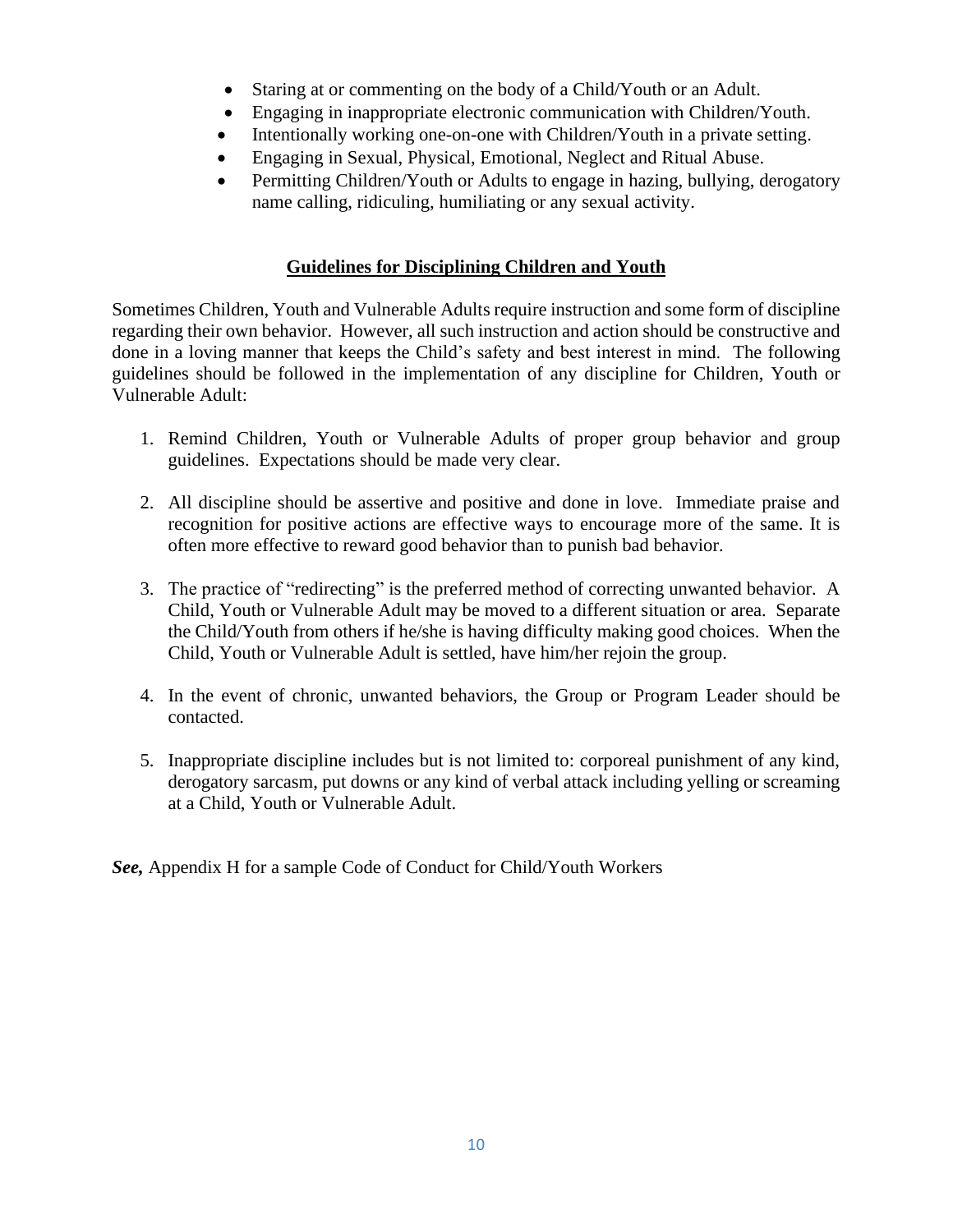## **EVENT RULES FOR CHILD/YOUTH EVENTS**

While the General Rules for Working with Children and Youth apply to all events planned for Children and Youth, additional requirements apply to those events that are planned especially for Children and Youth, such as mission or service trips, retreats and other activities aimed at particular age groups. For all such Child/Youth Events provided, hosted or sponsored by Missouri Union Presbytery, the following rules apply:

1. **Permission Forms and Medical Release Forms:** Permission slips and medical release forms should be completed and signed for each Child/Youth by the parent/guardian prior to the event. These forms should include: Parents' contact information; emergency contact information; allergies or medical conditions and restrictions; health insurance information. All forms should be stored at the event site, in a secure place with restricted access. For a sample Permission/Medical Release Form, see Appendix D.

### **2. Transportation Provided During Events:**

(a) The same general Adult/Child or Adult/Youth ratios applicable to Children/Youth Events shall be maintained during transportation within the safe loading limits of all vehicles being used: i.e., a 2:8 ratio for infants and toddlers (birth - age 2); a 2:10 ratio for Children (3 - 11 years) and a 2:12 ratio for Youth (12 - 17 years old).

(b) All passengers must remain seated and use seat belts anytime the vehicle is moving.

(c) All drivers must comply with the guidelines set in the General Policies for Working with Children and Youth section. It is recommended that on trips of more than four (4) hours, there be at least two drivers per vehicle, or at least enough drivers to provide rest periods for each driver. (As a practical matter, this requires two drivers for transportation to/from locations outside of Missouri Union Presbytery.)

(d) If a charter bus is rented, or any outside carrier is contracted, the company hired must ensure criminal background checks on their drivers.

(e) Any driver operating a vehicle which holds 16 passengers or more, including the driver, shall possess a valid Commercial Driver License (CDL).

(f) Each Child/Youth and the parent/guardian should be provided phone numbers that will enable them to contact the Child/Youth Workers at any time, in case of emergency.

(g) Each Child/Youth Worker who may be permitted to drive Children or Youth shall be over the age of 25, have completed an Application and provided a copy of their valid driver's license and verification of holding current automobile insurance. Such persons should be listed on a presbytery-maintained list of approved drivers. See Appendix B and Appendix C.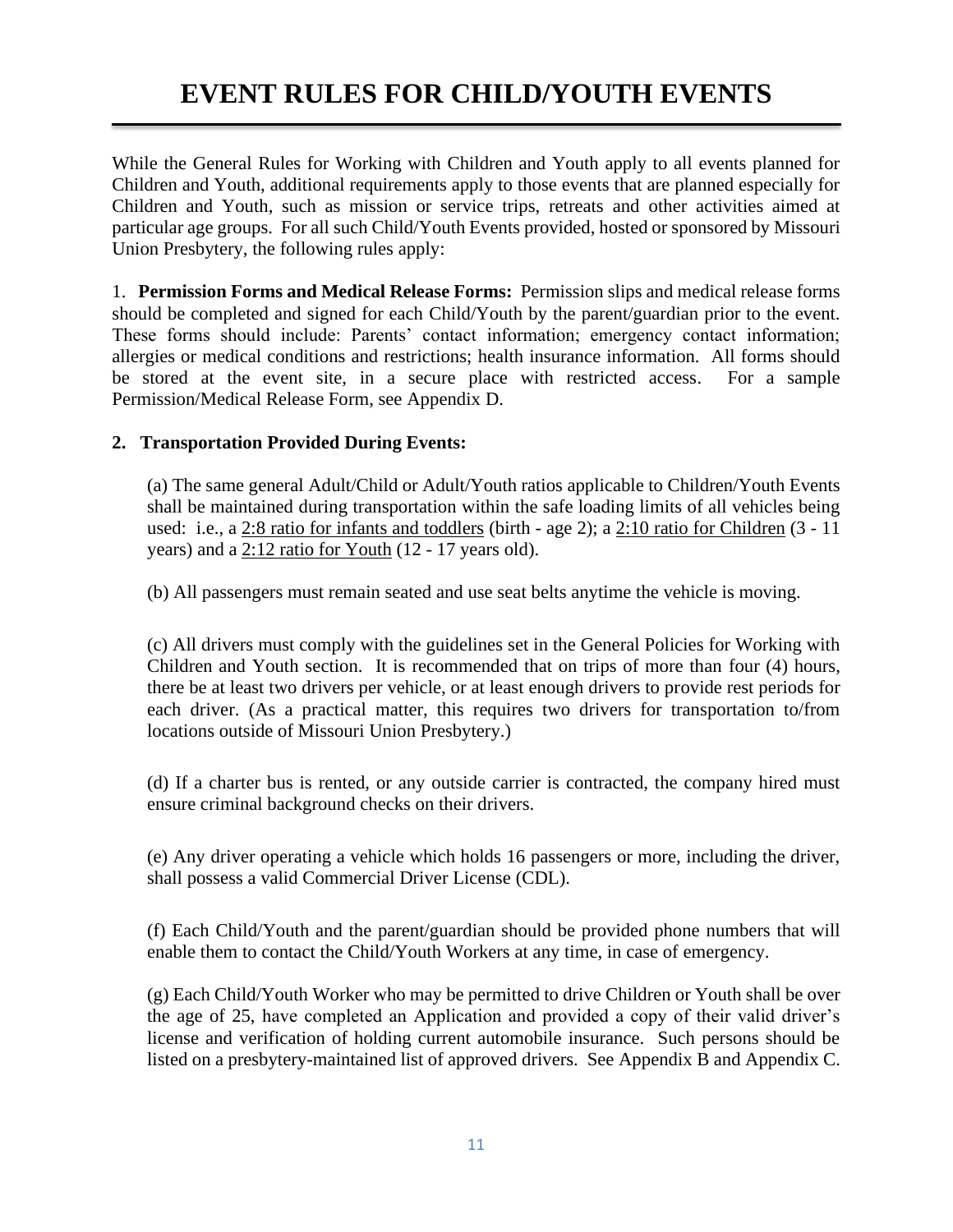**3. Conduct:** A behavior covenant may be provided to and signed by all Children/Youth and their parents/guardians. The covenant may include acceptable behavior, social networking guidelines or restrictions, respect for Adults and adherence to the event's schedule.

## **4. Housing:**

(a) Children/Youth should room with Children/Youth of the same age range and gender.

(b) Children/Youth and Adults may only room in the same room if it is "dormitory" style and there are two unrelated Adults in the room.

(c) Children/Youth should never sleep alone in a room with an Adult unless that Adult is a parent or guardian of that Child/Youth.

(d) There should be a process in place for nightly check-in and assurance that all Children/Youth are in their assigned room for the night.

(e) Where Children/Youth and Adults may share bathroom facilities, different showering/grooming times should be maintained to ensure separation and privacy. These hours should be posted in an accessible location for all.

5. **Training for Participating Children/Youth:** Age appropriate training to Children and Youth should be provided regarding what behavior should be reported to a Child/Youth Worker or other Adults and a review of behavior standards for all persons attending the event. One or more members of the Safe Child Response Team, if on site, should be introduced to Children and Youth during any orientation provided at an event.

6. **First Aid Training:** For all Missouri Union Presbytery-sponsored events, a minimum of two staff/volunteers working directly with Children/Youth during events must be certified in first aid and CPR.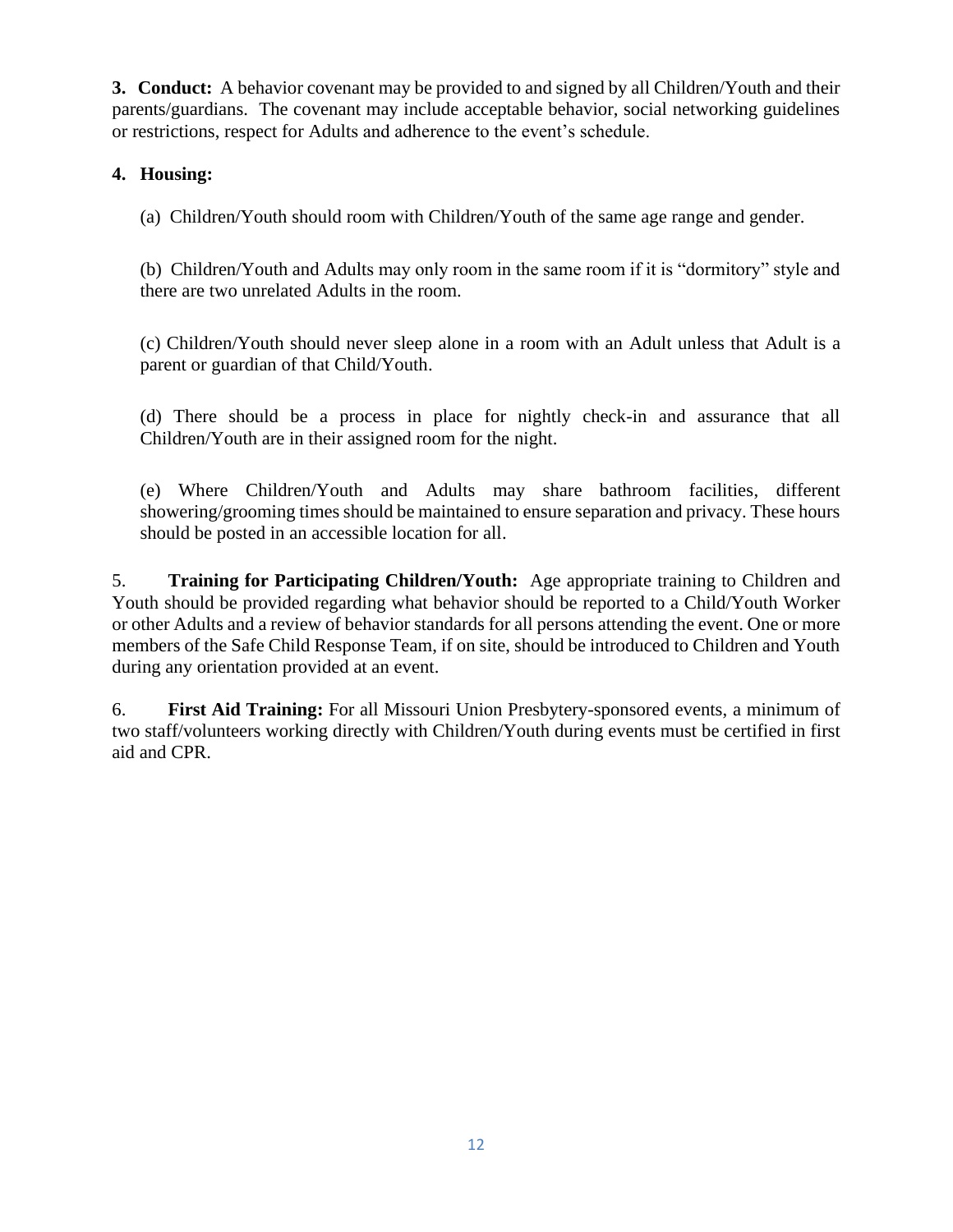# **POSITION REQUIREMENTS, SCREENING AND BACKGROUND CHECKS, AND TRAINING**

## **1. Requirements for Child/Youth Workers, Youth Helpers and Youth Camp Helpers**

Any prospective Child/Youth Worker shall:

- 1. Be at least 18-years-old and four (4) years older than the oldest Youth whom they are serving.
- 2. Submit a signed application containing at least two (2) references from persons unrelated to the applicant, and consent to a background check to be obtained by Missouri Union Presbytery and, if applicable, other sponsoring councils.
- 3. Complete required training.
- 4. Sign a Covenant of Conduct (see Appendix I)

## Any prospective Youth Helper shall:

- 1. Be at least 12 years old.
- 2. Submit a signed parental/guardian consent form to participate as a Youth Helper and, if 18 years or older, consent to a background check to Missouri Union Presbytery and, if applicable, other sponsoring councils. (Due to the mandatory 4-year differential in age between a Child/Youth Worker and the Child/Youth being led, it is possible for a Youth Helper to be 18 years old or older, in which case the criminal background check is required).
- 3. Complete required training.
- 4. Sign a Covenant of Conduct (see Appendix I) (May be modified for age-appropriate language)

Any prospective Youth Camp Helper shall:

- 1. Be at least 16-years-old and two (2) years older than the oldest Youth whom they are serving.
- 2. Submit a signed application containing at least two (2) references from persons unrelated to the applicant, and, if 18 years or older, consent to a background check to Missouri Union Presbytery and, if applicable, other sponsoring councils. (Due to the mandatory 2 year differential in age between a Child/Youth Worker and the Child/Youth being led, it is possible for a Youth Helper to be 18 years old or older, in which case the criminal background check is required).
- 3. Submit a signed parental/guardian consent form to participate as a Youth Camp Helper.
- 4. Complete required training.
- 5. Sign a Covenant of Conduct (see Appendix I) (May be modified for age-appropriate language)

## **2. Screening Rules (Background Checks) Rules & Procedures**

Missouri Union Presbytery shall:

- 1. Periodically consult with the insurance company through which they have coverage to determine what background checks are appropriate for their particular event.
- 2. Obtain background checks for all Child/Youth Workers (and any Adult Helpers).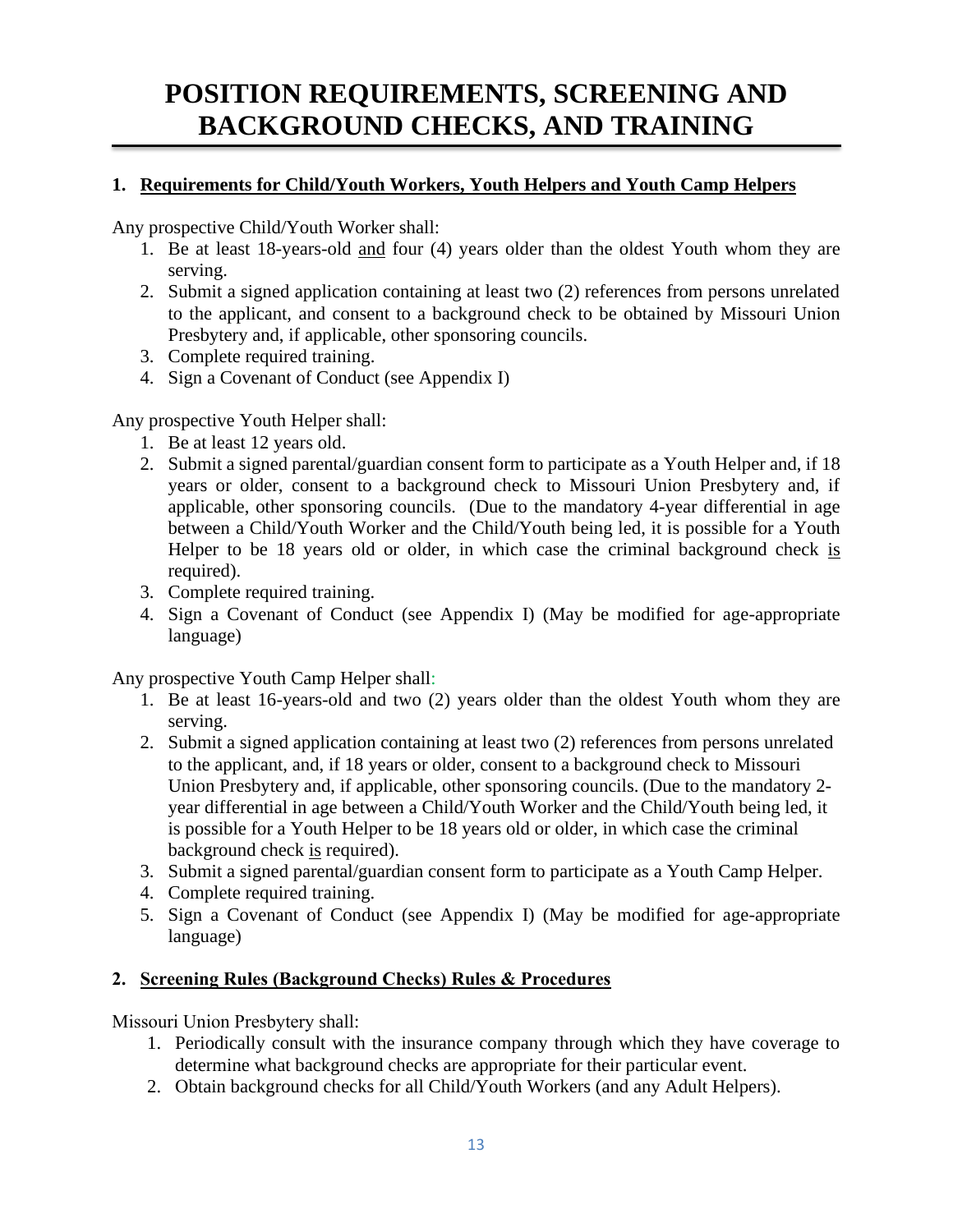- a. Such checks shall be conducted annually, and within at least six months of the first event participated in during that 12-month period.
- b. The cost of such checks may be covered by the Presbytery in its discretion.

**Disqualifying Legal and Disciplinary Actions.** No person may serve as a Child/Youth Worker, Youth Helper, or Youth Camp Helper who has a conviction (or is currently under charges) on his/her record of certain felonies or misdemeanors, including, *but not limited to*, any of the following:

- a. Criminal homicide;
- b. Aggravated assault;
- c. Crimes related to the possession, use, or sale of drugs or controlled substances;
- d. Sexual abuse;
- e. Sexual assault;
- f. Injury to a Minor;
- g. Incest;
- h. Indecency with a Minor;
- i. Inducing sexual conduct or sexual performance of a Minor;
- j. Possession or promotion of child pornography;
- k. The sale, distribution, or display of harmful material to a Minor;
- l. Employment harmful to Minor;
- m. Abandonment or endangerment of a Minor;
- n. Kidnapping or unlawful restraint;
- o. Public lewdness or indecent exposure; and enticement of a Minor;
- p. Any crime that involves sexual misconduct or sexual abuse, particularly if it involves misconduct or abuse with a Minor;
- q. Any crime that involves misuse of technology for sexual purposes, such as collecting or distributing photographs of Minors who are naked or in sexual or inappropriate poses (Child pornography);
- r. Any crime that involves the use of force, such as assault or endangerment;
- s. Any crime that involves abduction and kidnapping;
- t. Any crime that involves drinking and driving, such as driving while intoxicated, within the preceding two (2) years. After two (2) years and completion of any court-ordered treatment and probationary terms, the individual may be a Child/Youth Worker but shall not drive participants. Five (5) years after the crime involving drinking and driving, provided the above conditions are satisfied and the individual has not been charged for any other similar offenses, the individual may be permitted to drive participants as a Child/Youth Worker.
- u. Any matter pending before a Permanent Judicial Commission.

If Missouri Union Presbytery become aware that a Child/Youth Worker or any Adult Helper has a prior conviction or is under charges for any of the offenses described above, he or she shall be immediately removed from such position and not be permitted to attend a Child/Youth event except in a limited role as parent or guardian of a specific Child/Youth.

## **3. Training of Child/Youth Workers, Youth Helpers and Youth Camp Helpers**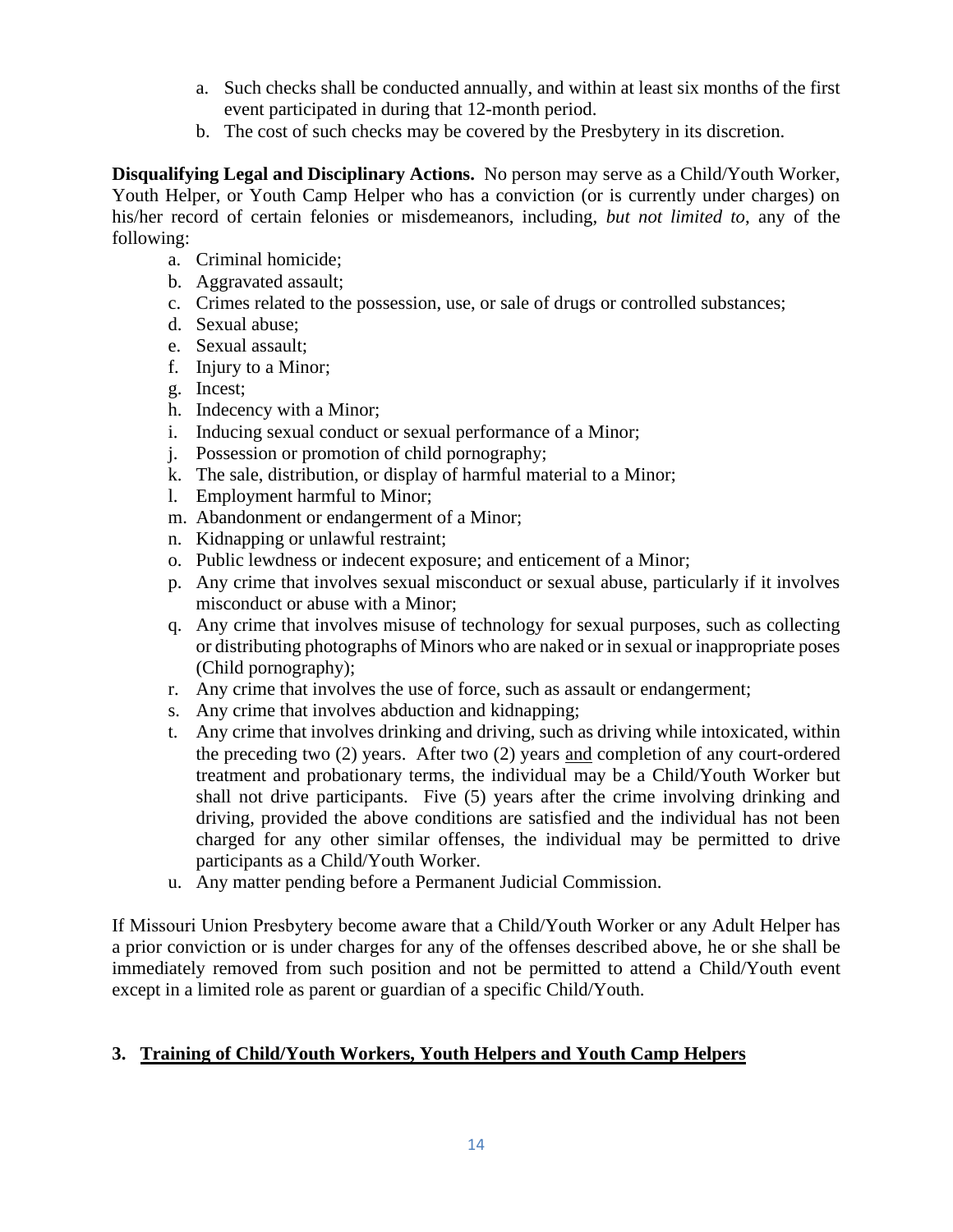Each person engaged in the leadership of a Missouri Union Presbytery Child/Youth event as a Child/Youth Worker shall be required to acknowledge receipt of a copy of the Missouri Union Presbytery Child/Youth/Vulnerable Adult Protection Rules and Procedures.

All persons serving as Child/Youth Workers, or Adult Helpers over 18 years old, shall be required to consent to all background checks required and to agree to comply with any consequences of a reported violation of Missouri Union Presbytery's Child/Youth/Vulnerable Adult Protection Rules and Procedures. See Appendix A-3.

Each person serving in the capacity of a Child/Youth Worker, a Youth Helper or a Youth Camp Helper shall receive training on the expectations set forth in Missouri Union Presbytery's Child/Youth/Vulnerable Adult Protection Rules and Procedures and how to comply with them. Training may be modified for age-appropriateness in the case of Youth Helpers and Youth Camp Helpers under the age of 18.

Missouri Union Presbytery shall:

- A. Provide training regarding its Child/Youth/Vulnerable Adult Protection Rules and Procedures prior to an event for all Child/Youth Workers, Youth Helpers, and Youth Camp Helpers. Missouri Union Presbytery may contract with others to provide these trainings. Such training shall be provided at least annually. (For training content, see Appendix F)
- B. Provide a Covenant of Conduct for all Child/Youth Workers, Youth Helpers, and Youth Camp Helpers and maintain signed copies prior to an event.

## **4. Applicability of Missouri Union Presbytery Screening Rules to Events Involving Other Councils and Entities**

Whenever Missouri Union Presbytery organizes or hosts an event for Minors for which Missouri Union Presbytery will invite Minors from other church councils who may be supervised by Child/Youth Workers selected by other church councils, Missouri Union Presbytery shall:

A. Instruct any councils who select the Child/Youth Workers to:

i. Not send a person to act as a Child/Youth Worker whom the council knows has violated the provisions of the Book of Order or policy of that council (including a local congregation, presbytery or synod) pertaining to sexual misconduct or Child/Youth protection.

ii. Not send a person to act as a Child/Youth Worker when that person is also already scheduled to work at the event in a different capacity (i.e. one person cannot hold multiple positions or fill multiple functions at the same time.)

iii. Abide by the same screening, training, and background check standards adopted by Missouri Union Presbytery in this policy.

B. Provide guidance to the councils that are sending Child/Youth Workers for securing Child/Youth workers and eligibility requirements to ensure consistency with this policy, including the requirement that the council perform and pay for background checks for potential Child/Youth workers and how to evaluate the background check for offenses that would disqualify a person from being a Child/Youth worker with Minors.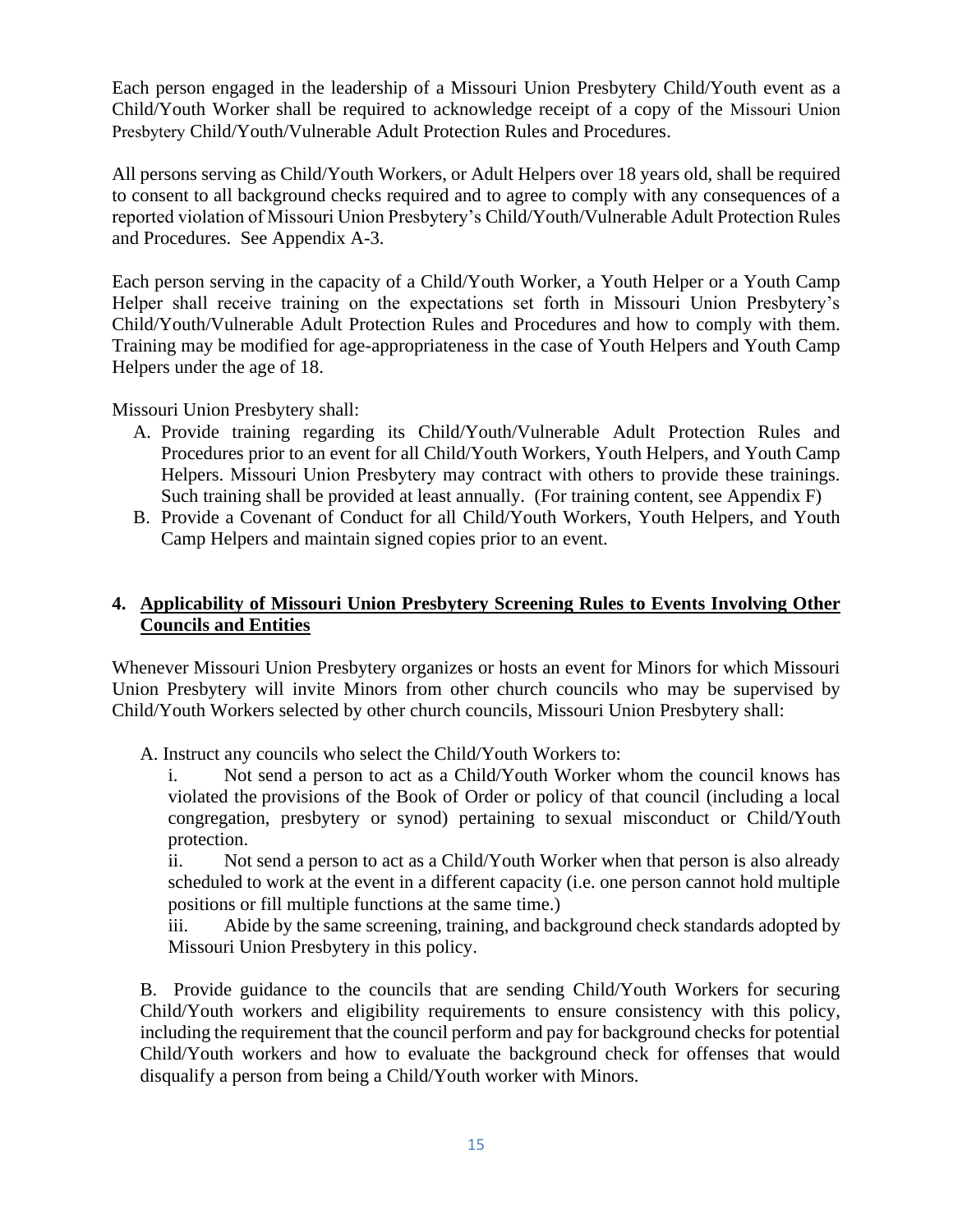C. Identify an Adult on the organizing team for the event to be the designated recipient of background checks from the securing councils and oversee the training of such person:

i. To review the selection criteria set forth in this policy;

ii. To review every background check received;

iii. To identify any criminal convictions or other disciplinary actions revealed through background checks (or otherwise discovered) that should disqualify a person from being a Child/Youth worker;

iv. To notify the council proposing the Child/Youth worker if he/she believes the council has erred in selecting a Child/Youth worker whose background check indicates that that person should not act as a Child/Youth worker;

v. And, if the council does not promptly withdraw the proposed Child/Youth Worker, to report the situation to Missouri Union Presbytery and any other council sponsoring the event and provide to the appropriate person at each such council a copy of each potentially disqualifying background check and any related concerns so that a formal decision can be rendered by the council. Unless and until Missouri Union Presbytery determines that the proposed Child/Youth Worker meets qualifications, such person shall not assume any role or responsibilities in connection with the event nor attend such event except, if applicable, in the limited role of a parent or guardian of the specific Child/Youth.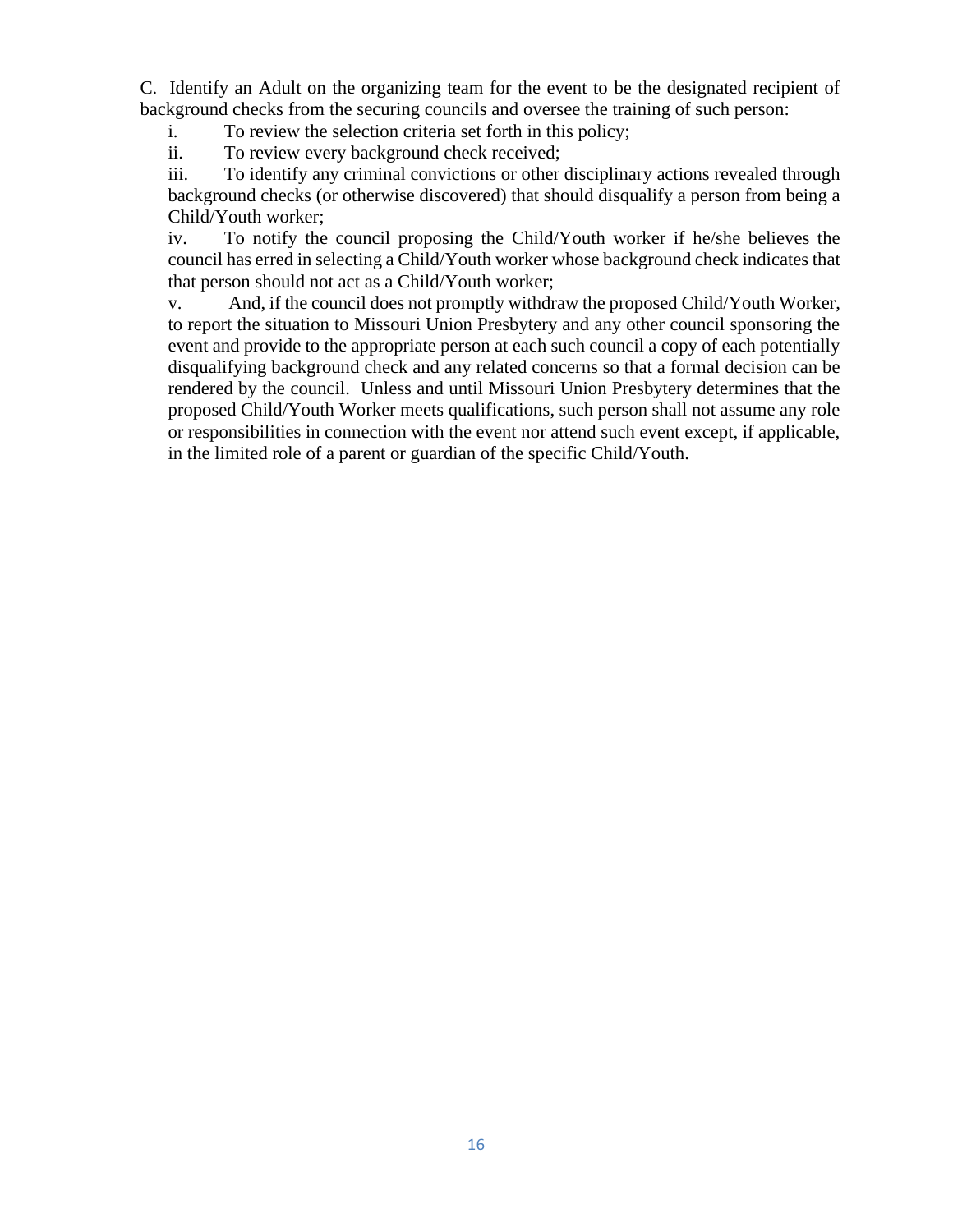Records relating to Child/Youth /Worker applications, background checks, reports of possible violations of this Policy and the investigation or response thereto, and other records relating to the Missouri Union Presbytery Child/Youth/Vulnerable Adult Protection Rules and Procedures shall be created, used and retained as *confidential records* of Missouri Union Presbytery as further described below:

1. **Background Checks**: Applications for background checks Child/Youth Workers shall be made only by a designated employee(s) or officer of Missouri Union Presbytery.

The designated Missouri Union Presbytery employee(s) or officer may communicate with the sponsoring entity whether the background information obtained disqualifies an individual from the role of Child/Youth worker (or a driver for a Child/Youth event) but shall provide no further details without the written consent of the individual to whom the background information pertains.

All papers and communications regarding applications and results of background checks (and related communications) shall be maintained in the Missouri Union Presbytery Office. Such materials shall be stored in a locked file cabinet or password protected electronic storage to which access is limited to the designated Missouri Union Presbytery employee(s) or officer.

Materials relating to background checks shall be retained for at least ten (10) years and shall not be destroyed without consultation with any sub-entity generally responsible for planning Child/Youth events, which may advise of any ongoing relevance supporting further retention, and with counsel for the Missouri Union Presbytery.

2. **Violation Reports and Response Records**: All documents and communications reflecting or relating to the report of a violation (or possible violation) of the Missouri Union Presbytery Child/Youth/Vulnerable Adult Protection Rules and Procedures shall be retained by the Missouri Union Presbytery office in a confidential manner.

The work of any Child/Youth Safety Response Team, any commission or other persons investigating or responding to a violation report shall be, to the extent practicable, preserved and retained in the Missouri Union Presbytery office following completion of its work. At a minimum, the identity of any persons involved in the Missouri Union Presbytery investigation and/or response, a summary of the work done, any documents or communications they received from third parties, and a report of any conclusions reached by the commission shall be retained by the Missouri Union Presbytery.

All records pertaining to violation reports and investigations or responses (and related communications) shall be maintained in the Missouri Union Presbytery Office. Such materials shall be stored in a locked file cabinet or password protected electronic storage to which access is limited to the designated Missouri Union Presbytery employee(s) or officer.

Materials relating to reports of violation and investigation or response shall be retained at least ten (10) years and shall not then be destroyed without consultation with legal counsel as to which, if any materials, may be destroyed.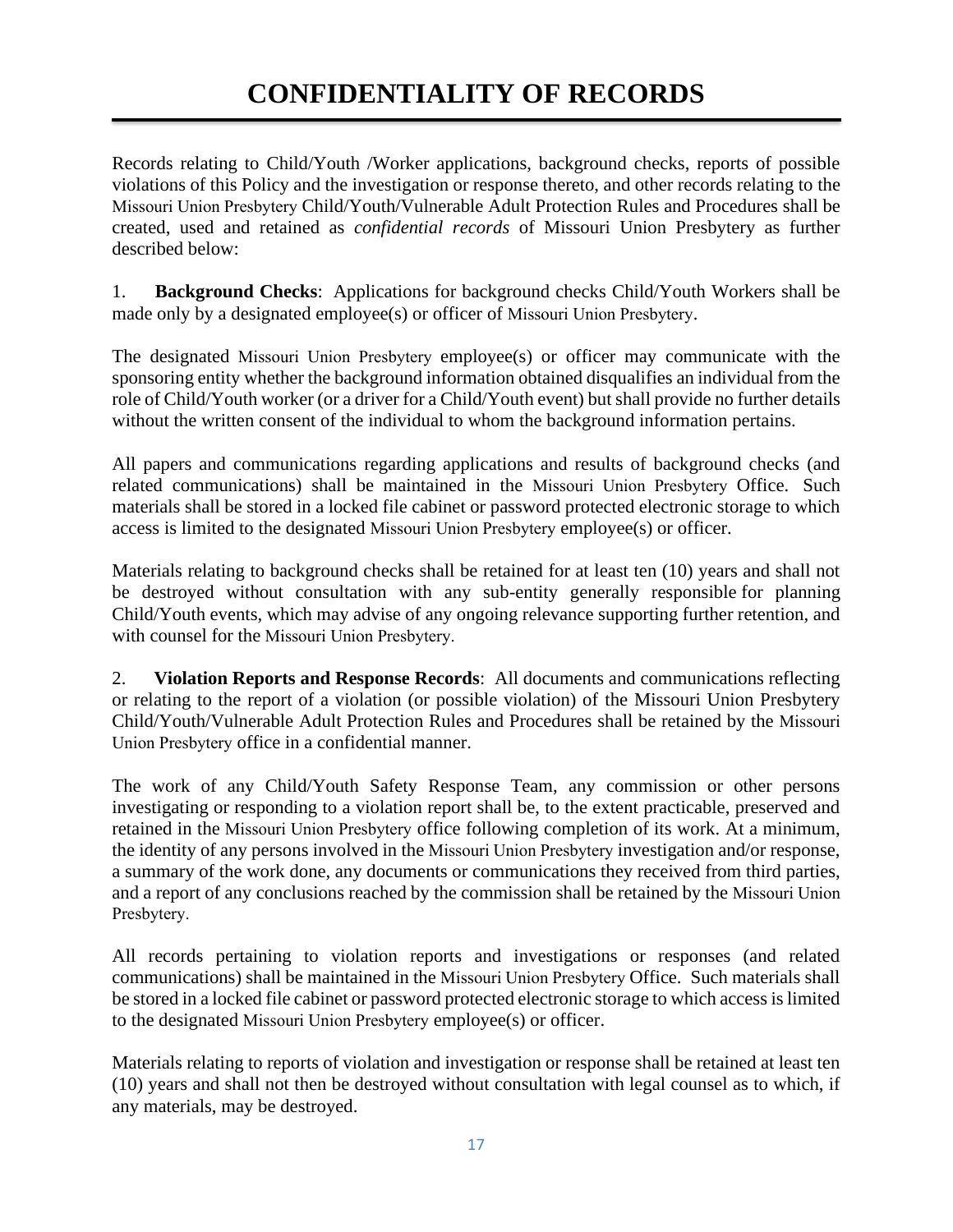3. **Other information related to the implementation and enforcement of the Missouri Union Presbytery Child/Youth/Vulnerable Adult Protection Rules and Procedures:** The Missouri Union Presbytery office shall maintain all other documents and communications created or received in connection with the implementation and enforcement of this Policy in confidential, secured files to which access is limited. Such materials shall be stored in Missouri Union Presbytery-controlled file cabinets or electronic storage to which access is limited to designated Missouri Union Presbytery employee(s) or officer. Such other materials relating to the implementation and enforcement shall be retained at least five (5) years.

4. **Destruction of Confidential Records**: In the event any materials described by this section are to be destroyed, such destruction shall include shredding, incineration or other method of destruction that ensures complete destruction of the specified records.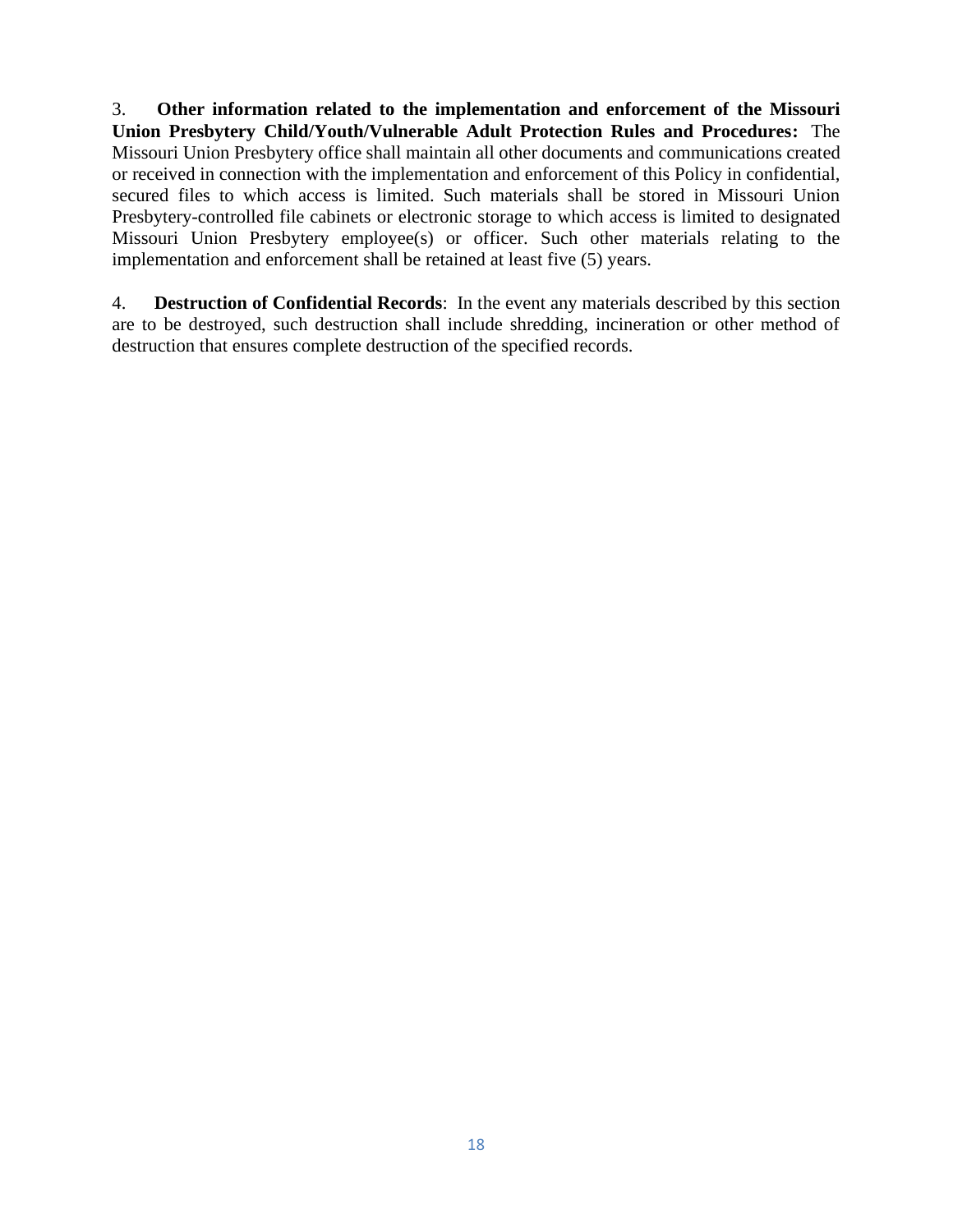1. **Reporting Procedures:** Reporting of any activity suspected of violating Missouri Union Presbytery's Child/Youth/ Vulnerable Adult Protection Rules and Procedures shall be encouraged. Anyone who experiences, sees, or hears of activity that may violate this policy shall be encouraged to report their information at any time during or after the event to any Child/Youth Worker or other authorized contact person of the Missouri Union Presbytery entity-sponsored event. Even if such information is learned from another (*i.e.,* it is hearsay) it should still be reported. Reports may be made orally or in writing. While a written form may be offered as a convenience, no particular written report shall be required to constitute an actionable report.

2. **Notification of Reporting Procedures:** When sponsoring any Child/Youth event, Missouri Union Presbytery will publicize in writing the procedures for reporting any activity suspected of violating this Policy.

A copy of that notification shall be made available at all times in a public place at the event. The written notification shall include contact information for all Child/Youth Workers who are authorized to be present during the event (each of whom is an authorized contact person for purposes of a possible victim making a report), including but not limited to those who have been specifically designated for heightened response responsibilities under this Policy, such as membership on the Child Safety Response Team or being a designated leader of Missouri Union Presbytery or another sponsoring entity. The written procedure shall indicate who has these additional designated responsibilities.

The procedures for making a report shall also be provided in an age-appropriate manner to all Children and Youth attending the event, as well as to all leaders.

Where the Child/Youth event will involve out-of-town travel and/or overnight accommodations, the procedures for reporting any suspected violation will also be provided verbally to all attending Children and Youth early in the event, such as during the orientation.

3. **Initial Response Procedures:** All reports of suspected violations shall be given immediate attention by Child/Youth Workers and others authorized to receive such information.

Upon receiving any report of activity which may violate this Policy (whether or not in writing), a Child/Youth Worker or other authorized contact person shall, after ensuring any Child, Youth or Vulnerable Adult who is the alleged victim is safe, immediately share such information with at least one member of the Child Safety Response Team and, if applicable, to governmental authorities. Contact shall also be promptly made with the parents or guardian of the Child, Youth or Vulnerable Adult.

Once the safety of the alleged victim of any suspected conduct is assured, efforts shall be made by the Child/Youth Worker(s) or the Child Safety Response Team to obtain a written Incident Report (See Appendix E) from or on behalf of the alleged victim. It should be noted that the formalizing of such a report into written form is *not* a prerequisite to any governmental reporting responsibility or the activation of a Child Safety Response Team.

4. **Governmental Reporting:** All Child/Youth Workers shall be made aware that state law requires the immediate reporting of any incident that gives rise to reasonable cause to suspect that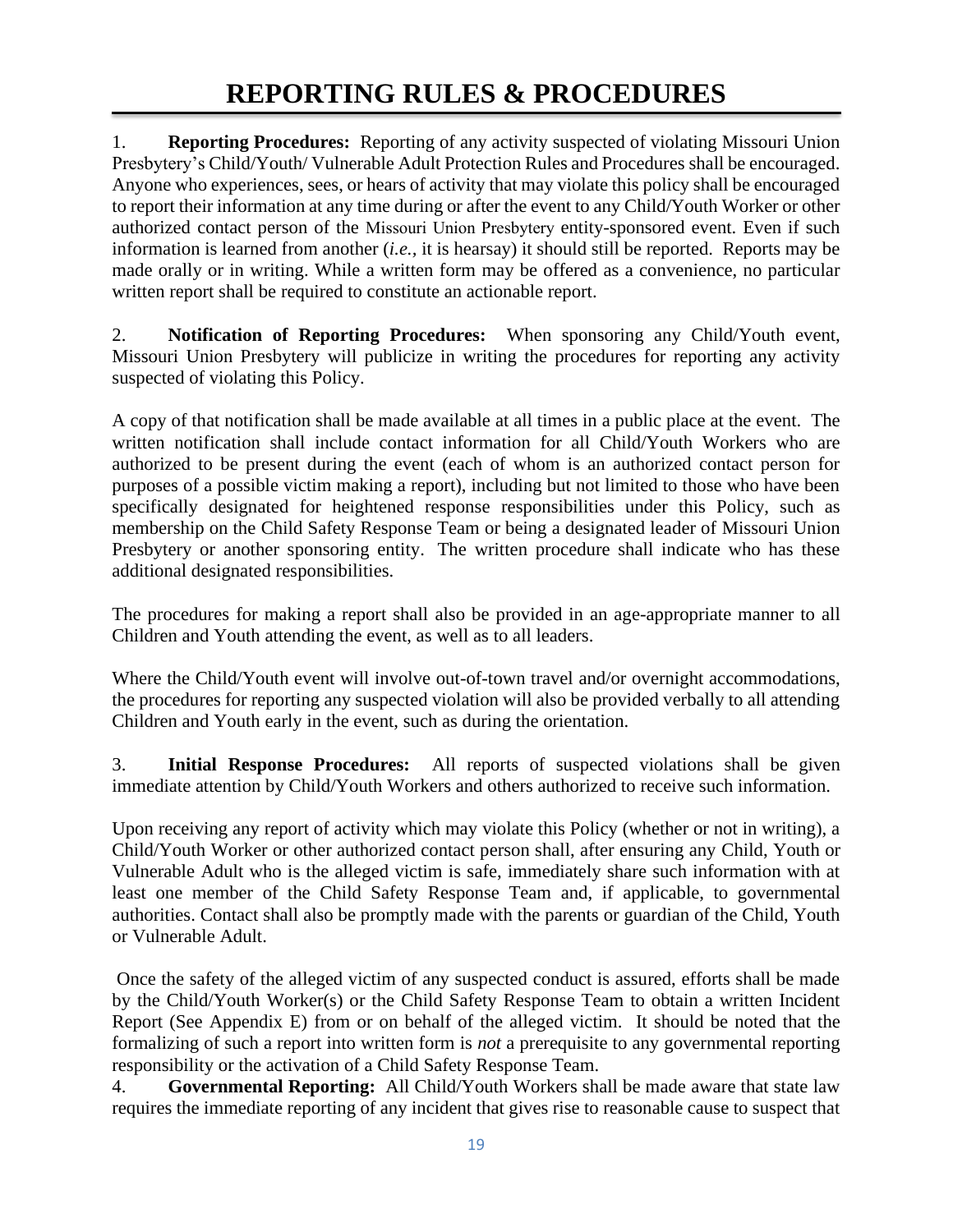a Child has been or may be subjected to abuse or neglect or any observation of a Child being subjected to conditions or circumstances which would reasonably result in abuse or neglect. Such reports are to be made to the **State's Child Abuse Hotline** and the failure to do so promptly (*i.e.,* within less than 24 hours of receipt of such information) may be a violation of state law, for which any persons who were required to make the report could be liable.

Any Child/Youth Workers who believes they have received information meeting the governmental reporting standard is required to make, or, with the assistance of other Adult Leaders (especially those comprising the Child Safety Response Team), to make a governmental report. Child/Youth Workers are encouraged to consult with the Child Safety Response Team, the "on call" attorney retained by Missouri Union Presbytery entity during or following the event, or the Stated Clerk of Missouri Union Presbytery if they feel any uncertainty as to whether the information is reportable or have any questions regarding the making of a governmental report that is as complete and accurate as possible.

If other Child/Youth Workers, the Child Safety Response Team, other persons designed by Missouri Union Presbytery, or the Stated Clerk later determine the information being received is or becomes subject to governmental reporting requirements, they shall be responsible for making the governmental report at that time.

Further description of the Governmental Reporting procedures and applicable hotline numbers may be found online for all States, along with descriptions of the legal requirements applicable to those states, at [https://www.rainn.org/public-policy-action.](https://www.rainn.org/public-policy-action) This website is maintained by the Rape, Abuse & Incest National Network (RAINN). RAINN is the nation's largest anti-sexual violence organization and operates the National Sexual Assault Hotline (800.656.HOPE) in partnership with more than 1,000 local sexual assault service providers across the country. While the RAINN website provides a lot of information about legal requirements and offers other helpful information, any questions specific to an incident involving Missouri Union Presbytery should be raised with the Presbytery's counsel

5. **Further Required Reporting:** Whether the reported information received by any Child/Youth Workers is subject to governmental reporting requirements does *not* impact the treatment of such a report under this Policy. Unless such information is received under *Book of Order G-4.0302* (Pastoral Privilege), Child/Youth Workers are required to ensure the Missouri Union Presbytery is aware of the report so that Missouri Union Presbytery can follow procedures under this Policy for making an appropriate and timely response.

Accordingly, any Child/Youth Worker making or receiving a report of possible violation of this Policy is required to promptly forward such information to one or more members of the Child Safety Response Team established by the Missouri Union Presbytery. If a governmental report has been made or is expected to be made, the Child/Youth Worker shall also ensure that notice of the same is provided to the Stated Clerk of the Missouri Union Presbytery.

Any person receiving information described by section, who does not have a reporting responsibility under this policy, shall nonetheless by encouraged to share that information immediately with the Child Safety Response Team.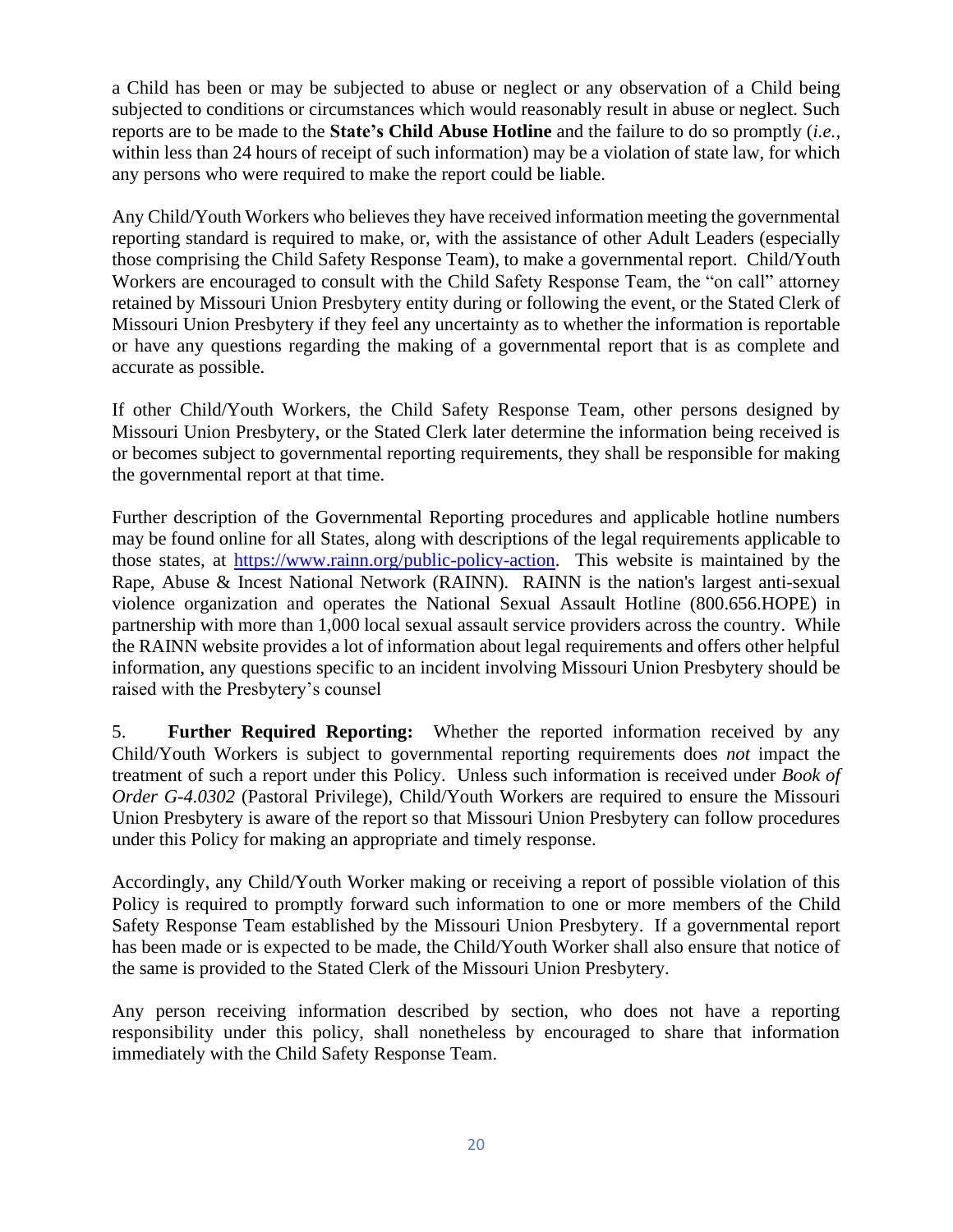### **Child Safety Response Team.**

Missouri Union Presbytery shall ensure that a trained Child Safety Response Team is available for the duration of any Missouri Union Presbytery event involving Children or Youth.

The Child Safety Response Team shall be either physically present on site or may be "on call" provided its members have sufficient physical proximity to be present within approximately one hour. (Accordingly, any more remote activity, such as a Youth trip to an out-of-town conference, shall require the Child Safety Response Team to be physically on site.)

Such Child Safety Response Team may be created for a specific event or may be a longer-standing group, provided that sufficient members will be available for the duration of each individual event for its work to be effective. The Child Safety Response Team shall be called to action as soon as a report of possible violation of this Policy is received by the Missouri Union Presbytery or another entity overseeing, sponsoring or otherwise participating in the event. Such report may or may not yet be in writing.

Responsibility for compliance with Missouri Union Presbytery's Child/Youth/ Vulnerable Adult Protection Rules and Procedures shifts to the Child Safety Response Team as soon as it is able to assemble or otherwise take control of the on-going response effort.

**Membership**. Each Child Safety Response Team shall be comprised of at least two (2) Adults (persons 18 years old or older). Members may be Missouri Union Presbytery staff or volunteers, *e.g.,* Child/Youth Workers, each appointed by Missouri Union Presbytery, and each of whom shall complete the training described in this Policy. The Child Safety Response Team shall have access to the attorney secured by Missouri Union Presbytery for purposes of providing advice under this Policy and Missouri law.

**Training**. Each member of a Child Safety Response Team shall be trained over the scope of this Policy, any applicable mandatory reporting laws, and an overview of *Book of Order* requirements applicable to reports of abuse of Children, Youth or Vulnerable Adults. Training should include familiarization with materials currently available from Office of General Assembly and Presbyterian Mission Agency, including resources that may provide victims and their families immediate information and resources that may aid in the particular spiritual, psychological, or emotional needs and trauma that arise from the devastation of abuse.

A training "refresher" course, covering any updated materials and reviewing the Policy, shall be provided to all members on an annual basis. Such training shall be offered at least annually and must be completed before participation as a member of a Child Safety Response Team.

**Responsibilities**. The Safe Child Response Team shall have the following responsibilities in responding to allegations of Child/Youth or Vulnerable Adult abuse or neglect lodged against any Child/Youth worker or any other event participant:

1. The first priority of the Safe Child Response Team shall be to immediately provide for the safety of the alleged victim(s) involved.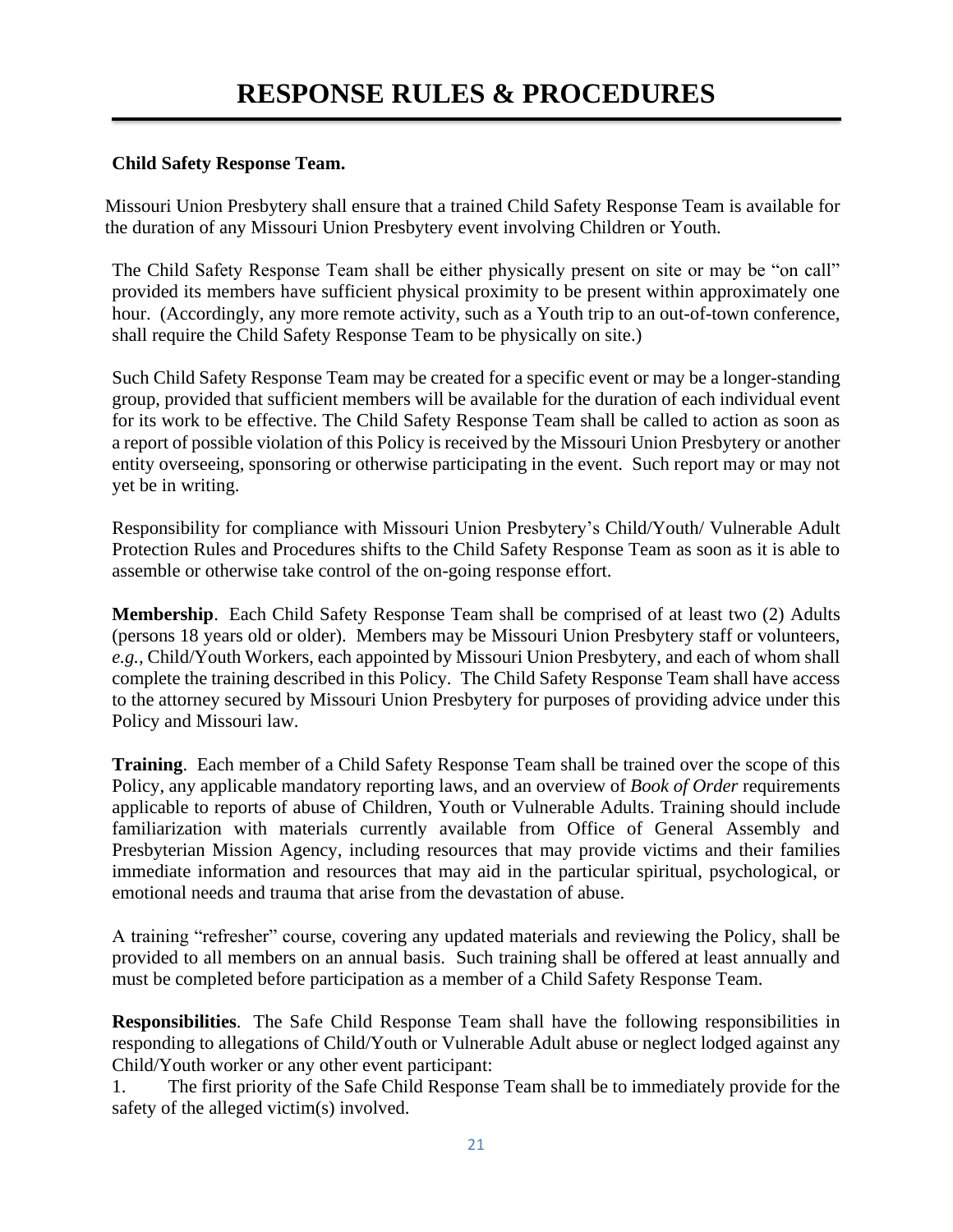2. The second priority of the Safe Child Response Team is to ensure notification of key persons. This includes:

a. immediately ensuring the allegation is or has been reported to governmental authorities as required by state law;

b. immediately notifying the parents or guardian of the Minor;

c. notifying the Stated Clerk and any other designated people at Missouri Union Presbytery immediately of the report of alleged abuse/neglect;

d. notifying the attorney for Missouri Union Presbytery; and

e. notifying the insurance company of the allegation and that no investigation has yet occurred.

3. The third priority of the Team is to make immediate decisions concerning the temporary removal of the individual accused from any contact with Children or Youth and/or removal of the accused from the event until an investigation has been completed or a resolution of the allegations has occurred.

4. The fourth priority of the Team is to ensure that any possible media inquiries, as well as inquiries from other persons who do not have a role specified by this Policy, are being forwarded to the designated person at the Missouri Union Presbytery office or as otherwise directed by the on-call attorney, taking care to safeguard the privacy and confidentiality of all involved. In most circumstances the Missouri Union Presbytery's spokesperson for purposes of any statements will be its counsel. The Team should avoid making any statements to media unless acting under the advice of counsel.

a. The Team may, with the advice of counsel, draft a statement or other messaging for use in responding to inquiries by media and all third parties, including Children and Youth who may be attending the event in issue, their parents/guardians, and others. The Team should work with counsel and with Missouri Union Presbytery staff as requested in preparing information for such statements or responding to inquiries.

5. As soon as practicable, the Child Safety Response Team shall communicate all information it has obtained with the Missouri Union Presbytery standing Sexual Misconduct Allegation Response Committee and with any Missouri Union Presbytery-designated investigatory commission.

6. As soon as practicable the Child Safety Response Team shall also communicate all information obtained to the Stated Clerk of Missouri Union Presbytery

7. When practicable, the Child Safety Response Team shall transfer ongoing response activities and responsibilities to the Missouri Union Presbytery standing Sexual Misconduct Allegation Response Committee and any Presbytery-designated investigatory commission. The Child Safety Response Team or any member thereof may, if requested by either the Sexual Misconduct Allegation Response Committee or such Missouri Union Presbytery -designated investigatory commission, continue to provide specified assistance in the response efforts, such as providing pastoral care under the oversight of the Sexual Misconduct Allegation Response Committee. Upon the transfer of overall responsibilities, the Sexual Misconduct Allegations Response Committee shall be primarily responsible for the continuing response on behalf of Missouri Union Presbytery.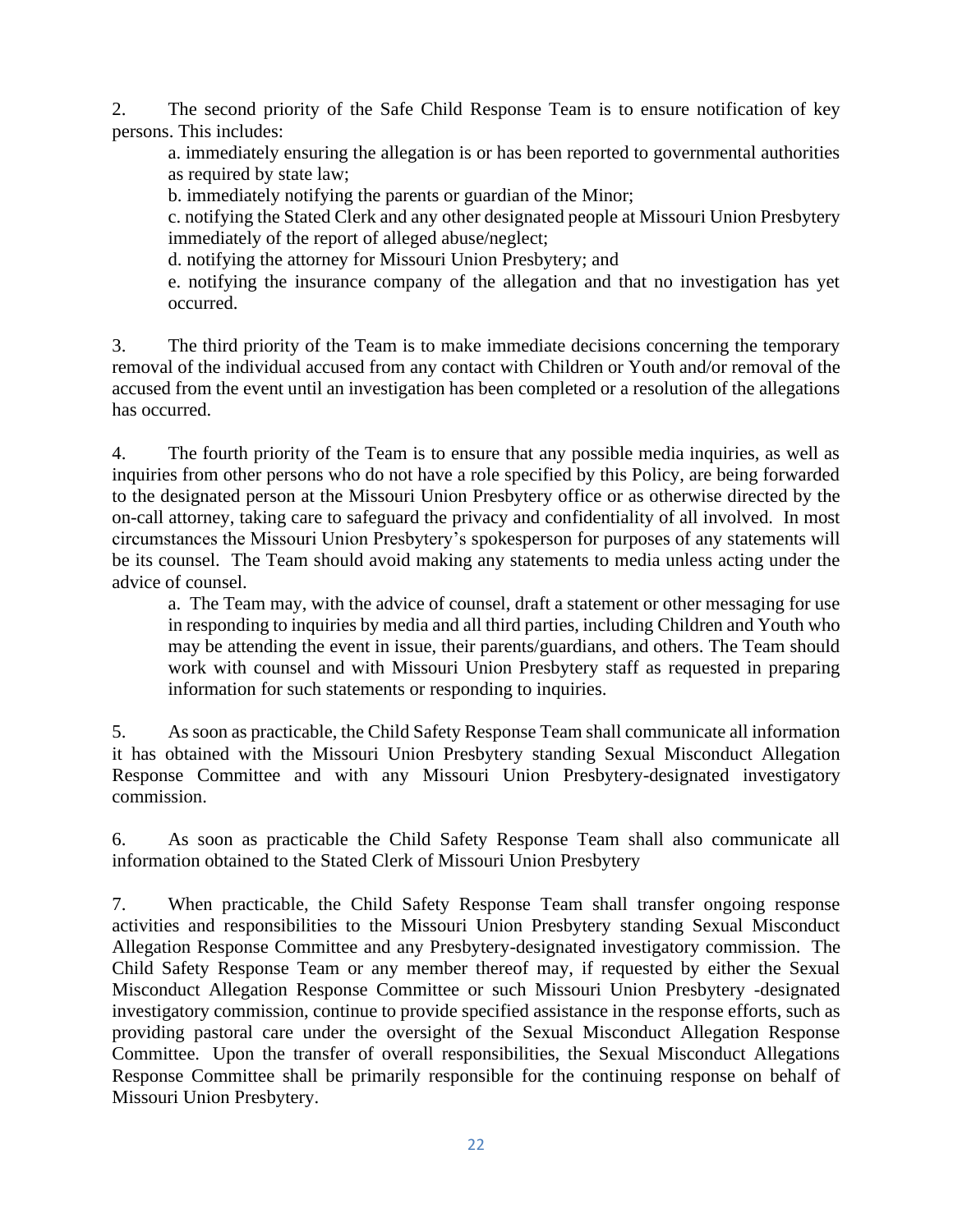8. Based on the identification of the alleged abuser, the Child Safety Response Team, the Missouri Union Presbytery's Sexual Misconduct Allegation Response Committee or a Missouri Union Presbytery-designated investigative commission, shall be responsible for taking the further actions as appropriate:

a. If the report is against a Minister of Word and Sacrament (teaching elder), receipt of the written statement of allegation shall trigger the formation, by Missouri Union Presbytery, of an investigating committee under the Rules of Discipline of *the Book of Order: The Constitution of the Presbyterian Church (U.S.A.) Part II*.

b. If the report is against a ruling elder, the church session of membership shall be notified by the Missouri Union Presbytery that an allegation of offense has been received against the identified elder that triggers the formation of an investigating committee under the Rules of Discipline of the *Book of Order: The Constitution of the Presbyterian Church (U.S.A.) Part II*.

c. If the report is against an employee of Missouri Union Presbytery, the person(s) or committee responsible for supervision of the employee shall be notified. The supervisory body shall send a follow-up report to the Stated Clerk of Missouri Union Presbytery of the outcome of any subsequent investigation or discipline.

d. If the report is against an employee of sponsoring council or entity other than Missouri Union Presbytery, the person(s) or committee responsible for supervision of the employee shall be notified. The Missouri Union Presbytery shall request a follow-up report from supervisory body of the outcome of any subsequent investigation or discipline.

e. If the report is against a non-clergy and non-elder volunteer or a nonmember of the Missouri Union Presbytery, the Missouri Union Presbytery's investigating committee shall:

- i. gather any statements of abuse from those making the report, including any information from the Safety Response Team, and any party to the abuse;
- ii. gather any information from the person who was accused of abuse;
- iii. make written determinations and take actions appropriate to resolve the matter including, but not limited to, making recommendations for prevention as well as response.

9. Missouri Union Presbytery's Sexual Misconduct Allegation Response Committee shall be responsible for providing pastoral counseling for the principal parties involved (accuser(s), possible victim(s), accused, family members). The Committee may, in its discretion, utilize members of the Child Safety Response Team to coordinate and provide some or all such counseling.

10. Copies of all written reports received by the Child Safety Response Team, the Sexual Misconduct Allegation Response Committee or a Missouri Union Presbytery-designated investigative commission, as well as written summaries of any investigative activities and of any proceedings relating to such matters shall be maintained by the Missouri Union Presbytery and subject to the Confidentiality and Retention provisions of this Policy.

11. "Whistleblower" Protection. Any person bringing a report of abuse or assisting in investigating a report shall not be adversely affected in terms and conditions of employment by Missouri Union Presbytery, church membership or affiliation, or otherwise discriminated against or discharged.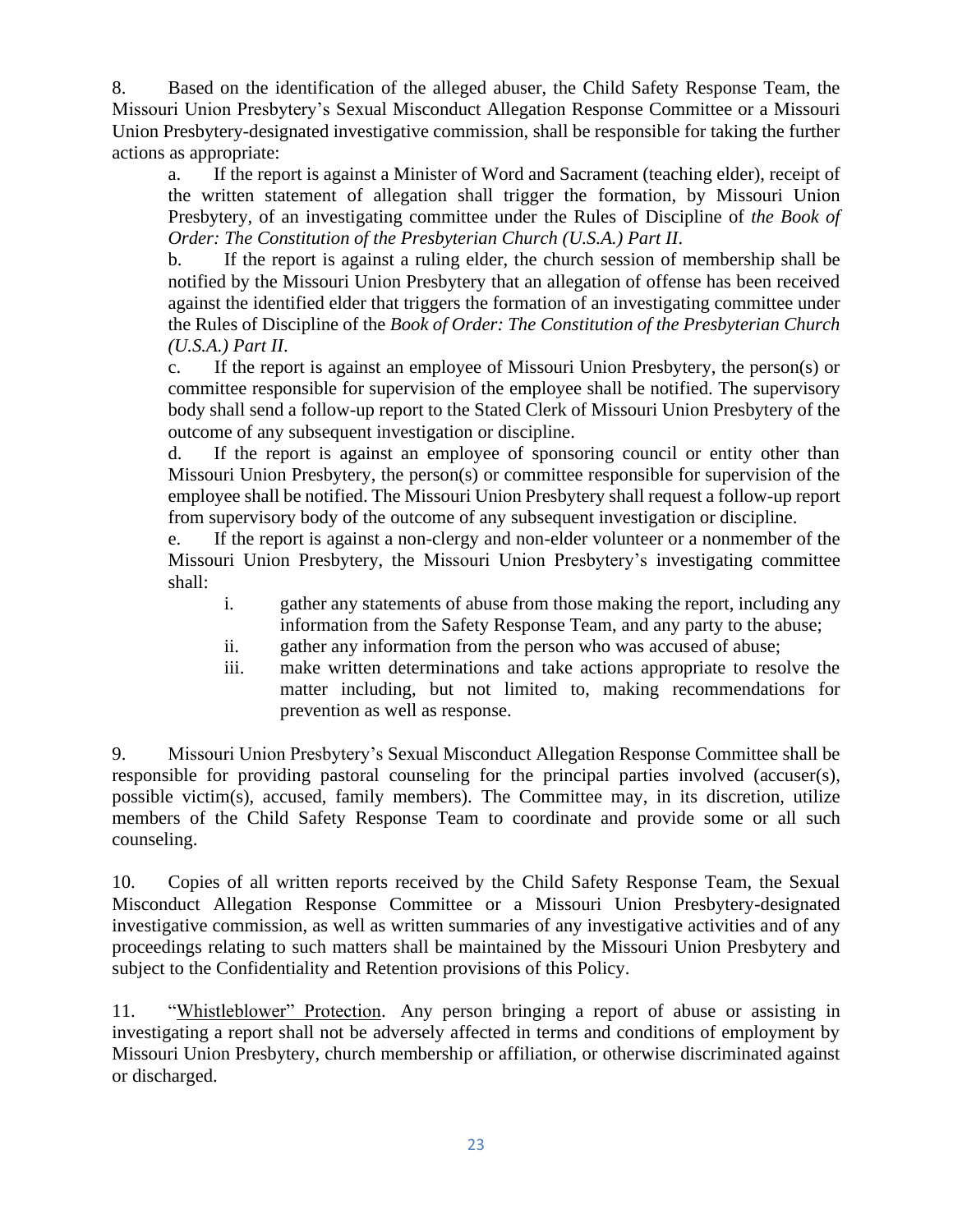# **SOCIAL MEDIA & ELECTRONIC COMMUNICATIONS RULES & PROCEDURES**

1. *Official and Official-Sounding Communications:* No person (including employees, contractors, volunteers or clergy members of the Missouri Union Presbytery) shall create or use a media site (Web, Facebook, YouTube, or similar) in the name of, or purporting to represent, the Missouri Union Presbytery (or a particular event or activity sponsored by Missouri Union Presbytery) without the explicit written permission of Missouri Union Presbytery.

Persons acting in their capacity as representatives of the Missouri Union Presbytery to lead or coordinate a group activity may be given permission to use social media relating to the event; in such cases, each may use only official Missouri Union Presbytery sites/channels made available by the Missouri Union Presbytery. These may include Web pages, Facebook, e-mail, and similar means.

2. *General Requirements Relating to Children/Youth:* The following general guidelines pertain to all social media posting and communications regarding or directed to Children or Youth:

- (a) A Child's/Youth's name shall not be published on a media site without explicit permission of the parent/guardian.
- (b) All communication sent digitally is not confidential and must be available to be shared with or reposted by others.
- (c) Interactions in the virtual world need to be transparent and compliant with the boundaries and principles reflected by these policies overall.
- (d) Prudent judgment shall be used any time Children/Youth are contacted through social media. Matters that may be of a personal nature should not be discussed or displayed and heightened sensitivity should always be used. Laws regarding mandated reporting of suspected abuse/neglect/exploitation of Children, Youth, elders, and Vulnerable Adults apply in the virtual world.
- (e) When possible, communication (including images) shall be sent to entire groups or posted in public social media space, not in private messages.

3. *Duty to Monitor*: Persons who shall create public pages on behalf of the Missouri Union Presbytery or its programs are responsible for monitoring communications (including any following an initial post) and for ensuring that no persons have

(a) private conversations through the site or

(b) public conversations which may be perceived as inappropriate with Children/Youth.

Accordingly, any "reply posts" or other communications that can be detected and are felt to be of possibly inappropriate nature should be deleted or removed.

The following social networking conduct shall be prohibited and any postings or other content reflecting the same shall be deleted or removed promptly:

- (a) Content that is or could be interpreted by any observer to be, harsh, coercive, threatening, intimidating, shaming, derogatory, demeaning or humiliating toward a Child or Youth;
- (b) Content that reference or depict any sexually oriented activity;
- (c) Content that references or reveals communications with or about a Child/Youth which are reasonably expected to be private;

Anyone viewing a possibly inappropriate communication may report the same and the communication should be promptly reviewed for removal.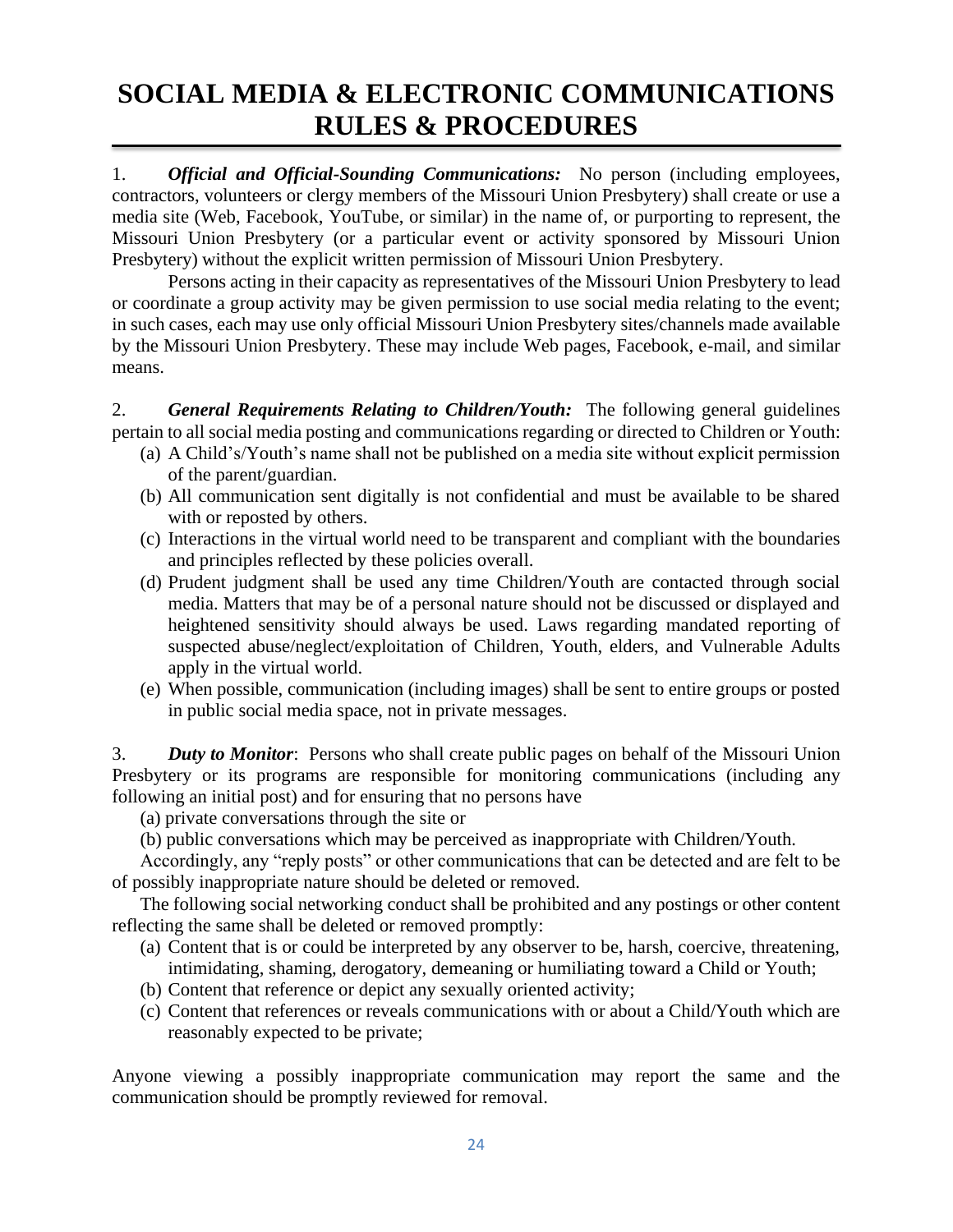4. *Initiation of Social Media Contacts*: Because there is a disparity of power between Children/Youth and Adults, Children/Youth may not be in a position to decline such requests. Therefore, Child/Youth Workers, Youth Helpers, Youth Camp Helpers and Adults should not submit "friend" or "follow" requests to Children/Youth without prior consent from the Child/Youth and her/his parents/guardians.

Children/Youth may take the initiative and request to be "friends" with Adults, Child/Youth Workers, Youth Helpers, and Youth Camp Helpers. Child/Youth Workers, Youth Helpers, Youth Camp Helpers and Adults may accept friend requests from Children/Youth, provided they inform the parent(s)/guardian of the Children/Youth that they are communicating with the Child/Youth so as to provide the parent(s)/Guardian the opportunity to disapprove, and provided that parents/guardians are able to gain full access to all aspects of that Adult's, Child/Youth Worker's, Youth Helper's, or Youth Camp Helper's profile and correspondence. In responding to such a request, Adults should also carefully discern the level of contact they want to maintain with Youth prior to responding to these requests.

5. *Education*: A description of these rules on the use of social media and what is or is not appropriate communication using social media shall be provided to Children and Youth who may be invited to read or react to such social media, as well as made available to their parents/guardians. Children and Youth should be reminded how to appropriately interact through any social networking site and adhere to any applicable social networking code of conduct. Parents/guardians should periodically also be encouraged to monitor the social media and networking sites.

6. *Violations:* If a Child/Youth reveals abuse or inappropriate interactions through social media with a Child/Youth Worker, Youth Helper, Youth Camp Helper, or any other Adult, this shall be treated as any other abuse situation as outlined in this policy. In addition to a violator being denied further access to the site based on inappropriate content, additional disciplinary action may be appropriate under this policy.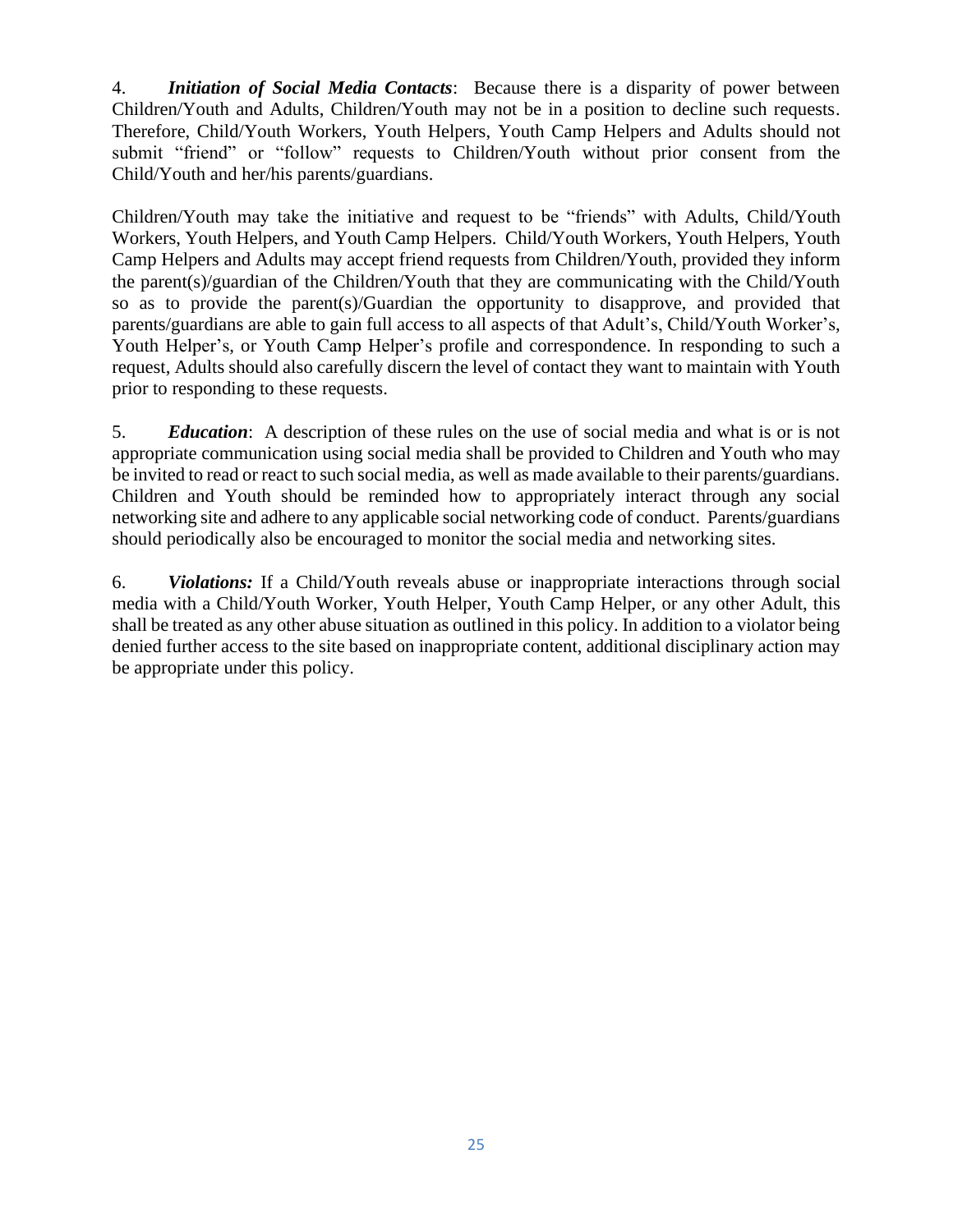## APPENDIX A

# **CHILD / YOUTH WORKER APPLICATION**

(For use by all who seek a position that will involve the supervision and/or custody of Children or Youth)

| Name:           |                                           |                                                                                                                                                                      |                      |
|-----------------|-------------------------------------------|----------------------------------------------------------------------------------------------------------------------------------------------------------------------|----------------------|
|                 | Last                                      | First                                                                                                                                                                | Middle               |
|                 |                                           |                                                                                                                                                                      |                      |
|                 |                                           |                                                                                                                                                                      |                      |
|                 |                                           |                                                                                                                                                                      |                      |
|                 |                                           |                                                                                                                                                                      |                      |
|                 |                                           |                                                                                                                                                                      |                      |
|                 |                                           |                                                                                                                                                                      |                      |
|                 | your availability, please describe below: | your position, any known "vacation" dates you will need to be absent, or any other limitations on<br>List any academic degrees and certifications you have received: |                      |
| School Attended |                                           | Date of Completion/Graduation                                                                                                                                        | Degree/Certification |
| School Attended |                                           | Date of Completion/Graduation                                                                                                                                        | Degree/Certification |
|                 |                                           | List any professional organizations in which you are a member:                                                                                                       |                      |
| 1.              |                                           | Work Experience: Describe each employment experience you have had in the past 5 years:                                                                               |                      |
| Employer        | Address / Phone                           | <b>Supervisor Name</b>                                                                                                                                               | Date Began/Ended     |

Position(s) Describe responsibilities

\_\_\_\_\_\_\_\_\_\_\_\_\_\_\_\_\_\_\_\_\_\_\_\_\_\_\_\_\_\_\_\_\_\_\_\_\_\_\_\_\_\_\_\_\_\_\_\_\_\_\_\_\_\_\_\_\_\_\_\_\_\_\_\_\_\_\_\_\_\_\_\_\_\_\_\_\_\_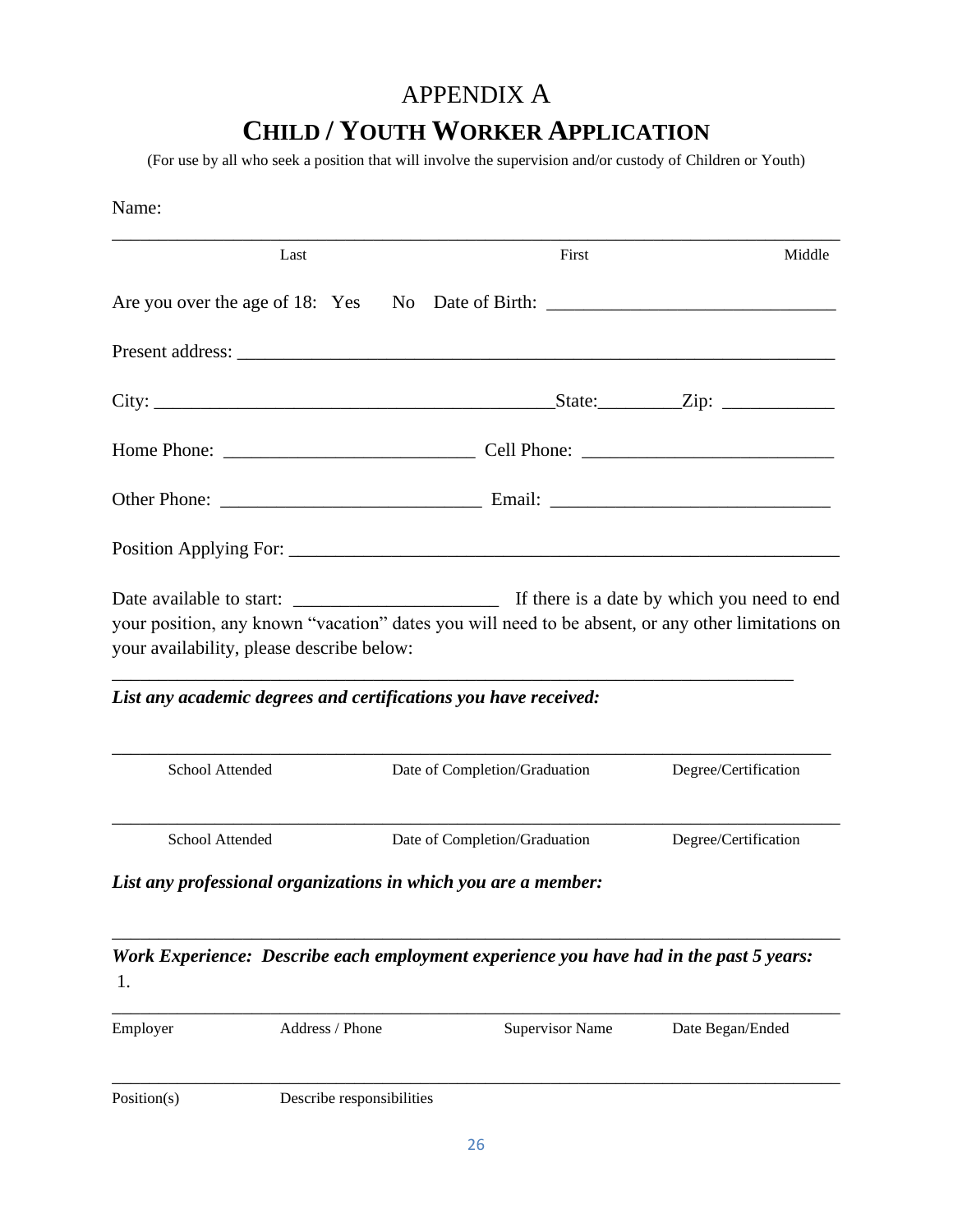## \_\_\_\_\_\_\_\_\_\_\_\_\_\_\_\_\_\_\_\_\_\_\_\_\_\_\_\_\_\_\_\_\_\_\_\_\_\_\_\_\_\_\_\_\_\_\_\_\_\_\_\_\_\_\_\_\_\_\_\_\_\_\_\_\_\_\_\_\_\_\_\_\_\_\_\_\_\_ Employer Address / Phone Supervisor Name Date Began/Ended \_\_\_\_\_\_\_\_\_\_\_\_\_\_\_\_\_\_\_\_\_\_\_\_\_\_\_\_\_\_\_\_\_\_\_\_\_\_\_\_\_\_\_\_\_\_\_\_\_\_\_\_\_\_\_\_\_\_\_\_\_\_\_\_\_\_\_\_\_\_\_\_\_\_\_\_\_\_ Position(s) Describe responsibilities 3. \_\_\_\_\_\_\_\_\_\_\_\_\_\_\_\_\_\_\_\_\_\_\_\_\_\_\_\_\_\_\_\_\_\_\_\_\_\_\_\_\_\_\_\_\_\_\_\_\_\_\_\_\_\_\_\_\_\_\_\_\_\_\_\_\_\_\_\_\_\_\_\_\_\_\_\_\_\_ Employer Address / Phone Supervisor Name Date Began/Ended \_\_\_\_\_\_\_\_\_\_\_\_\_\_\_\_\_\_\_\_\_\_\_\_\_\_\_\_\_\_\_\_\_\_\_\_\_\_\_\_\_\_\_\_\_\_\_\_\_\_\_\_\_\_\_\_\_\_\_\_\_\_\_\_\_\_\_\_\_\_\_\_\_\_\_\_\_\_ Position(s) Describe responsibilities

## *Volunteer Experience: Describe any relevant volunteer work you have performed in the past five years:*

1.

| Organization                            | Address / Phone                                    |     | <b>Supervisor Name</b> | Date Began/Ended |
|-----------------------------------------|----------------------------------------------------|-----|------------------------|------------------|
| Position(s)                             | Describe the work you did                          |     |                        |                  |
| 2.                                      |                                                    |     |                        |                  |
| Organization                            | Address / Phone                                    |     | <b>Supervisor Name</b> | Date Began/Ended |
| Position(s)                             | Describe the work you did                          |     |                        |                  |
| 3.                                      |                                                    |     |                        |                  |
| Organization                            | Address / Phone                                    |     | <b>Supervisor Name</b> | Date Began/Ended |
| Position(s)                             | Describe the work you did                          |     |                        |                  |
| <b>Skills, Abilities and Interests:</b> |                                                    |     |                        |                  |
|                                         | Describe any special interests, hobbies or skills: |     |                        |                  |
|                                         | Do you have a valid driver's license?              | Yes | N <sub>o</sub>         |                  |
| Do you have liability insurance?        |                                                    | Yes | N <sub>o</sub>         |                  |
|                                         |                                                    |     |                        |                  |

27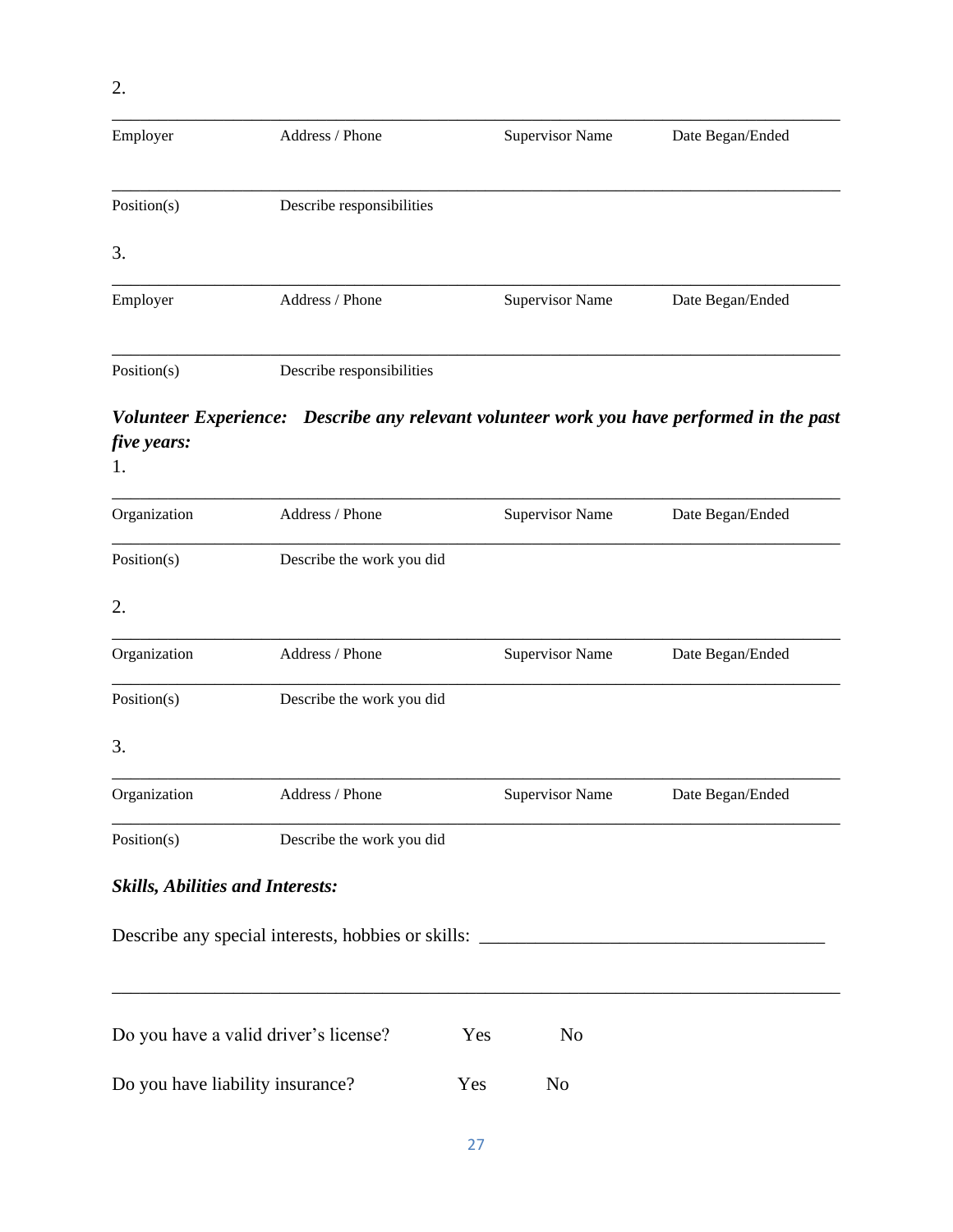If the position for which you are applying may require you to transport others in a motor vehicle, please describe any tickets you have received or other traffic offences for which you have been charged, the date(s) of each and the resulting disposition:

\_\_\_\_\_\_\_\_\_\_\_\_\_\_\_\_\_\_\_\_\_\_\_\_\_\_\_\_\_\_\_\_\_\_\_\_\_\_\_\_\_\_\_\_\_\_\_\_\_\_\_\_\_\_\_\_\_\_\_\_\_\_\_\_\_\_\_\_\_\_\_\_\_\_\_\_\_\_

\_\_\_\_\_\_\_\_\_\_\_\_\_\_\_\_\_\_\_\_\_\_\_\_\_\_\_\_\_\_\_\_\_\_\_\_\_\_\_\_\_\_\_\_\_\_\_\_\_\_\_\_\_\_\_\_\_\_\_\_\_\_\_\_\_\_\_\_\_\_\_\_\_\_\_\_\_\_

To the extent not covered above, describe your experience in working with, teaching, caring for or overseeing Children and Youth.

\_\_\_\_\_\_\_\_\_\_\_\_\_\_\_\_\_\_\_\_\_\_\_\_\_\_\_\_\_\_\_\_\_\_\_\_\_\_\_\_\_\_\_\_\_\_\_\_\_\_\_\_\_\_\_\_\_\_\_\_\_\_\_\_\_\_\_\_\_\_\_\_\_\_\_\_\_\_

\_\_\_\_\_\_\_\_\_\_\_\_\_\_\_\_\_\_\_\_\_\_\_\_\_\_\_\_\_\_\_\_\_\_\_\_\_\_\_\_\_\_\_\_\_\_\_\_\_\_\_\_\_\_\_\_\_\_\_\_\_\_\_\_\_\_\_\_\_\_\_\_\_\_\_\_\_\_

\_\_\_\_\_\_\_\_\_\_\_\_\_\_\_\_\_\_\_\_\_\_\_\_\_\_\_\_\_\_\_\_\_\_\_\_\_\_\_\_\_\_\_\_\_\_\_\_\_\_\_\_\_\_\_\_\_\_\_\_\_\_\_\_\_\_\_\_\_\_\_\_\_\_\_\_\_

| Have you ever been exposed to an incident of Child neglect or abuse? Yes |  | N <sub>0</sub> |
|--------------------------------------------------------------------------|--|----------------|
|--------------------------------------------------------------------------|--|----------------|

| If yes, how did you feel about the incident? |  |
|----------------------------------------------|--|
|                                              |  |

Have you ever been convicted or pled guilty to a crime, either a misdemeanor or a felony including, but not limited to a drug-related charge, Minor in possession charge, Child endangerment, abuse, or any crimes involving violence, theft or any motor vehicle violations? Yes No

\_\_\_\_\_\_\_\_\_\_\_\_\_\_\_\_\_\_\_\_\_\_\_\_\_\_\_\_\_\_\_\_\_\_\_\_\_\_\_\_\_\_\_\_\_\_\_\_\_\_\_\_\_\_\_\_\_\_\_\_\_\_\_\_\_\_\_\_\_\_\_\_\_\_\_\_\_\_

\_\_\_\_\_\_\_\_\_\_\_\_\_\_\_\_\_\_\_\_\_\_\_\_\_\_\_\_\_\_\_\_\_\_\_\_\_\_\_\_\_\_\_\_\_\_\_\_\_\_\_\_\_\_\_\_\_\_\_\_\_\_\_\_\_\_\_\_\_\_\_\_\_\_\_\_\_\_

\_\_\_\_\_\_\_\_\_\_\_\_\_\_\_\_\_\_\_\_\_\_\_\_\_\_\_\_\_\_\_\_\_\_\_\_\_\_\_\_\_\_\_\_\_\_\_\_\_\_\_\_\_\_\_\_\_\_\_\_\_\_\_\_\_\_\_\_\_\_\_\_\_\_\_\_\_\_

\_\_\_\_\_\_\_\_\_\_\_\_\_\_\_\_\_\_\_\_\_\_\_\_\_\_\_\_\_\_\_\_\_\_\_\_\_\_\_\_\_\_\_\_\_\_\_\_\_\_\_\_\_\_\_\_\_\_\_\_\_\_\_\_\_\_\_\_\_\_\_\_\_\_\_\_\_\_

Is yes, please describe the incident(s), the dates of occurrence and the disposition and current status:

### *References:*

Please list three individuals who are not related to you by blood or marriage as references for your work experience and character. Please list persons who have known you for at least three (3) years.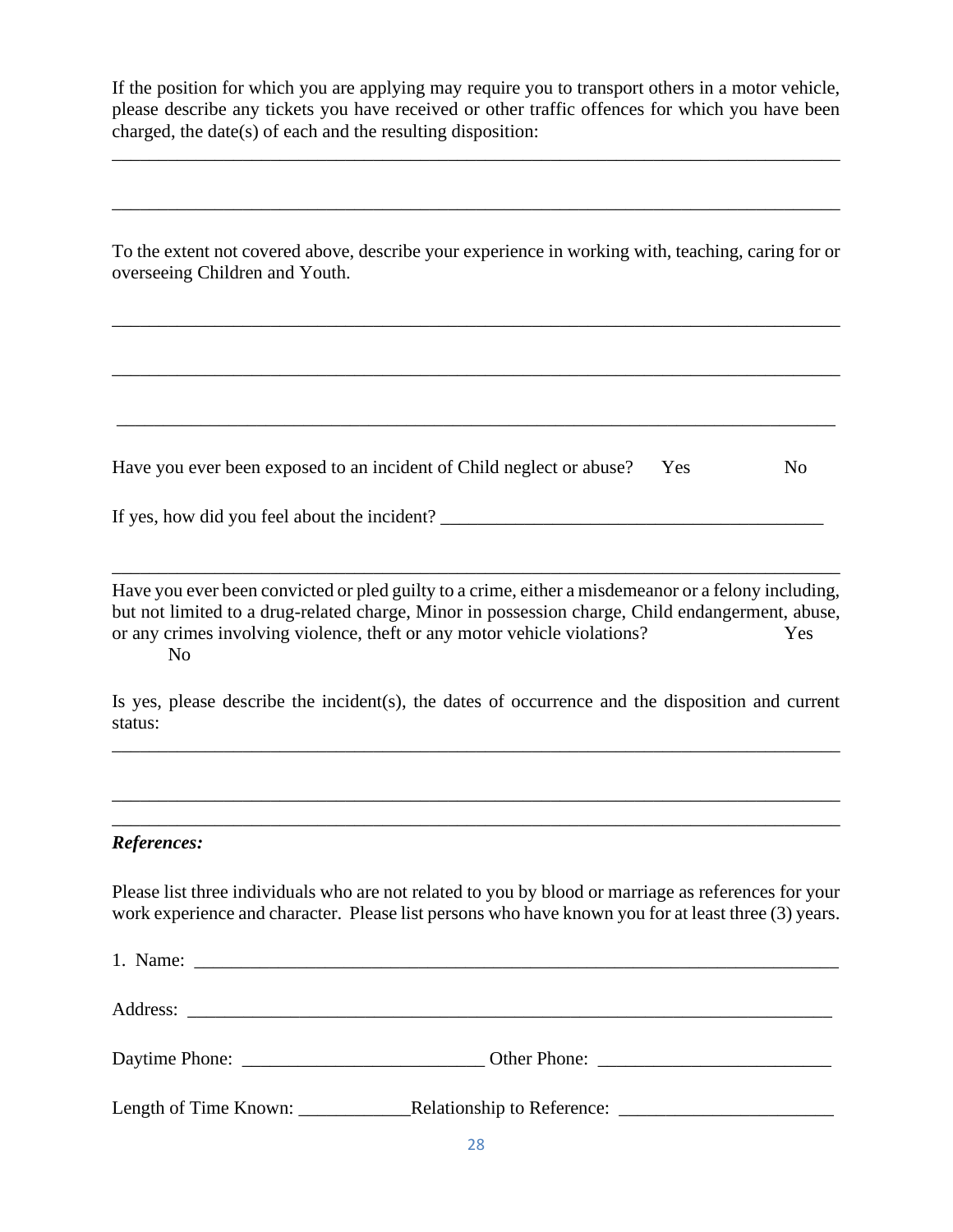| 2. Name: $\frac{1}{\sqrt{1-\frac{1}{2}}\sqrt{1-\frac{1}{2}}\sqrt{1-\frac{1}{2}}\sqrt{1-\frac{1}{2}}\sqrt{1-\frac{1}{2}}}}$ |  |
|----------------------------------------------------------------------------------------------------------------------------|--|
|                                                                                                                            |  |
|                                                                                                                            |  |
|                                                                                                                            |  |
|                                                                                                                            |  |
|                                                                                                                            |  |
|                                                                                                                            |  |
|                                                                                                                            |  |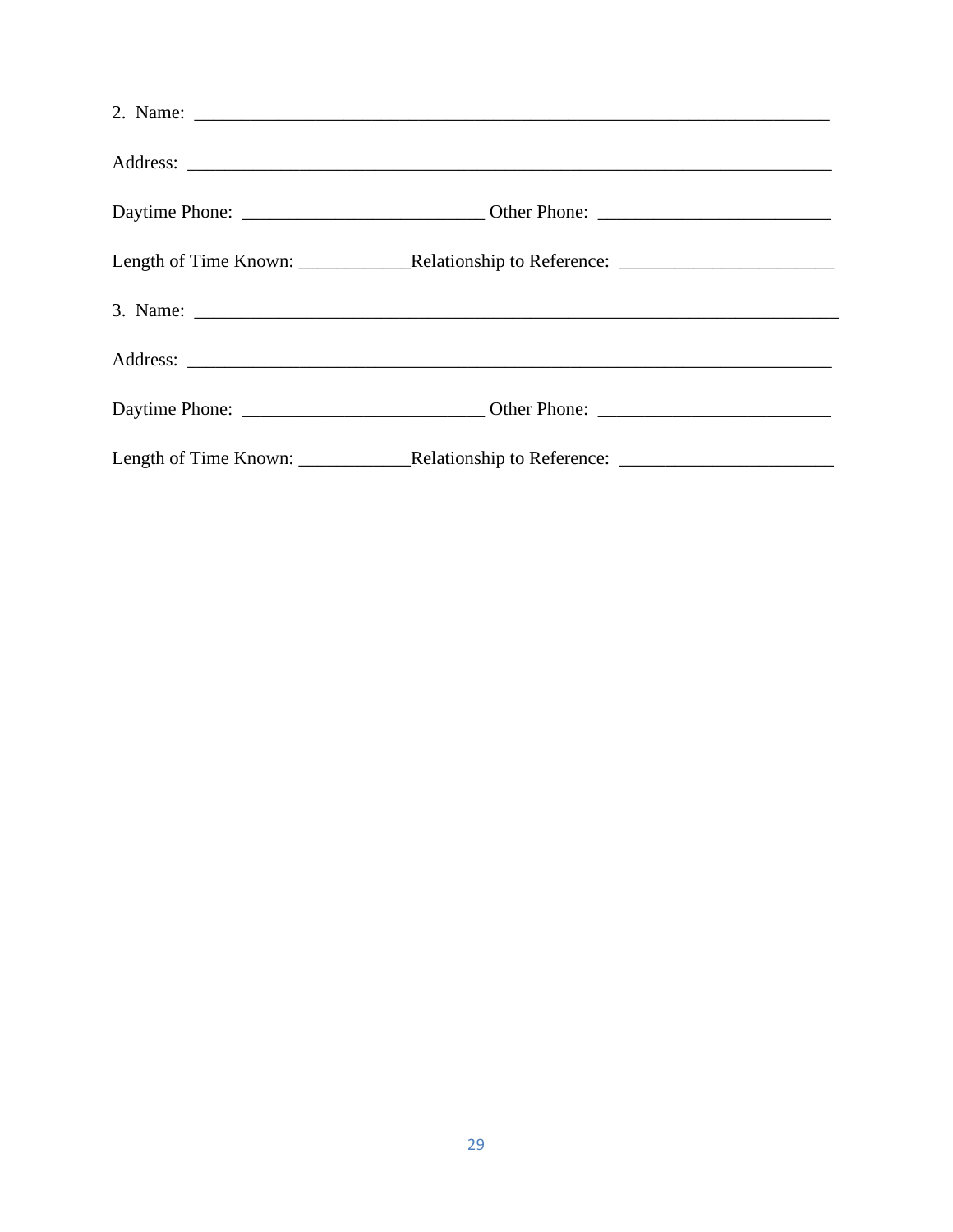## **A-1 REFERENCE FORM**

Each reference provided with regard to an application for Child/Youth Worker (whether as an employee or volunteer) shall be asked to provide the following information by either completing a returning this form to Missouri Union Presbytery or by providing answers to the following questions through telephonic, email or other methods.

| <b>Reference Information:</b>                                                                                                                                                                         |
|-------------------------------------------------------------------------------------------------------------------------------------------------------------------------------------------------------|
|                                                                                                                                                                                                       |
|                                                                                                                                                                                                       |
|                                                                                                                                                                                                       |
|                                                                                                                                                                                                       |
|                                                                                                                                                                                                       |
| Describe how you have worked with or interacted with the Applicant over the time you have<br>,我们也不能在这里的时候,我们也不能在这里的时候,我们也不能会在这里的时候,我们也不能会在这里的时候,我们也不能会在这里的时候,我们也不能会在这里的时候,我们也不                        |
| How would you describe the Applicant's ability to work with and relate to Children or Youth?                                                                                                          |
| How would you describe the Applicant's leadership ability?                                                                                                                                            |
| How would you feel about having the Applicant as a volunteer or paid worker with your Child or<br>Youth?                                                                                              |
| Do you know of any characteristics or experiences that may negatively affect the Applicant's<br>with<br>Children<br>Youth?<br>If<br>ability<br>describe.<br>work<br>please<br>you,<br>to<br><b>or</b> |

\_\_\_\_\_\_\_\_\_\_\_\_\_\_\_\_\_\_\_\_\_\_\_\_\_\_\_\_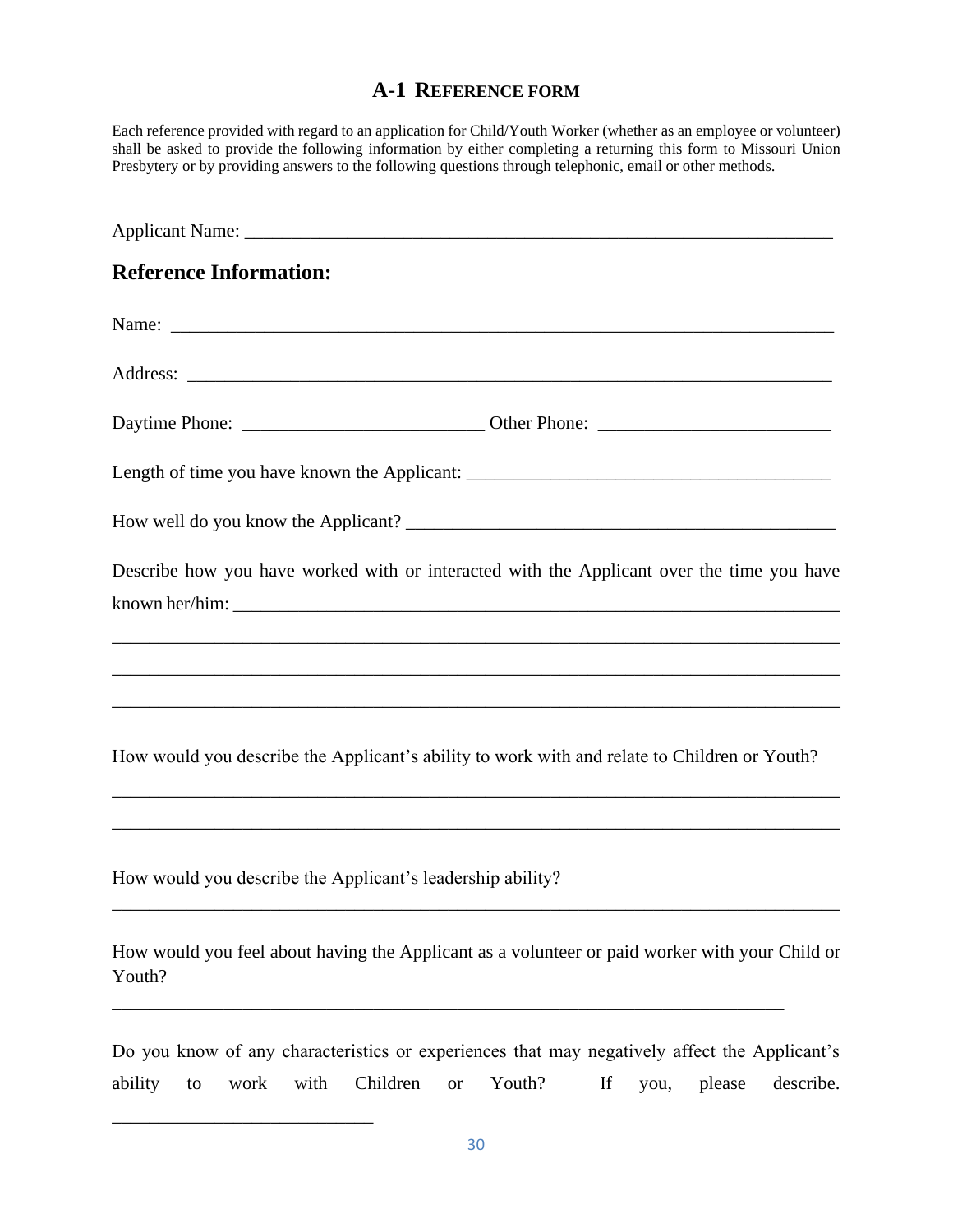Do you have any knowledge that the Applicant has ever been convicted of a crime? If so, please describe.

Please provide any other comments you would like regarding the Applicant:

[signature]

Please return this form to: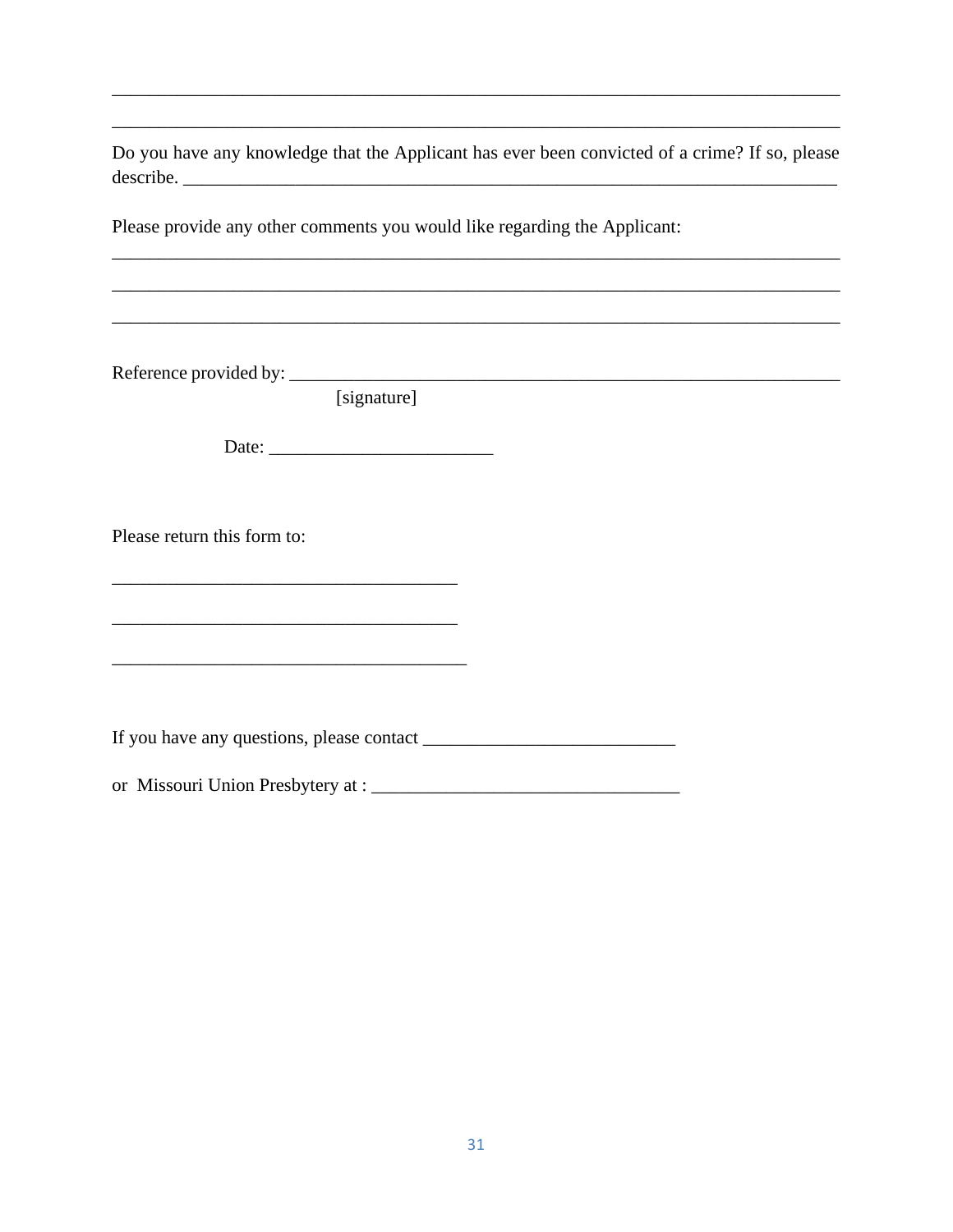## **A-2 ATTESTATION OF ACCURACY, AUTHORIZATION TO CONTACT REFERENCES/EMPLOYERS/SUPERVISORS, LIMITED WAIVER OF CONFIDENTIALITY AND AGREEMENT TO ABIDE BY POLICIES**

All persons employed or volunteering as Child/Youth Workers for Missouri Union Presbytery are required to submit to a criminal records background check and consent to all references and employers and prior supervisors being contacted, and to authorize any such persons to provide any information they may have regarding the applicant's character and fitness for the position(s). To indicate your agreement to these terms, please review and sign the attached Authorization and Consent Form.

I \_\_\_\_\_\_\_\_\_\_\_\_\_\_\_\_\_\_\_\_\_\_\_\_, attest that I am familiar with the information I have provided on this application and that it is true and correct.

I authorize Missouri Union Presbytery, and any affiliated organization working with it in connection with the position(s) for which I am applying, to verify the information I have provided by contacting the references, employers and supervisors I have listed and any other persons who may have information pertaining to my employment and other relevant experience.

I further authorize all such persons contacted to provide whatever information they have regarding my experience, character and fitness for the position(s) I have applied for and I waive any claim to confidentiality of any such information for this limited purpose.

In the event my application is accepted and I am either employed [selected to volunteer] by Missouri Union Presbytery, I agree to abide by and be bound by the policies of Missouri Union Presbytery and to refrain from inappropriate conduct in the performance of my duties on behalf of Missouri Union Presbytery.

As separately indicated below, I further authorize the conducting of a criminal background check.

I have read the above Attestation, Authorization, Limited Waiver and Agreement and indicate my acceptance of the same freely and under no duress or coercion by my signature below.

\_\_\_\_\_\_\_\_\_\_\_\_\_\_\_\_\_\_\_\_\_\_\_\_\_\_\_\_\_\_\_\_\_\_\_\_\_\_\_\_\_\_\_\_\_\_\_\_\_\_\_\_\_\_\_\_\_\_

Signature Date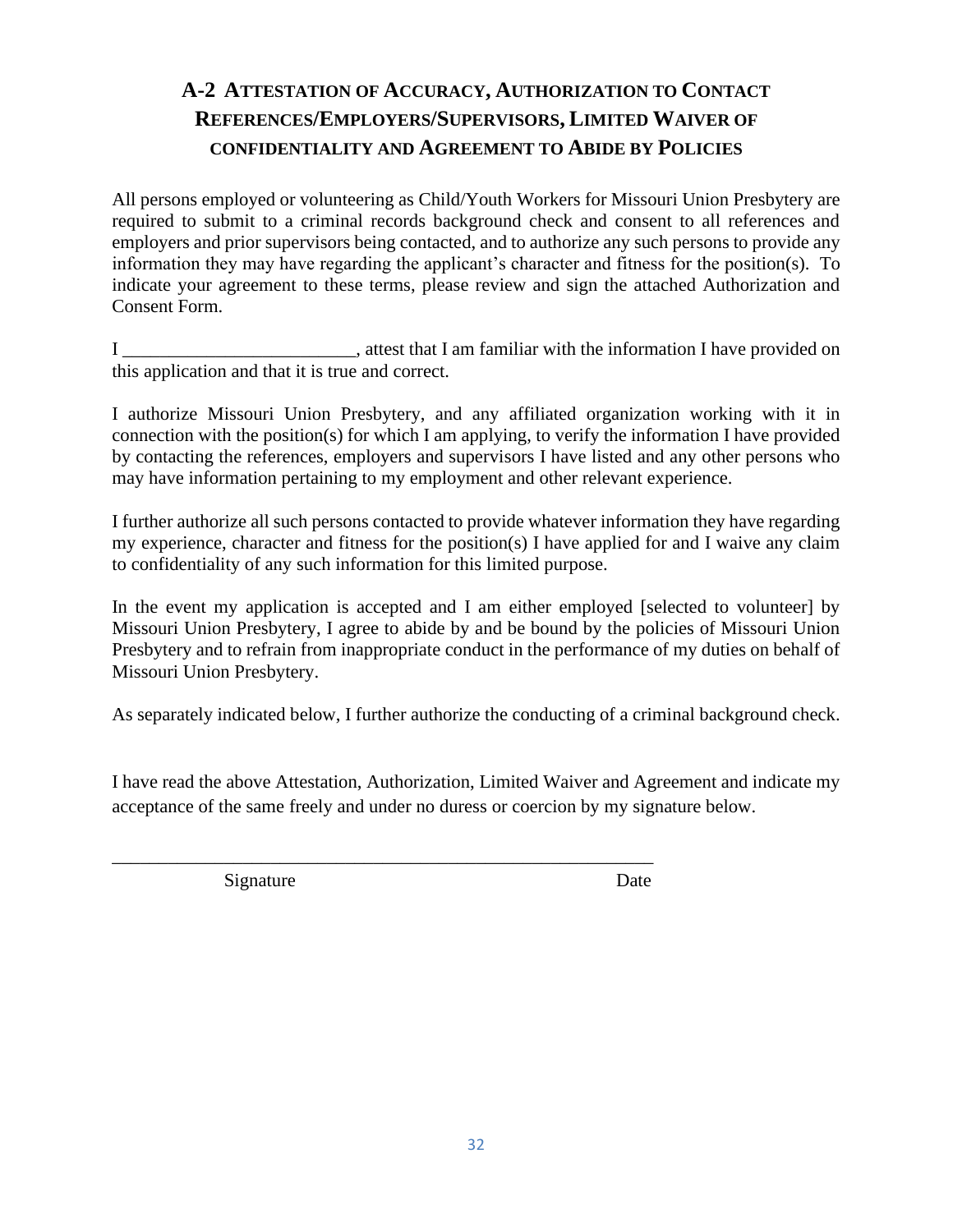## **A-3 AUTHORIZATION FOR & REQUEST FOR CRIMINAL BACKGROUND CHECK**

I \_\_\_\_\_\_\_\_\_\_\_\_\_\_\_\_\_\_\_\_\_\_\_\_\_\_\_\_\_\_\_\_\_\_\_, hereby authorize Missouri Union Presbytery to request the appropriate sheriff's/police department or other law enforcement office to release information regarding any records or charges contained in its files, or in any criminal file maintained on me, whether said file pertains to local, state or national offenses, and including but not limited to accusations as well as convictions for offenses committed against Minors, to the fullest extent permitted by state and federal law. I do release said sheriff's/police department or other law enforcement office from all liability that might result from any such disclosure made in response to this request. I specifically authorize the searching for such information through any databases maintained by or for law enforcement personnel by any anyone authorized by law to conduct such searches.

| Signature | Date |                                                                                                      |
|-----------|------|------------------------------------------------------------------------------------------------------|
|           |      |                                                                                                      |
|           |      | Print any other names you have used (e.g., maiden names or nicknames): _____________________________ |
| Address:  |      |                                                                                                      |
|           |      |                                                                                                      |
|           |      |                                                                                                      |
|           |      |                                                                                                      |
|           |      |                                                                                                      |
|           |      |                                                                                                      |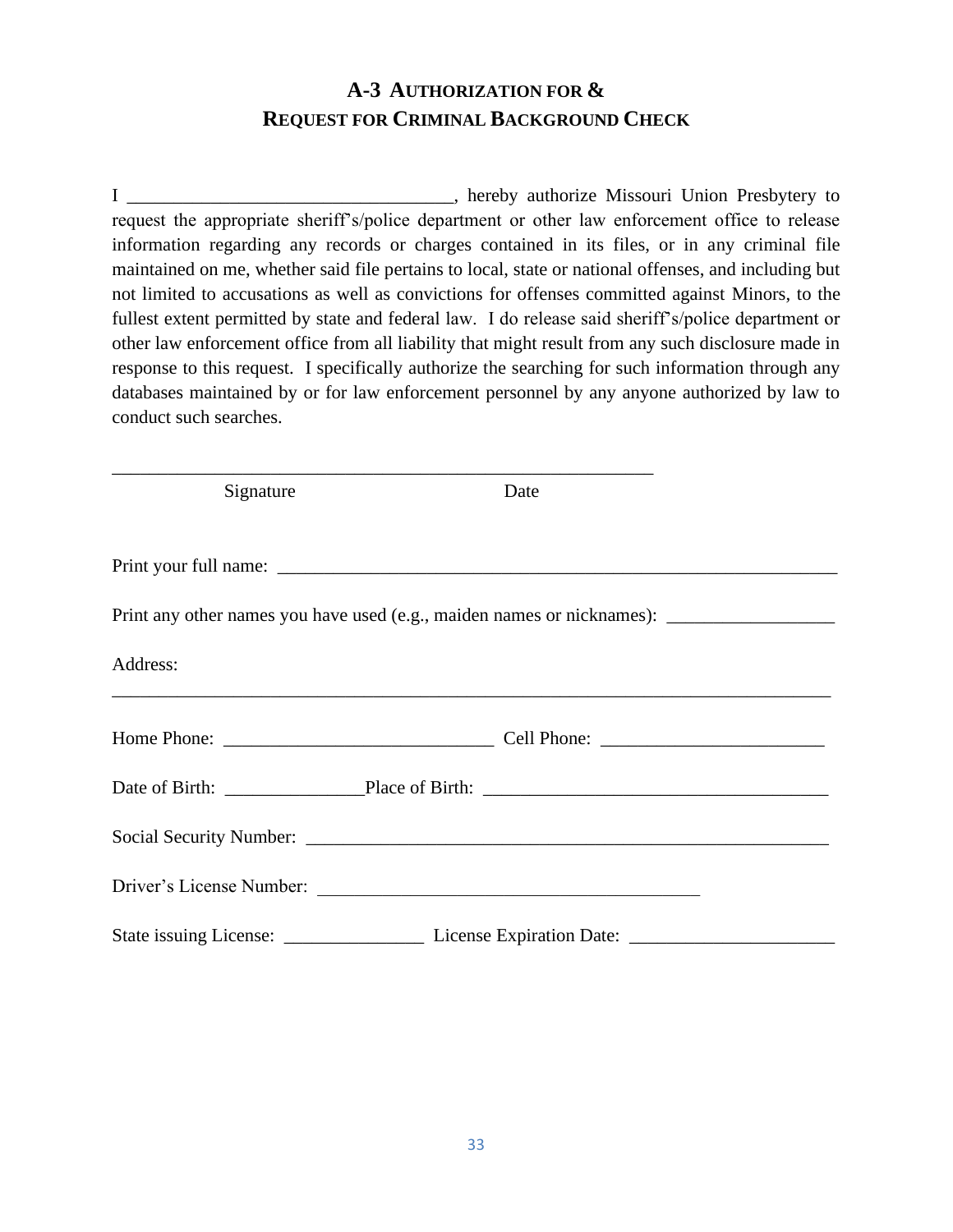## APPENDIX B

## **APPLICATION FOR VOLUNTEER DRIVER**

Qualification Form & Agreement for Use of Personally Owned Vehicles

|  | Insurance Carrier <b>Manual Community Contract Carrier Carrier Carrier Community Community Community Community Community Community Community Community Community Community Community Community Community Community Community Com</b> |         |  |
|--|--------------------------------------------------------------------------------------------------------------------------------------------------------------------------------------------------------------------------------------|---------|--|
|  |                                                                                                                                                                                                                                      |         |  |
|  |                                                                                                                                                                                                                                      |         |  |
|  | I. Are all licensed vehicles you own covered by insurance as required by law?                                                                                                                                                        | Yes, No |  |
|  | 2. Have you ever been denied a driver's license or had one suspended or revoked?                                                                                                                                                     | Yes, No |  |
|  | 3, Have you had any moving traffic violations or accidents in the past three years?                                                                                                                                                  | Yes, No |  |

*If the answer to questions 2 or 3 is YES, explain. Give dates and details of violations and accidents on the back of this form.*

#### **I AGREE to the following terms as a condition of being permitted to act as a Volunteer Driver for Missouri Union Presbytery:**

1. The vehicle owner's insurance is the primary liability insurance coverage in the event of an accident.

2. The owner of the vehicle which I am driving is responsible for keeping the vehicle in safe working order.

- 3. The owner of the vehicle is responsible for all damage to the vehicle however caused.
- 4. The owner of the vehicle shall maintain liability insurance in the amount of at least A) Bodily Injury -- \$50,000 per person and \$100,000 per accident or \$200,000 combined single limit; and
	- B) Property Damage -- \$25,000 per accident

5. The church's insurance shall apply in excess of the vehicle owner's liability insurance limits in the event the primary limits are exhausted, and only to the extent the church is legally obligated to pay damages.

6. I will not receive or initiate phone calls while operating a vehicle for Missouri Union Presbytery activities, nor initiate or respond to text messages.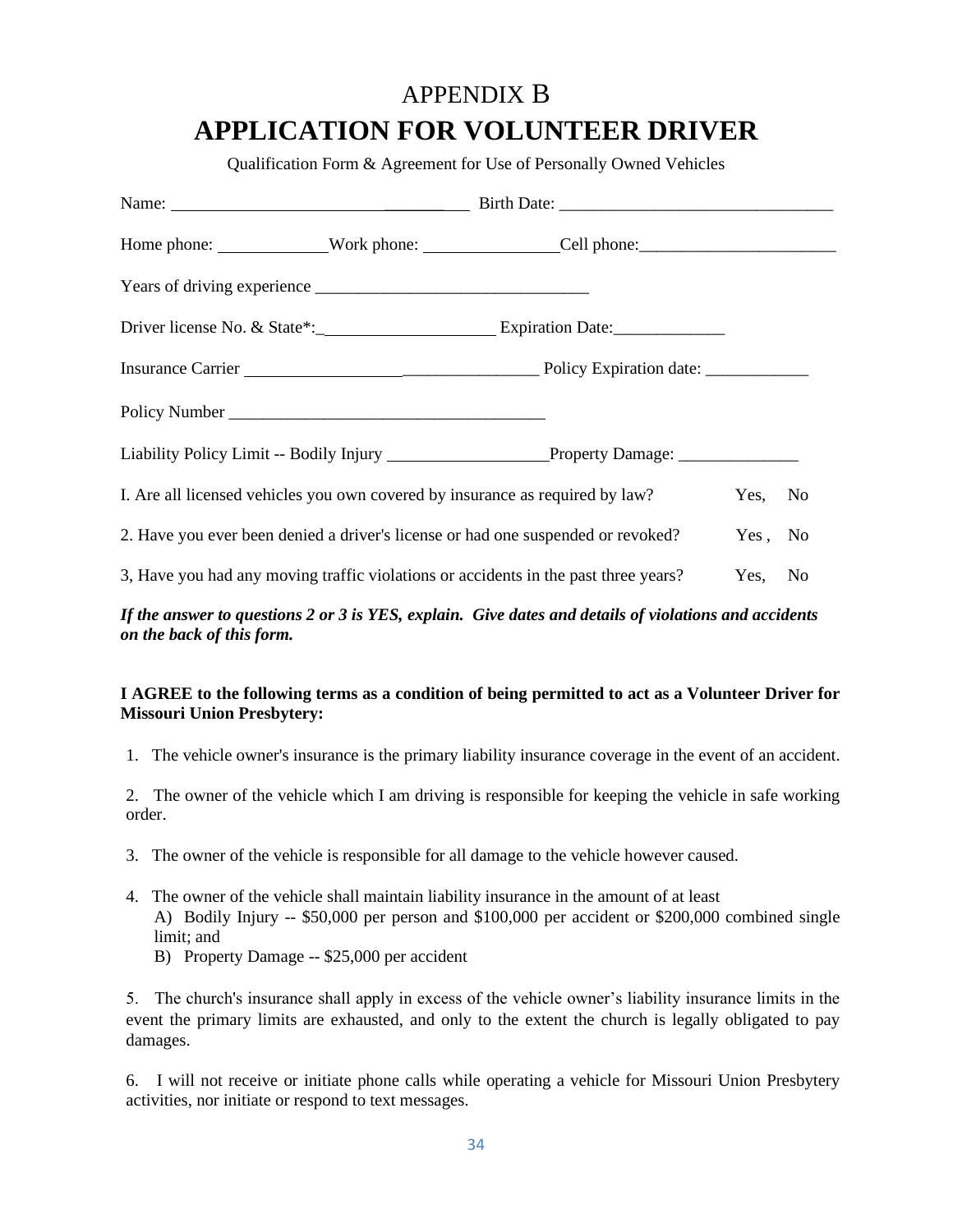7. I will indemnify and hold the church harmless from liabilities and damage resulting from my operation of a motor vehicle not owned by the church. The church will indemnify and hold harmless the volunteer driver for liabilities and damages resulting from acts or negligence of the church.

8. I have submitted my consent for a background check.

I hereby AFFIRM that the information I have given is stated truthfully and that I shall abide by the terms of the Missouri Union Presbytery's Vehicle Use Policy.

|                                                                                                                         |                       | <b>Please Attach a copy of Driver's License and</b><br>a current Insurance ID Card |  |
|-------------------------------------------------------------------------------------------------------------------------|-----------------------|------------------------------------------------------------------------------------|--|
|                                                                                                                         |                       |                                                                                    |  |
|                                                                                                                         |                       |                                                                                    |  |
| Date: $\frac{1}{\sqrt{1-\frac{1}{2}}\sqrt{1-\frac{1}{2}}\sqrt{1-\frac{1}{2}}\sqrt{1-\frac{1}{2}}\sqrt{1-\frac{1}{2}}}}$ |                       |                                                                                    |  |
|                                                                                                                         | Date: $\qquad \qquad$ |                                                                                    |  |

**Note:** Any person serving as a volunteer driver must also submit to a criminal background check (see Appendix A-3) prior to approval to provide such service.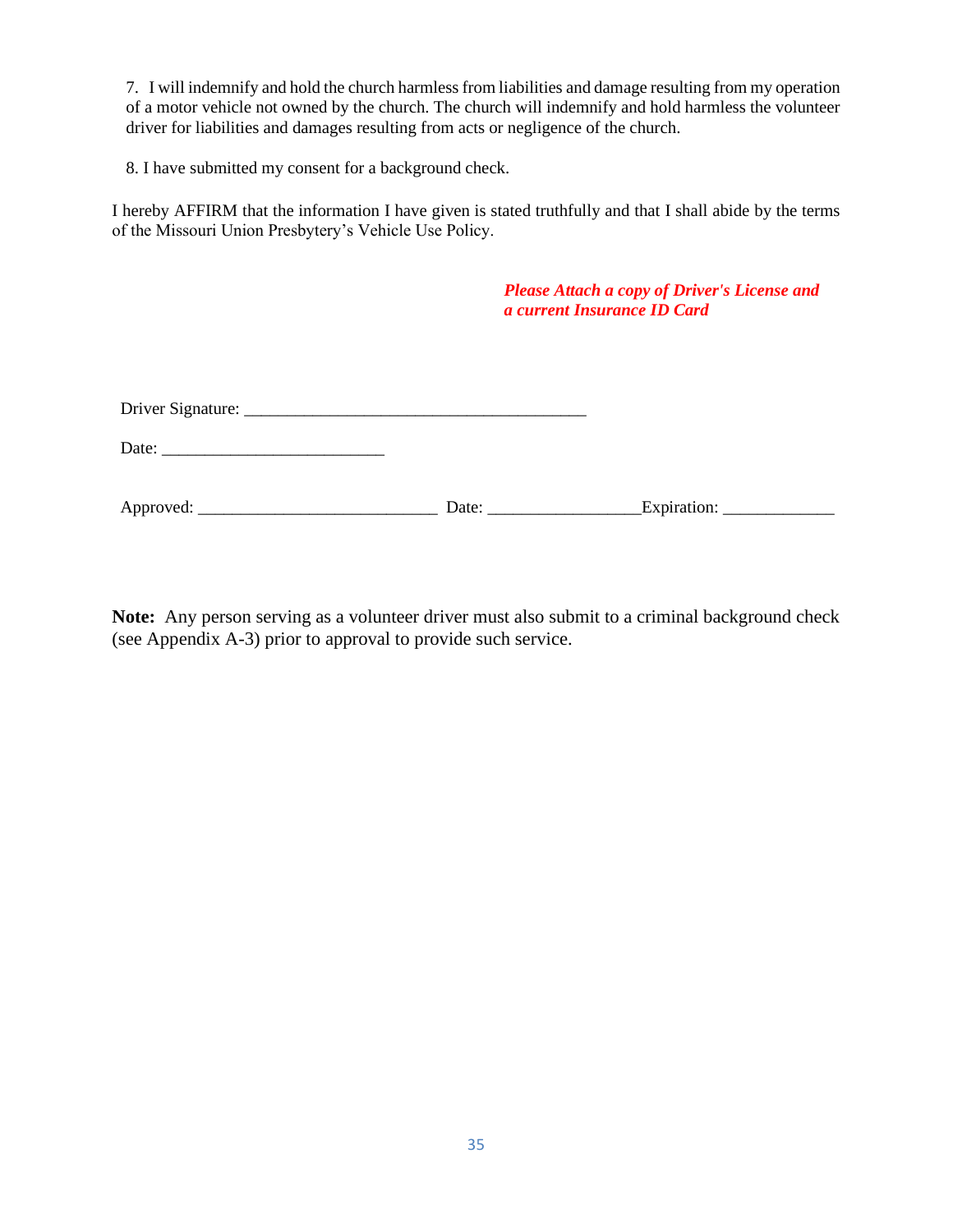## APPENDIX C **APPROVED ADULT LEADERSHIP FOR CHILD/YOUTH EVENTS**

The individuals listed on this form have acknowledged receiving and reading Missouri Union Presbytery's Child/Youth/ Vulnerable Adult Protection Rules and Procedures. They are currently members of Missouri Union Presbytery (unless noted otherwise, with membership explained) and have been screened through the review of their application (if applicable) and a criminal background check and, if applicable, a driving record search within the last 12 months of the date listed below.

In accordance with the Policy, these individuals are authorized to work as Child/Youth Workers and if indicated, to drive the Children and Youth of this church for 12 months from the below date.

| Signature:                    |                                                                                                 |           | Signature:                             |
|-------------------------------|-------------------------------------------------------------------------------------------------|-----------|----------------------------------------|
| Printed                       |                                                                                                 | Printed   |                                        |
| Name:                         | the contract of the contract of the contract of the contract of the contract of the contract of | Name:     |                                        |
| Position:                     |                                                                                                 | Position: |                                        |
|                               |                                                                                                 |           |                                        |
| <b>Name</b>                   |                                                                                                 |           | <b>Authorized to Drive</b><br>(YES/NO) |
|                               |                                                                                                 |           | and the control of the control of      |
|                               |                                                                                                 |           | the company of the company of          |
|                               |                                                                                                 | 3.        |                                        |
|                               |                                                                                                 |           |                                        |
|                               |                                                                                                 |           |                                        |
| 6.                            |                                                                                                 |           |                                        |
| $7.$ $\overline{\phantom{a}}$ |                                                                                                 |           |                                        |
|                               |                                                                                                 |           |                                        |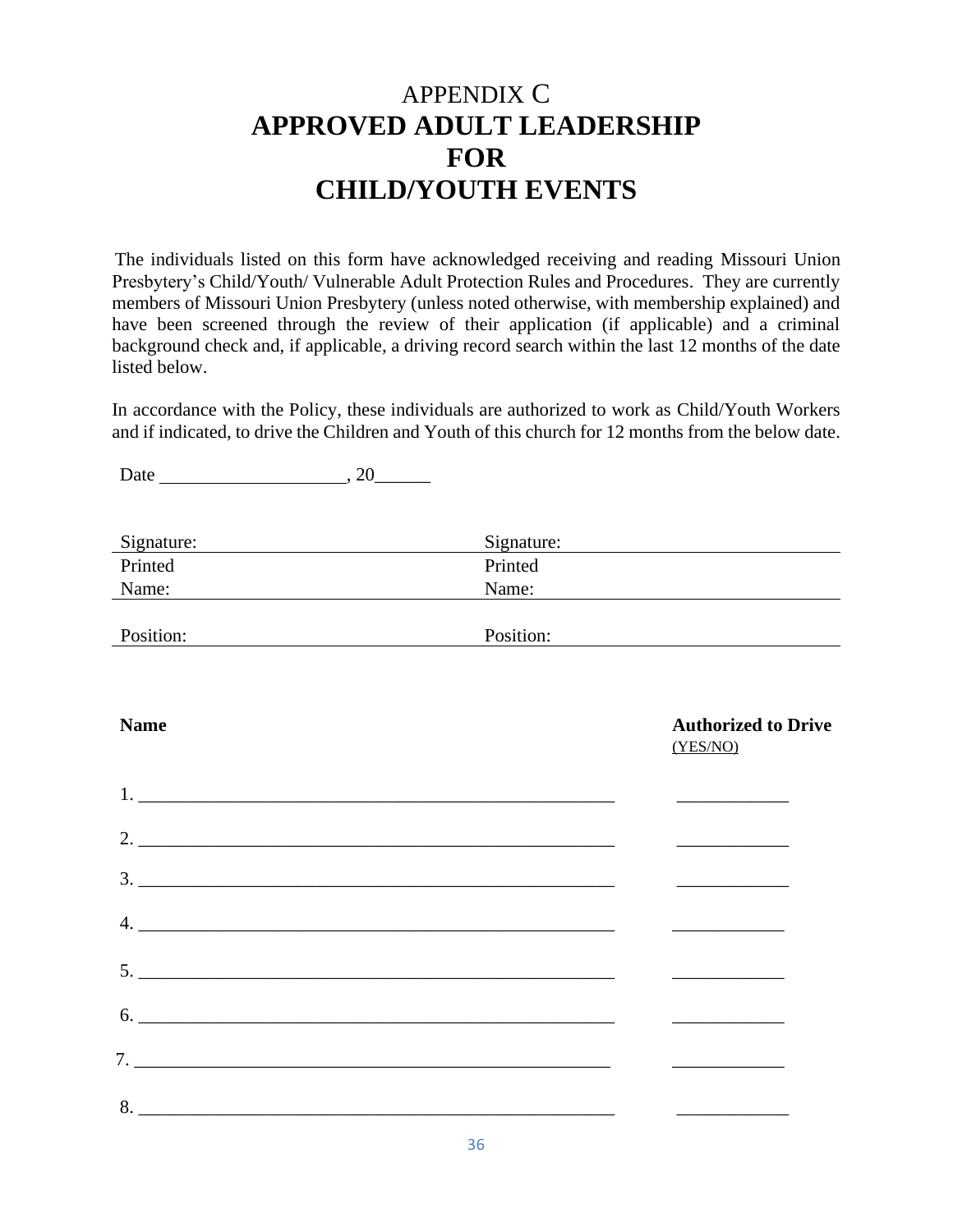| 9.                                             |  |
|------------------------------------------------|--|
| 10.                                            |  |
|                                                |  |
|                                                |  |
|                                                |  |
| 14.                                            |  |
| $\begin{array}{c}\n15. \\ \hline\n\end{array}$ |  |
| 16.                                            |  |
| $17. \_$                                       |  |
| 18.                                            |  |
| 19.                                            |  |
|                                                |  |
|                                                |  |
| $22.5$                                         |  |
|                                                |  |
|                                                |  |
| 25.                                            |  |
|                                                |  |
| 27.                                            |  |
| 28.                                            |  |
| 29.                                            |  |
|                                                |  |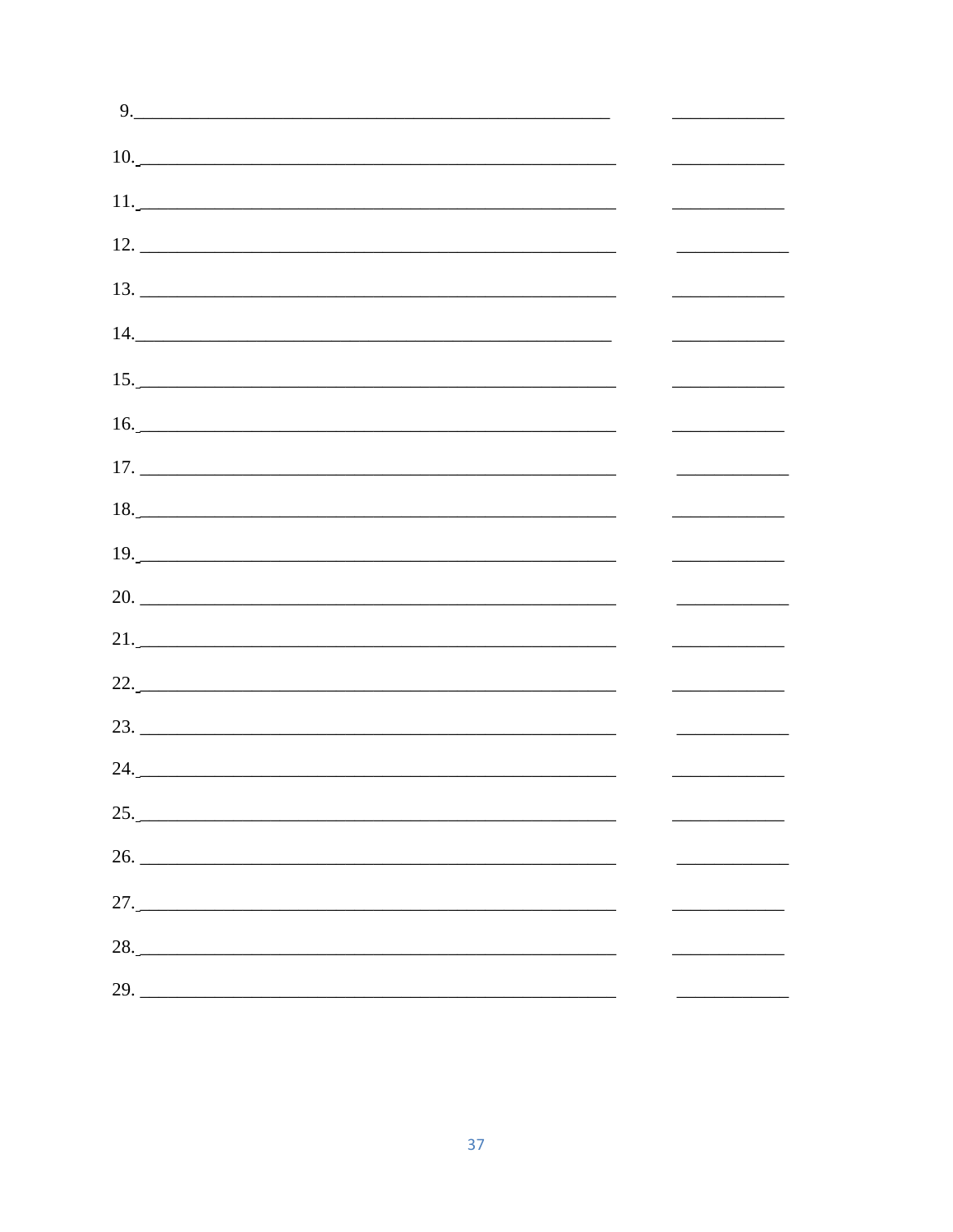# APPENDIX D **PERMISSION SLIP AND MEDICAL RELEASE FORM**

\_\_\_\_\_\_\_\_\_\_\_\_\_\_\_\_\_\_\_\_\_\_\_\_\_ has my permission to go with Missouri Union Presbytery

(Youth name)

to \_\_\_\_\_\_\_\_\_\_\_\_\_\_\_\_\_\_\_\_\_\_\_\_\_\_\_\_\_\_\_\_\_\_\_\_ on \_\_\_\_\_\_\_\_\_\_\_\_\_\_\_\_\_\_\_\_.  $(Destitution)$   $(Date(s))$ 

I understand that transportation will be provided by Missouri Union Presbytery in vehicles driven by Adult Child/Youth Workers approved by the Presbytery (or by a professional licensed bus driver hired by Missouri Union Presbytery).

In the event of an emergency, I give permission for the Child/Youth Workers to secure necessary medical treatment for my Child by qualified and licensed medical personnel. I understand that efforts will be made to contact me at the numbers below before any medical procedure is performed. I also release Missouri Union Presbytery, and its Adult Youth Workers for this event from all liability, actual or potential, which may arise from accidental injury to my Child.

| <b>Printed Name</b>                          | Signature |  |
|----------------------------------------------|-----------|--|
|                                              |           |  |
|                                              |           |  |
|                                              |           |  |
|                                              |           |  |
| <b>Emergency Contacts and Phone numbers:</b> |           |  |
|                                              |           |  |
|                                              |           |  |
|                                              |           |  |

Please list any friends the participant may be coming with:

**Medical Information:**

 $\overline{a_1}$  ,  $\overline{a_2}$  ,  $\overline{a_3}$  ,  $\overline{a_4}$  ,  $\overline{a_5}$  ,  $\overline{a_6}$  ,  $\overline{a_7}$  ,  $\overline{a_8}$  ,  $\overline{a_9}$  ,  $\overline{a_9}$  ,  $\overline{a_9}$  ,  $\overline{a_9}$  ,  $\overline{a_9}$  ,  $\overline{a_9}$  ,  $\overline{a_9}$  ,  $\overline{a_9}$  ,  $\overline{a_9}$  ,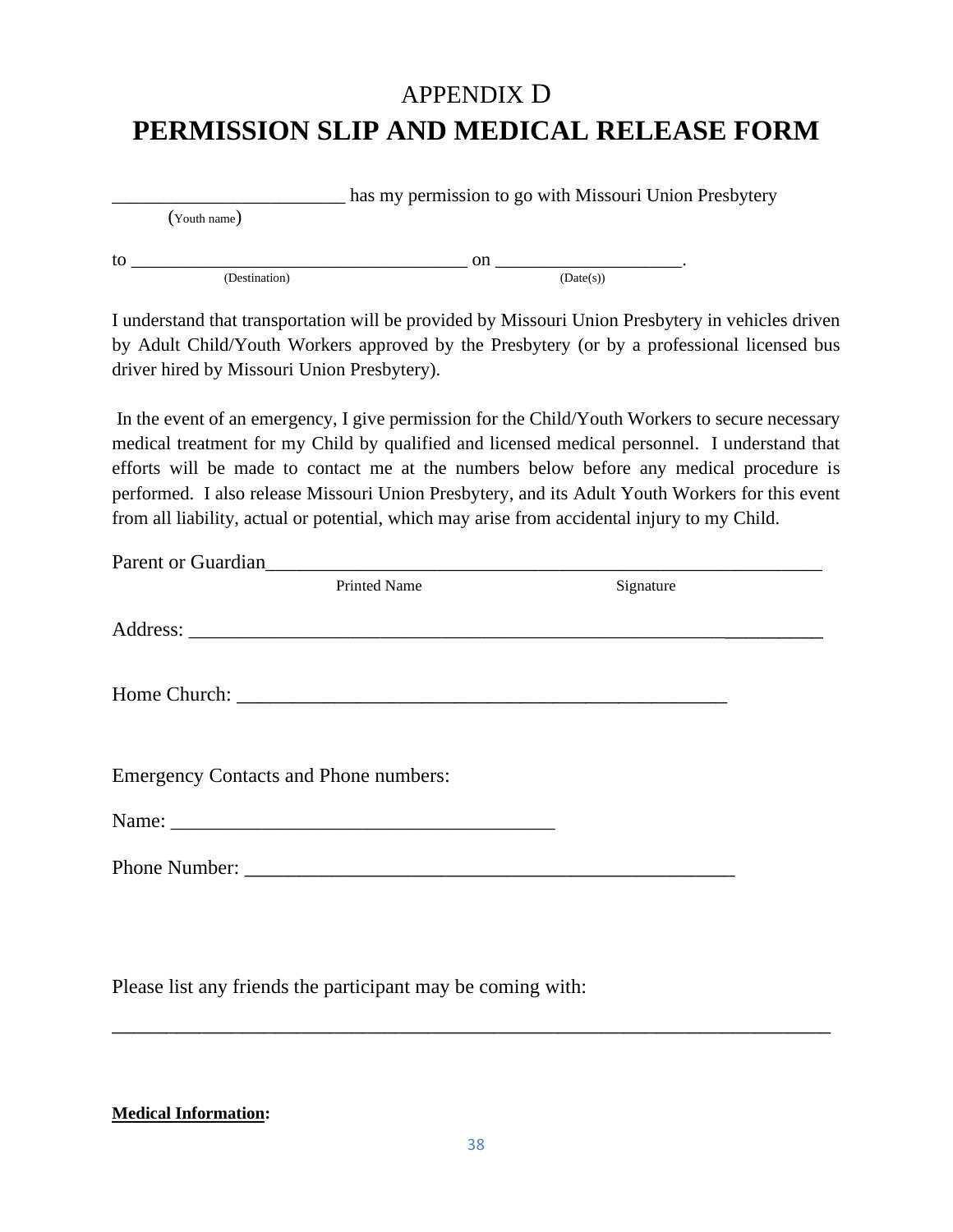What medication(s) is your Child currently taking that chaperones need to be aware of?

\_\_\_\_\_\_\_\_\_\_\_\_\_\_\_\_\_\_\_\_\_\_\_\_\_\_\_\_\_\_\_\_\_\_\_\_\_\_\_\_\_\_\_\_\_\_\_\_\_\_\_\_\_\_\_\_\_\_\_\_\_\_\_\_\_\_\_\_\_\_\_\_

\_\_\_\_\_\_\_\_\_\_\_\_\_\_\_\_\_\_\_\_\_\_\_\_\_\_\_\_\_\_\_\_\_\_\_\_\_\_\_\_\_\_\_\_\_\_\_\_\_\_\_\_\_\_\_\_\_\_\_\_\_\_\_\_\_\_\_\_\_\_\_\_

\_\_\_\_\_\_\_\_\_\_\_\_\_\_\_\_\_\_\_\_\_\_\_\_\_\_\_\_\_\_\_\_\_\_\_\_\_\_\_\_\_\_\_\_\_\_\_\_\_\_\_\_\_\_\_\_\_\_\_\_\_\_\_\_\_\_\_\_\_\_\_\_

| If there are any regular dosing instructions, please describe them below: |  |
|---------------------------------------------------------------------------|--|
|---------------------------------------------------------------------------|--|

What allergies does your Child have that chaperones need to be aware of (food, medications, others)?

Date of last Tetanus shot/booster:\_\_\_\_\_\_\_\_\_\_\_\_\_\_\_\_\_\_\_\_\_\_\_\_\_\_\_\_\_

Is there anything else we should know about your Child to provide assistance in the event

of an accident or emergency?

| <b>Insurance Information:</b> |                   |
|-------------------------------|-------------------|
|                               | Telephone number: |
|                               | Group Number:     |
|                               |                   |
| <b>Physician Information:</b> |                   |
|                               |                   |
|                               |                   |

Physician Contact Information: \_\_\_\_\_\_\_\_\_\_\_\_\_\_\_\_\_\_\_\_\_\_\_\_\_\_\_\_\_\_\_\_\_\_\_\_\_\_\_\_\_\_\_\_\_\_\_\_\_\_\_\_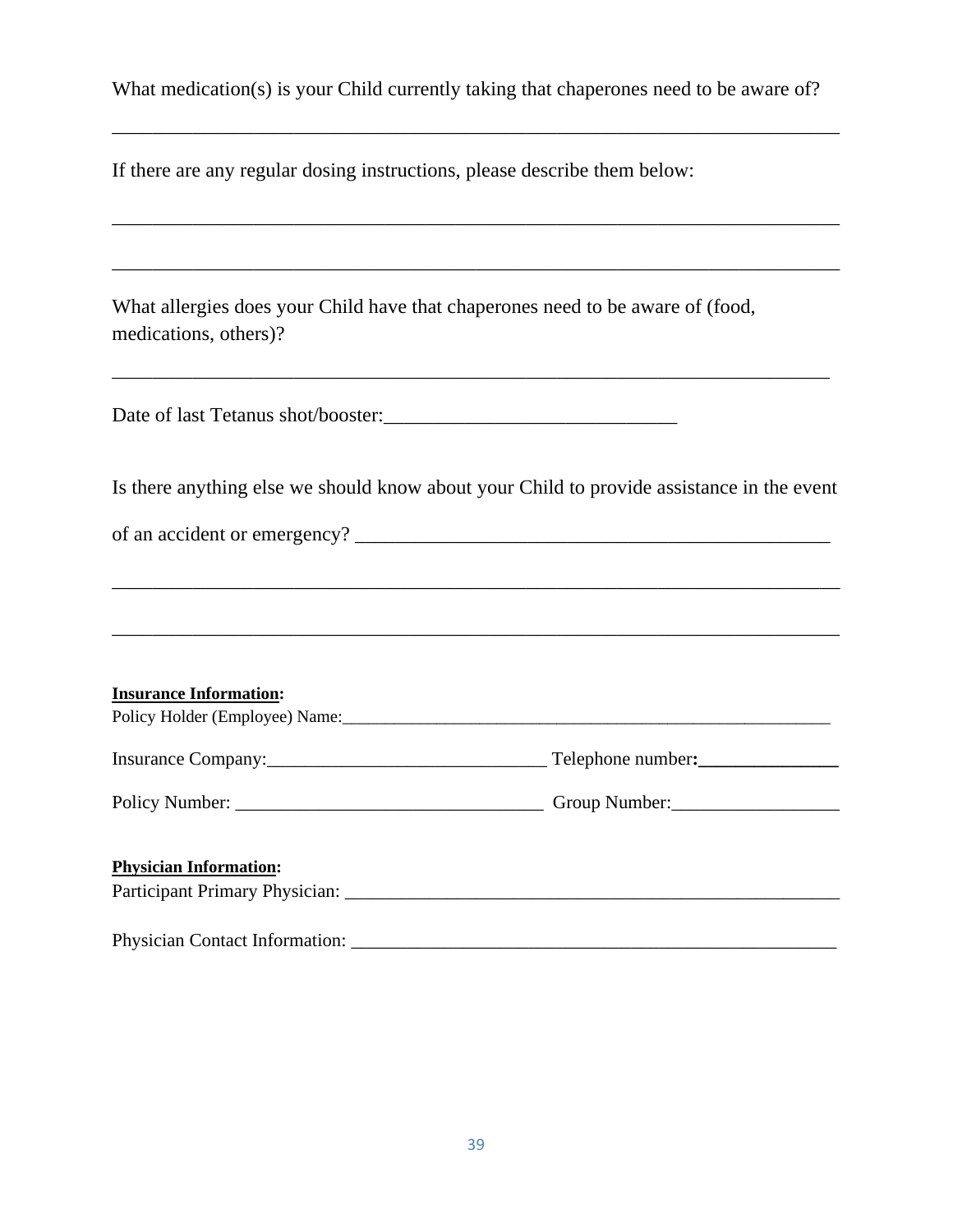# APPENDIX E **INCIDENT REPORT FORM**

| <b>SPONSORING</b>                                         |  |
|-----------------------------------------------------------|--|
|                                                           |  |
|                                                           |  |
|                                                           |  |
|                                                           |  |
|                                                           |  |
| QUOTE THE CHILD'S/YOUTH'S FIRST WORDS VERBATIM:           |  |
|                                                           |  |
| BRIEFLY DESCRIBE THE CHILD'S/YOUTH'S DEMEANOR/APPEARANCE: |  |
|                                                           |  |
| BRIEFLY DESCRIBE WHAT HAPPENED:                           |  |
|                                                           |  |
| WHAT ACTION DID YOU TAKE?                                 |  |
|                                                           |  |
| HAS THE INCIDENT BEEN RESOLVED? VES ______ NO             |  |
|                                                           |  |
|                                                           |  |
|                                                           |  |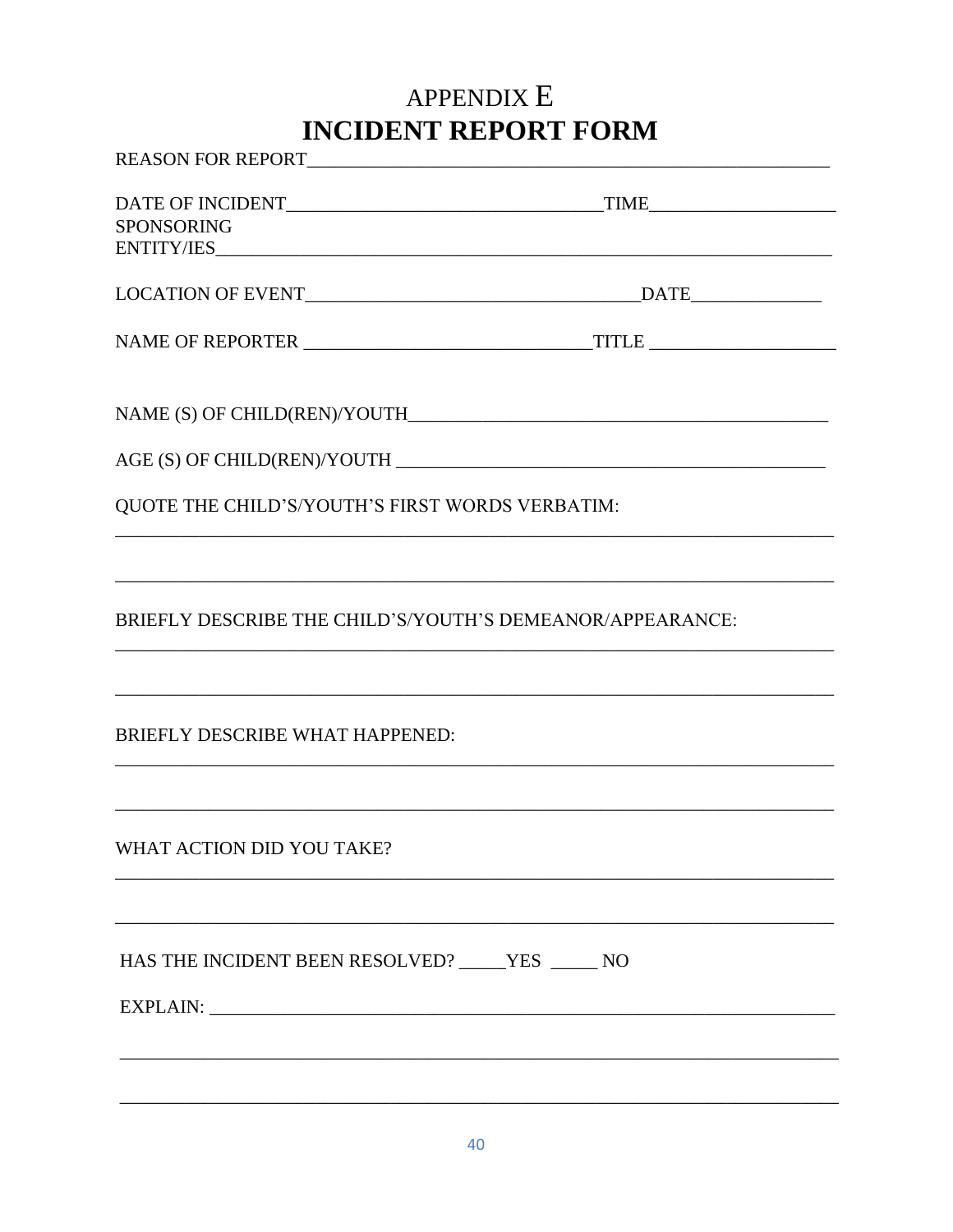| INJURY REQUIRES PHYSICIAN/HOSPITAL VISIT? YES______ NO_____ |                                                             |             |                                        |  |  |  |
|-------------------------------------------------------------|-------------------------------------------------------------|-------------|----------------------------------------|--|--|--|
|                                                             |                                                             |             |                                        |  |  |  |
|                                                             |                                                             |             |                                        |  |  |  |
|                                                             |                                                             |             |                                        |  |  |  |
| MEDICAL ATTENTION THAT WAS DESIRED AND/OR REQUIRED:         | <u> 1989 - Johann Stoff, amerikansk politiker (d. 1989)</u> |             |                                        |  |  |  |
| <b>NAMES OF WITNESSES:</b>                                  |                                                             |             | SIGNATURES OF WITNESSES (IF POSSIBLE): |  |  |  |
|                                                             |                                                             |             |                                        |  |  |  |
| SIGNATURE OF INJURED PARTY                                  |                                                             |             |                                        |  |  |  |
|                                                             |                                                             |             | $\overline{\text{DATE}}$               |  |  |  |
| SIGNATURE OF STAFF/MEMBER PERSON REPORTING INCIDENT         |                                                             |             |                                        |  |  |  |
|                                                             |                                                             |             | DATE                                   |  |  |  |
| SIGNATURE OF PERSON WHO ACCEPTED THIS REPORT                |                                                             |             |                                        |  |  |  |
|                                                             |                                                             | <b>DATE</b> |                                        |  |  |  |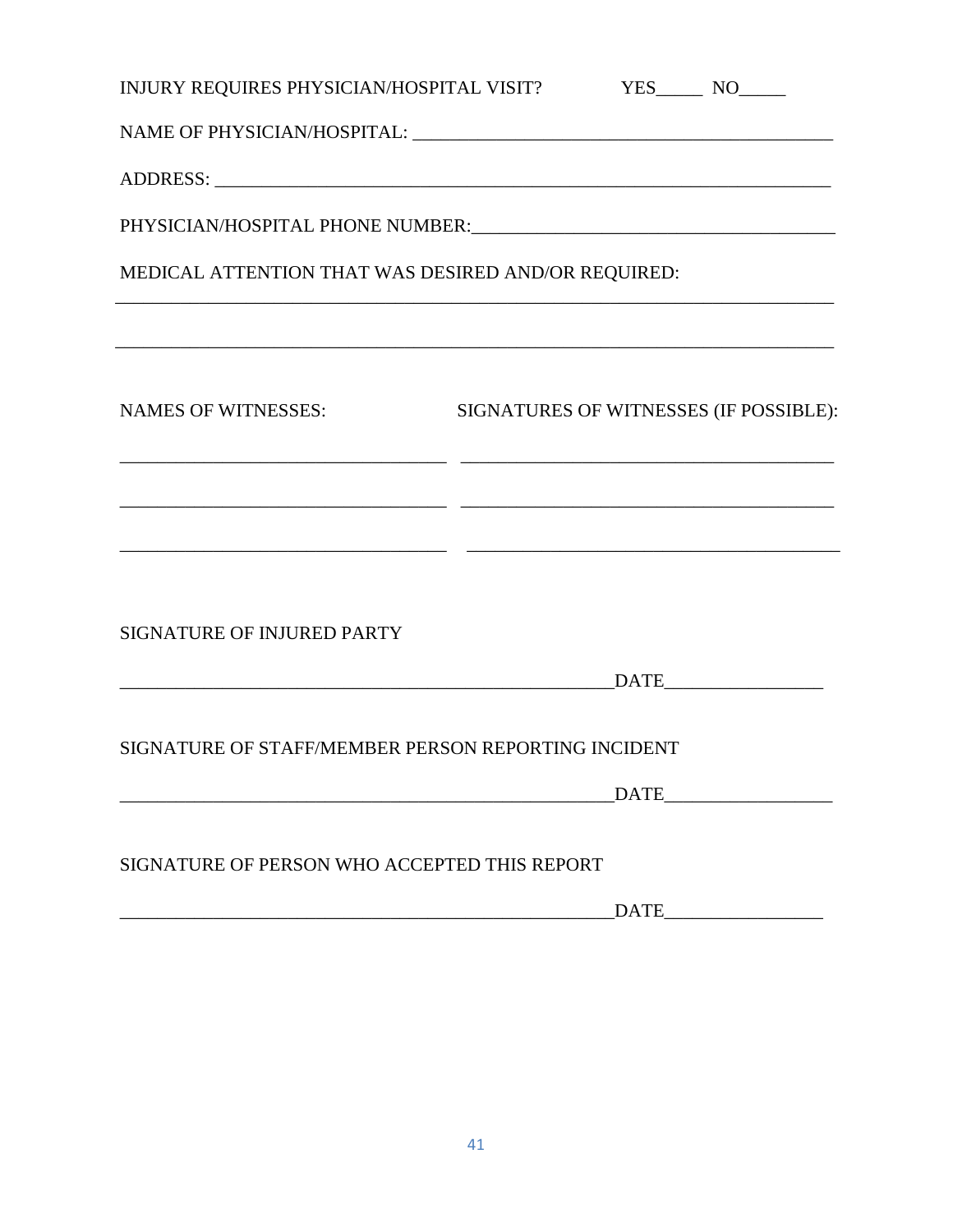# **TRAINING**

Each Child/Youth Worker shall attend a training session before being allowed to work with Children/Youth. A Child/Youth Worker need only attend one training session per 12-month period if they are frequently involved in working with Children/Youth for Missouri Union Presbytery. However, the initial training must take place within six (6) months prior to their serving as a Child/Youth Worker. If they do not attend a training during each 12-month period following that initial training, for each period there is a lapse, a training must be attended within six (6) months prior to their serving as a Child/Youth Worker.

Example: Event is August  $1<sup>st</sup>$ . Training must occur between February  $1<sup>st</sup>$  and July 31<sup>st</sup> if this is the initial training for a Child/Youth Worker, or they have not served as a Child Youth Worker in the past 12 months. If they have served as a Child/Youth Worker in the past 12 months, then a training anytime between August  $1<sup>st</sup>$  of the prior year and July  $31<sup>st</sup>$  of this year is sufficient.

Trainings for **Child/Youth Workers** by shall cover:

- An overview of the Missouri Union Presbytery Child/Youth/Vulnerable Adult Protection Rules and Procedures, including Appendices.
- Discussion of appropriate boundaries with Children and Youth and what constitutes appropriate and inappropriate interaction, the Two Adult Rule, Adult/Child/Youth ratios, transportation rules, and use of technology, as relevant for the upcoming event(s). and other rules applicable to Child/Youth Workers.
- How to recognize signs and symptoms of abuse and neglect.
- State laws concerning reporting requirements and Missouri Union Presbytery's rules addressing reporting.
- An explanation of the requirement of criminal background checks and confidentiality requirements regarding those files.
- An explanation of the importance of the application and screening processes for selection of Child/Youth Workers, Youth Helpers and Youth Camp Helpers.
- Identification of who is authorized to speak with the press in case of an incident and a review of the protocols for inquiries.
- If an overnight event is planned, discussions of boundaries involving appropriate sleeping arrangements and use of restroom/shower facilities.
- The availability of a Safe Child Response Team for each event and how to contact them. The identification of staff/volunteers working at the event(s) who are certified in first aid and CPR.
- $\bullet$  Other relevant topics for the upcoming event(s).

Each **Youth Helper** and **Youth Camp Helper** shall attend a training session before being allowed to work with Children/Youth. Such Helpers need only attend one training session per 12-month period if they are frequently involved in working with Children/Youth for Missouri Union Presbytery. Training sessions for Youth Helpers and Youth Camp Helpers shall cover the requirements of Missouri Union Presbytery's Child/Youth/ Vulnerable Adult Protection Rules and Procedures that particularly pertain to these positions in a manner that is age-appropriate and relevant to the scope of their work. This training should, at a minimum, include an explanation of the Two Adult Rule and its application in the environment(s) in which they will be helping, appropriate interaction and behavior rules (see Code of Conduct, Appendix H), an explanation of what they should do if they become aware of a possible violation of any of the rules, along with appropriate safety training.

Any Adult serving as a Youth Helper or Youth Camp Helper for a particular event (because they do not qualify based on age differential to serve as a Child/Youth Worker) may attend training for Child/Youth Workers or for Youth Helpers or Youth Camp Helpers. However, such Adult Helpers may not later serve as Child/Youth Workers with attending a training for Child/Youth Workers.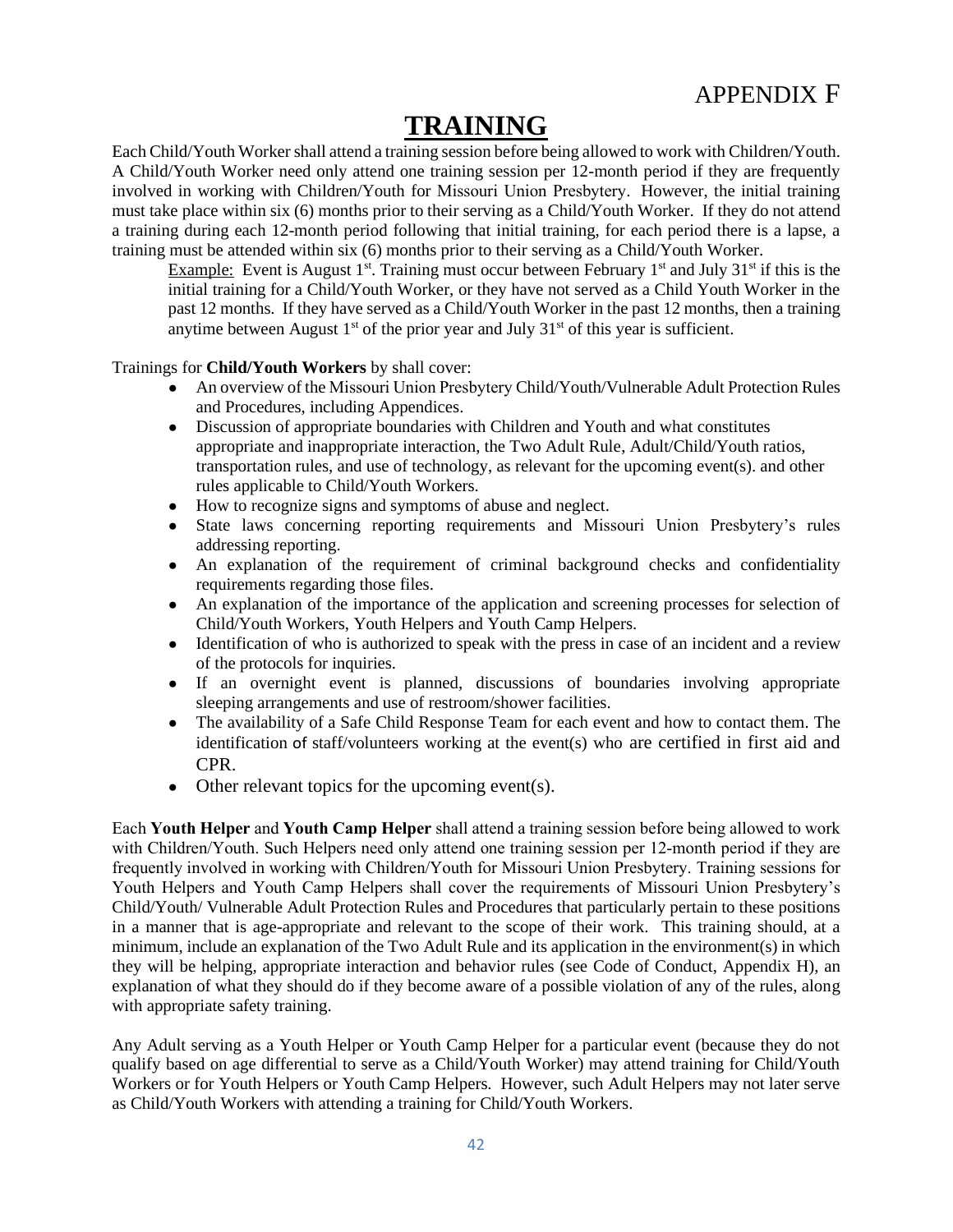## APPENDIX G **POSSIBLE SIGNS OF CHILD AND YOUTH ABUSE**

## *Indicators of Child Abuse*

Children suffering abuse often will not tell anyone about it. Therefore, it's important to be able to be observant and recognize signs of possible abuse.

- 1. *Possible Signs of Physical abuse*
	- i. Hostile and aggressive behavior toward others
	- ii. Fearfulness of parents and/or other Adults
	- iii. Destructive behavior toward self, others, and/or property
	- iv. Inexplicable fractures or bruises inappropriate for Child's/Youth' development stage
	- v. Burns, facial injuries, pattern of repetitious bruises
- 2. *Possible signs of Emotional Abuse*
	- a. Exhibits severe depression and/or withdrawal
	- b. Exhibits severe lack of self-esteem
	- c. Failure to thrive
	- d. Threatens or attempts suicide
	- e. Speech and/or eating disorders
	- f. Goes to extremes to seek Adult approval
	- g. Extreme passive/aggressive behavior patterns
- 3. *Possible Signs of Neglect*
	- a. Failure to thrive
	- b. Pattern of inappropriate dress for climate
	- c. Begs or steals food; chronic hunger
	- d. Depression
	- e. Untreated medical conditions
	- f. Poor hygiene
- 4. *Possible Signs of Sexual Abuse*
	- a. Unusually advanced sexual knowledge and/or behavior for Child's age and development stage
	- b. Depression—cries often for no apparent reason
	- c. Promiscuous behavior
- d. Runs away from home and refuses to return
- e. Difficulty walking or sitting
- f. Bruised/bleeding in vaginal or anal areas
- g. Exhibits frequent headaches, stomachaches, extreme fatigue
- h. Sexually transmitted diseases
- i. In addition to these, Children who have been sexually abused at church may exhibit some of the following:
	- i. Unusual nervousness or anxiety about being left in the nursery or Sunday School class
	- ii. Reluctance to participate in church activities that were previously enthusiastically approached
	- iii. Comments such as "I don't want to be aloe with  $\blacksquare$  in reference to a Childcare worker or Sunday school teacher
	- iv. Nightmares including Childcare work or teacher as a frightening character
	- v. Unexplained hostility toward a Childcare worker or teacher.
- 5. *Possible Signs of Ritual Abuse*
	- a. Disruptions of memory or consciousness
	- b. Unexplained mistrust and mood swings
	- c. Flashbacks
	- d. Eating Disorders
	- e. Fear of the dark, especially at sundown or a full moon
	- f. Agitation or despair that seems to occur in cycles
	- g. Fear of ministers, priests, or others wearing robes or uniforms
	- h. Nightmares or sleep disorders
	- i. Any of the symptoms of sexual abuse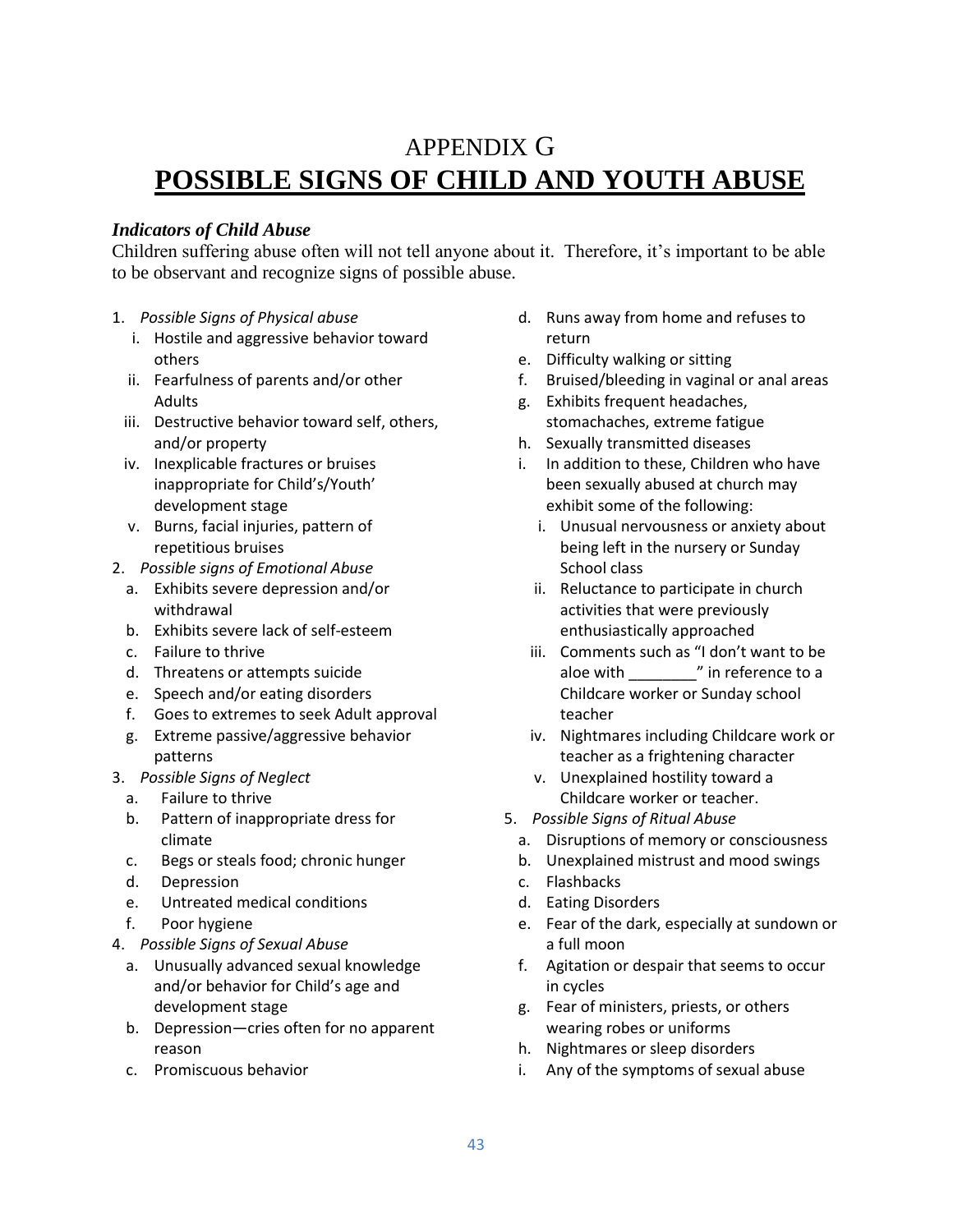### *Indicators of Youth Abuse*

Teens suffering abuse often will not tell anyone about it. Therefore, it's important to be able to be observant, listen carefully, and recognize signs of possible abuse.

- 1. *Possible Signs of Physical abuse*
	- a. Hostile and aggressive behavior toward others
	- b. Fearfulness of parents and/or other Adults
	- c. Destructive behavior toward self, others, and/or property
	- d. Burns, facial injuries, pattern of repetitious bruises
- 2. *Possible signs of Emotional Abuse*
	- a. Exhibits severe depression and/or withdrawal
	- b. Exhibits severe lack of self-esteem
	- c. Threatens or attempts suicide
	- d. Eating and/or speech disorders
	- e. Goes to extremes to seek Adult approval
	- f. Extreme passive/aggressive behavior patterns
- 3. *Possible Signs of Neglect*
	- a. Pattern of inappropriate dress for climate
	- b. Begs or steals food; chronic hunger
	- c. Depression
	- d. Untreated medical conditions
	- e. Poor hygiene
- 4. *Possible Signs of Sexual Abuse*
	- a. Unusually advanced sexual knowledge and/or behavior for teen's age and development stage
	- b. Depression—cries often for no apparent reason
	- c. Promiscuous behavior
	- d. Runs away from home and refuses to return
	- e. Difficulty walking or sitting
	- f. Bruised/bleeding in vaginal or anal areas
- g. Exhibits frequent headaches, stomachaches, extreme fatigue
- h. Sexually transmitted diseases
- i. In addition to these, Youth who have been sexually abused at church may exhibit some of the following:
	- i. Unusual nervousness or anxiety about being left in the nursery or Sunday School class alone
	- ii. Reluctance to participate in church activities that were previously enthusiastically approached
	- iii. Comments such as "I don't want to be alone with  $\blacksquare$  in reference to a Sunday school teacher or Youth group leader
	- iv. Nightmares including a Youth group Adult leader or Sunday school teacher as a frightening character
	- v. Unexplained hostility toward a Youth group Adult leader or teacher.
- 5. *Possible Signs of Ritual Abuse*
	- a. Disruptions of memory or consciousness
	- b. Unexplained mistrust and mood swings
	- c. Flashbacks
	- d. Eating Disorders
	- e. Fear of the dark, especially at sundown or a full moon
	- f. Agitation or despair that seems to occur in cycles
	- g. Fear of ministers, priests, or others wearing robes or uniforms
	- h. Nightmares or sleep disorders
	- i. Any of the symptoms of sexual abuse

The material above, with additional description of the scope of possible abuse, may be found on pages 36-38 and 66-67 of Safe Sanctuaries: Reducing the Risk of Abuse in the Church for Children and Youth, by Joy Thornburg Melton, published by Discipleship Resources (2008).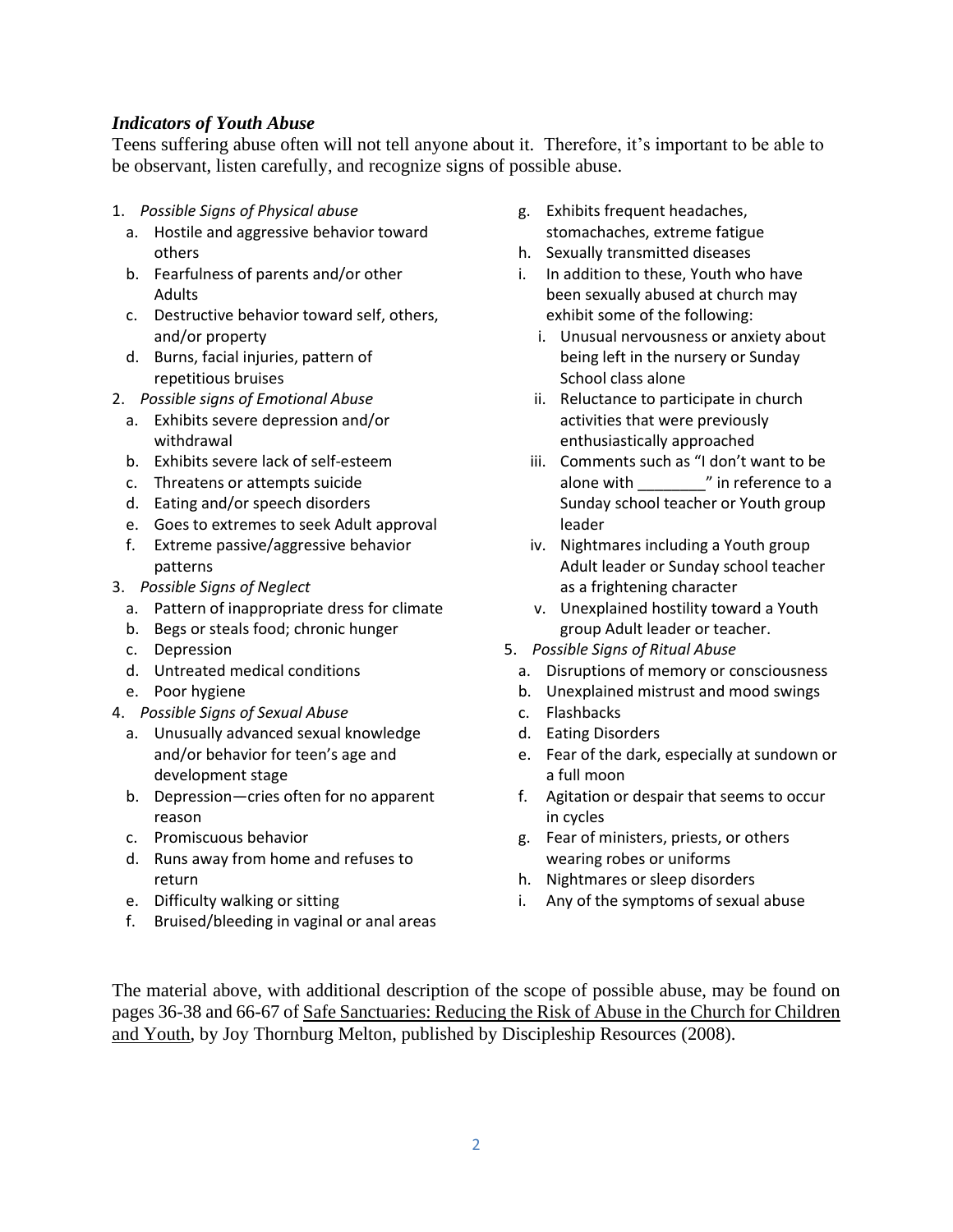## APPENDIX H

## **CODE OF CONDUCT**

## **A Resource for Training Child/Youth/Vulnerable Adults Workers, Youth Helpers, and Youth Camp Helpers**

This Code of Conduct defines individual responsibilities as clergy, leaders, employees or volunteers to meet the expectations of the Missouri Union Presbytery with respect to behavior or conduct in the service of the ministries of the Missouri Union Presbytery, especially those which serve Children, Youth, and Vulnerable Adults.

### **General Requirements –**

Each person subject to this Code shall

1. Act as a team member in fulfilling ministry objectives

2. Treat Children, Youth and Vulnerable Adults with respect, and fairly without regard to race, age, gender, sexual orientation or religion

3. Practice those behaviors we regard as necessary and positive as well as to refrain from those behaviors which have been defined as prohibited.

### **General Prohibitions –**

The following behaviors are prohibited at all times:

1. Displaying affection toward a Child/Youth in privacy.

2. Using profanity or tell off-color jokes.

3. Discussing any sexual encounters with or around Children/Youth or in any way involve Children/Youth in their personal problems or issues.

4. Dating or become romantically involved with Children/Youth.

5. Using or being under the influence of alcohol or illegal drugs in the presence of Children/Youth.

6. Possessing sexually oriented materials, including printed or online pornography, on Missouri Union Presbytery property, or other property being utilized for a Missouri Union Presbytery event.

7. Having secrets with clients/Youth/Children.

8. Staring at or comment on Children's/Youth's bodies.

9. Engaging in inappropriate or unapproved electronic communication with Children/Youth.

10. Working one-on-one with Children/Youth in a private setting or in any setting intended to thwart adherence to the 2 Adult Rule.

11. Abusing Adults/Youth/Children in anyway including (but not limited to) the following:

- Physical abuse: hit, spank, shake, slap, unnecessarily restrain
- Verbal abuse: degrade, threaten, curse
- Sexual abuse: inappropriately touch, expose oneself, or engage in sexually oriented conversations
- Mental abuse: shame, humiliate, act cruelly
- Neglect: withhold food, water, shelter
- Permit Children/Youth to engage in the following: Hazing, bullying, derogatory namecalling, games of Truth or Dare, ridicule or humiliation or sexual activity

12. Manipulating or exploiting a "Vulnerable Adult" in any way.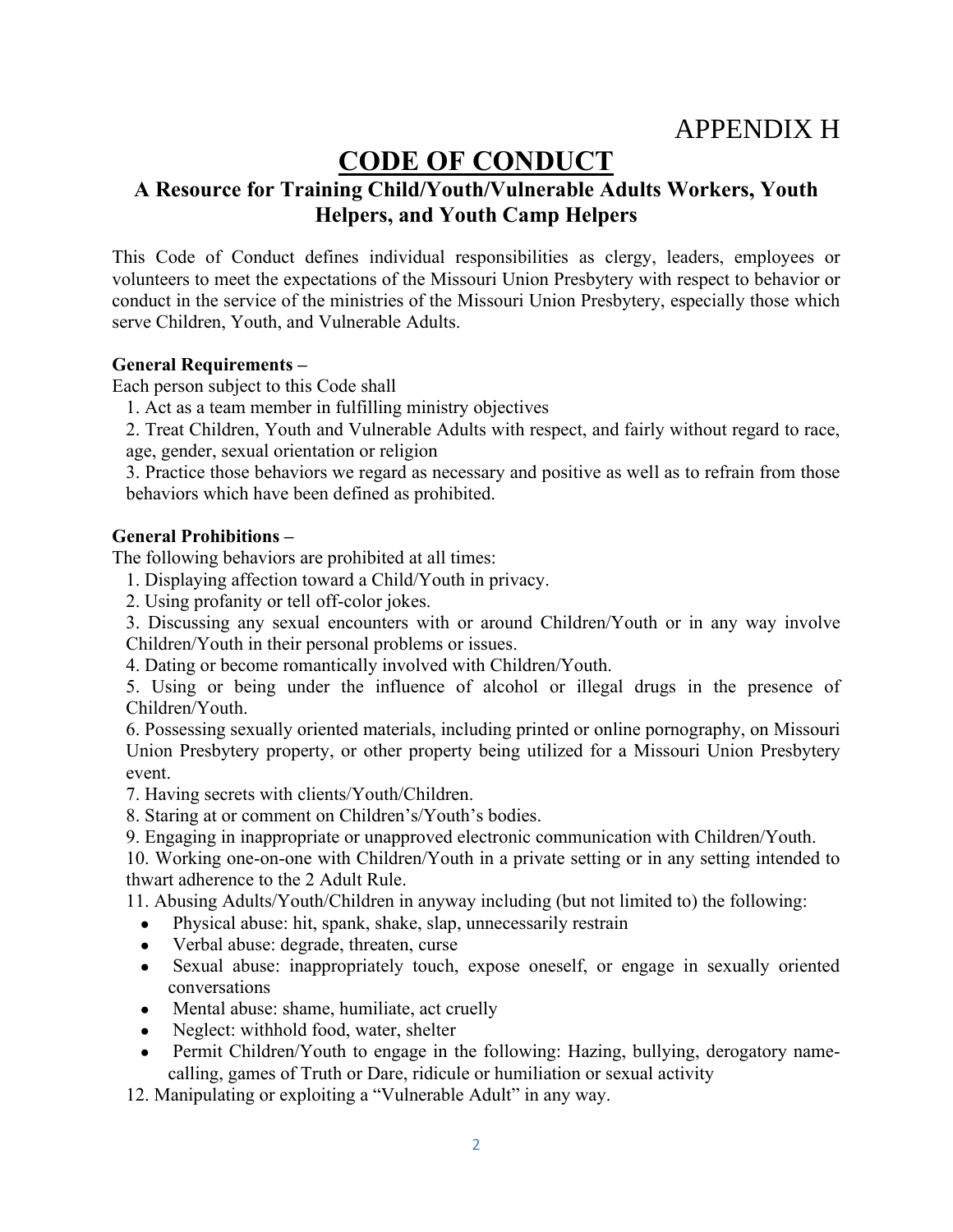### **Specific Interaction Standards –**

Care should be taken to follow the 2 Adult Rule: Even if 2 Adults are in the vicinity of an activity, as often as possible include at least two Adults in any small groups formed for activities, and where possible, at least one Adult of each gender. One Adult should not be left alone one on one with a Child or Youth.

Each Child/Youth Worker of the Missouri Union Presbytery shall conduct him/herself in a manner that reflects an understanding of the prevailing interest in protecting Children, Youth and Vulnerable Adults.

The standards articulated below serve two purposes:

- To protect Children, Youth and Vulnerable Adults from abuse or grooming for abuse elsewhere; and
- To protect/prevent staff and/or leadership from engaging in patterns of behavior that may be construed as abusive or predatory.

| 1. Approval and Affection – In providing approval or affection, the following guidelines apply: |  |  |  |
|-------------------------------------------------------------------------------------------------|--|--|--|
|-------------------------------------------------------------------------------------------------|--|--|--|

| <b>Appropriate Physical Interactions</b>                                                                                                                                                                                                                                                                                                                                                                                                     | <b>Inappropriate Physical Interactions</b>                                                                                                                                                                                                                                                                                                                                                                                                                    |
|----------------------------------------------------------------------------------------------------------------------------------------------------------------------------------------------------------------------------------------------------------------------------------------------------------------------------------------------------------------------------------------------------------------------------------------------|---------------------------------------------------------------------------------------------------------------------------------------------------------------------------------------------------------------------------------------------------------------------------------------------------------------------------------------------------------------------------------------------------------------------------------------------------------------|
| Side hugs<br>Shoulder-to-shoulder or "temple" hugs<br>Pats on the shoulder or back<br><b>Handshakes</b><br>• High-fives and hand slapping<br>• Verbal praise<br>• Pats on the head when culturally appropriate<br>• Touching hands, shoulders, and arms<br>Arms around shoulders<br>• Holding hands (with young Children in escorting<br>situations)<br>These may be inappropriate if unwanted by the Child<br>or the employee or volunteer. | Full-frontal hugs<br>$\bullet$<br><b>Kisses</b><br>Showing affection in isolated area<br>Lap sitting<br>Wrestling<br>• Piggyback rides<br>Tickling<br>Allowing a Child to cling to a Child/Youth<br>Worker's leg<br>Any type of massage given by or to a Child<br>Any form of affection that is unwanted by the<br>Child or the Child/Youth Worker<br>• Compliments relating to physique or body<br>development<br>• Touching bottom, chest, or genital areas |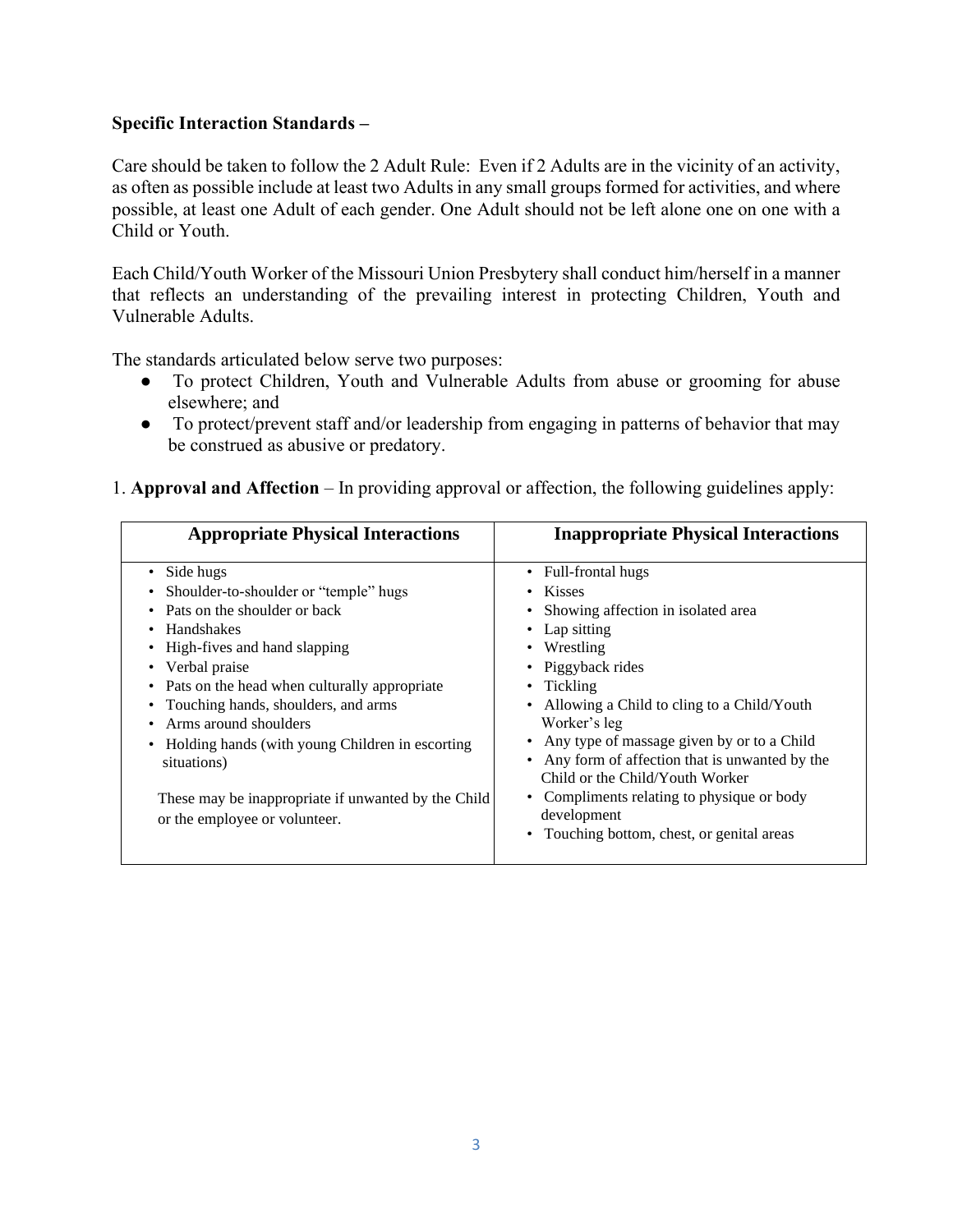2. **Verbal Interactions** – The manner of speaking with Children establishes respect. The following guidelines apply:

| <b>Appropriate Verbal Interactions</b>                                        | <b>Inappropriate Verbal Interactions</b>                                                                                                                                                                                                                                                                                                                                                   |
|-------------------------------------------------------------------------------|--------------------------------------------------------------------------------------------------------------------------------------------------------------------------------------------------------------------------------------------------------------------------------------------------------------------------------------------------------------------------------------------|
| • Positive reinforcement<br>Appropriate jokes<br>Encouragement<br>Praise<br>٠ | Name-calling<br>Discussing sexual encounters or in any way<br>involving Children in the personal problems or<br>issues of employees and volunteers<br>• Secrets<br>Cursing<br>Off-color or sexual jokes<br>Shaming<br>Belittling<br>Derogatory remarks<br>Harsh language that may frighten, threaten or<br>humiliate Children<br>• Derogatory remarks about the Child or his/her<br>family |

3. **Out of Program Contact** –Recognizing that roles of authority continue beyond the walls of a church or during a specific planned event, and knowing that off-site contacts may be unavoidable; the following forms of contact are considered appropriate and inappropriate:

| <b>Appropriate Out-of-Program Contact</b>                                                                                                                                                   | <b>Inappropriate Out-of-Program Contact</b>                                                                                                                                                                                                                                 |
|---------------------------------------------------------------------------------------------------------------------------------------------------------------------------------------------|-----------------------------------------------------------------------------------------------------------------------------------------------------------------------------------------------------------------------------------------------------------------------------|
| Taking groups of Children on an outing<br>٠<br>Attending sporting activities with groups of<br>$\bullet$<br>Children<br>Attending functions at a Child's home, with<br>٠<br>parents present | • Taking one Child on an outing without the parents'<br>consent<br>• Visiting one Child in the Child's home, without a<br>parent present<br>Entertaining one Child in the home of a Child/Youth<br>Worker<br>• A lone Child spending the night with a Child/Youth<br>Worker |
|                                                                                                                                                                                             |                                                                                                                                                                                                                                                                             |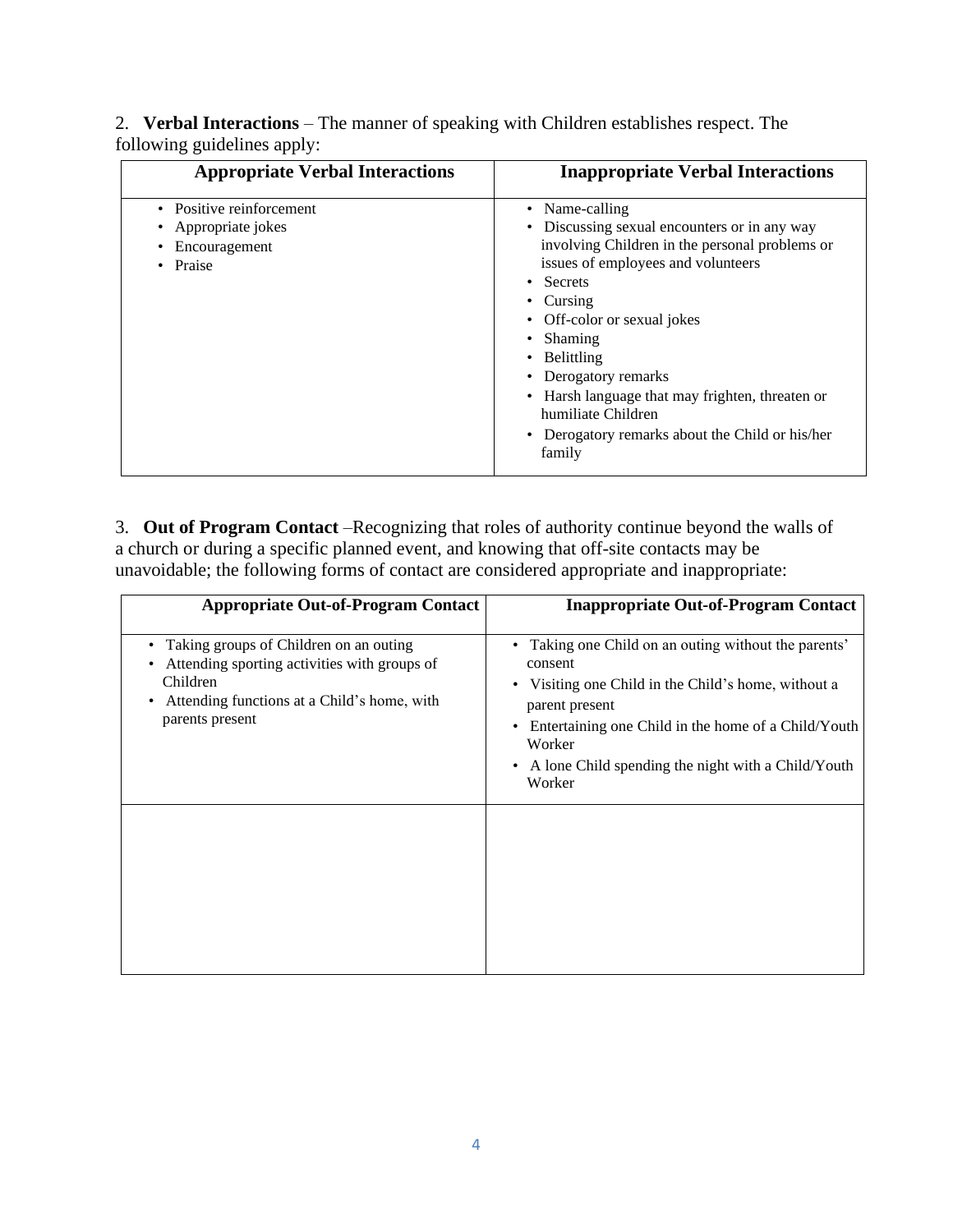4. **One-on-One Interactions** – Because most abuse occurs when an Adult is alone with a Child/Youth, private one-on-one meetings with a Child/Youth are prohibited unless the following guidelines are followed:

#### **One-on-One Interaction Guidelines**

- When meeting one-on-one with a Child, always do so in a public place in full view of others.
- Avoid physical affection that can be misinterpreted. Limit affection to pats on the shoulder, high fives, and handshakes.
- If meeting in a room or office, leave the door open or move to an area that can be easily observed by others passing by.
- Inform other employees and volunteers that you are alone with a Child and ask them to randomly drop in. (Ask to be supervised.)
- Document and immediately report any unusual incidents, including disclosures of abuse or maltreatment, behavior problems and how they were handled, injuries, or any interactions that might be misinterpreted.

To the extent any of these guidelines may appear to be in conflict, the spirit of them is that one shall seek to be under the supervision of others while meeting privately with a Child.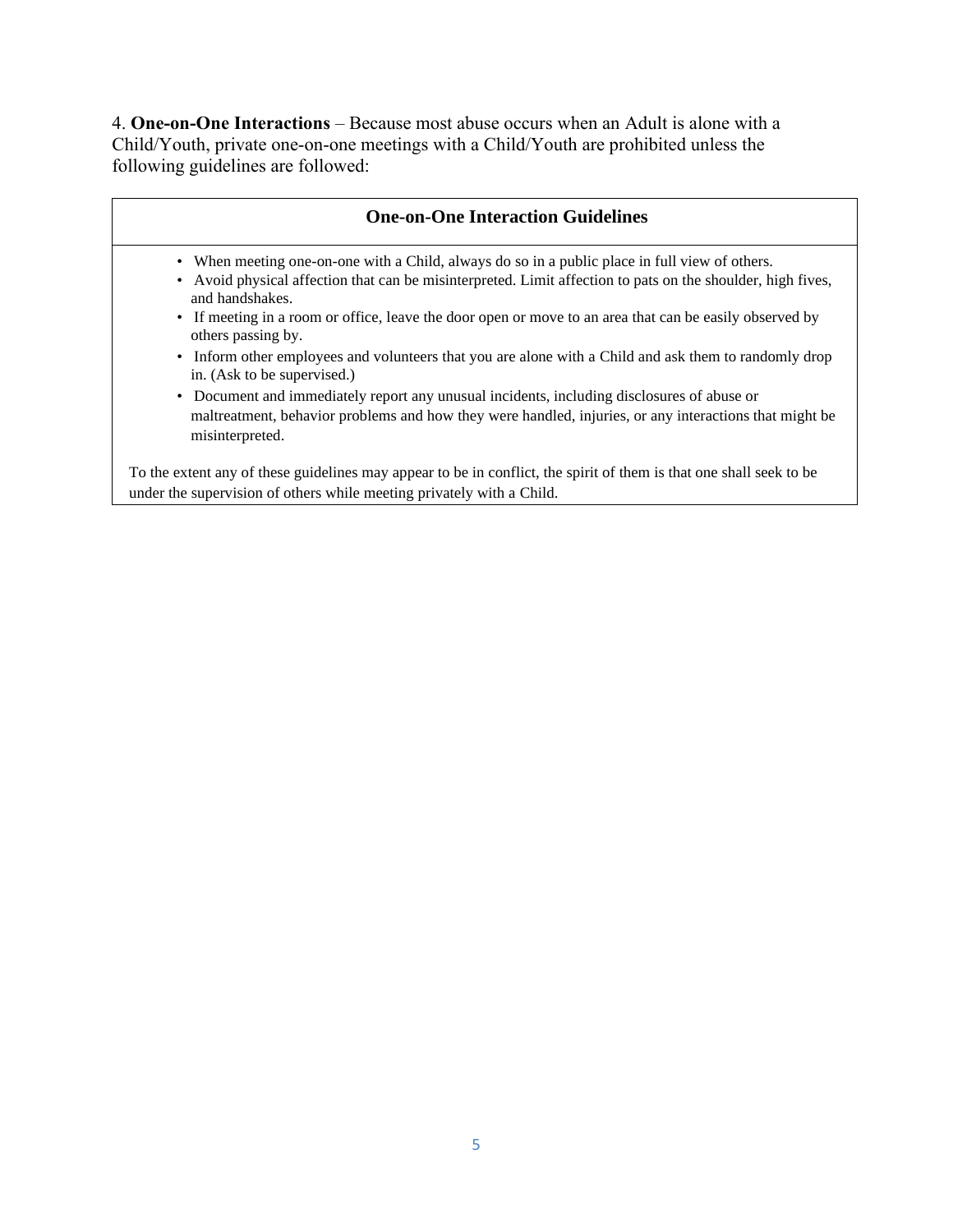# APPENDIX I **CHILD/YOUTH WORKER COVENANT**

The following Covenant (or one similar hereto) should be signed by every volunteer, staff employee, or other person who may serve, in whole or in part, in the capacity of a Child/Youth Worker prior to their being engaged in that capacity by Missouri Union Presbytery.

As a Child/Youth Worker, I understand that I am responsible for knowing and understanding the policies, rules and procedures of Missouri Union Presbytery that have been adopted for the purpose of protecting Children and Youth whenever they are present at Presbytery events or under the oversight of Presbytery leaders, even if events hosted by other entities, and, to the fullest extent applicable, of governing my interaction with such Children and Youth outside of such Presbytery events and activities, all in the interest of protecting the welfare of such Children and Youth.

**Accordingly, I covenant** to attend all required training aimed at learning about and understanding the application of Missouri Union Presbytery's Child/Youth/Vulnerable Adult Protection Rules and Procedures.

As a Child/Youth Worker I understand that my own conduct, words and actions are expected to be compliant with Missouri Union Presbytery's policies and rules both during the Presbytery events and activities during which I may be present, as well as during any other interactions I may have with Children or Youth, and even during any interactions and communications I may have outside of the presence or immediate knowledge of such Children or Youth if those interactions or communications may become known to them, directly or indirectly. I understand that any indiscretion by myself or by others could be embarrassing or uncomfortable to a Child or Youth or others.

**Accordingly, I covenant** to endeavor to follow Missouri Union Presbytery's Child/Youth/Vulnerable Adult Protection Rules and Procedures pertaining to the protection of Children and Youth in all areas and to take appropriate measures to ensure that any conduct or communication not intended to be known to those Children or Youth, either directly or indirectly such as by word of mouth through others, is performed with utmost discretion and caution to prevent even unintended knowledge.